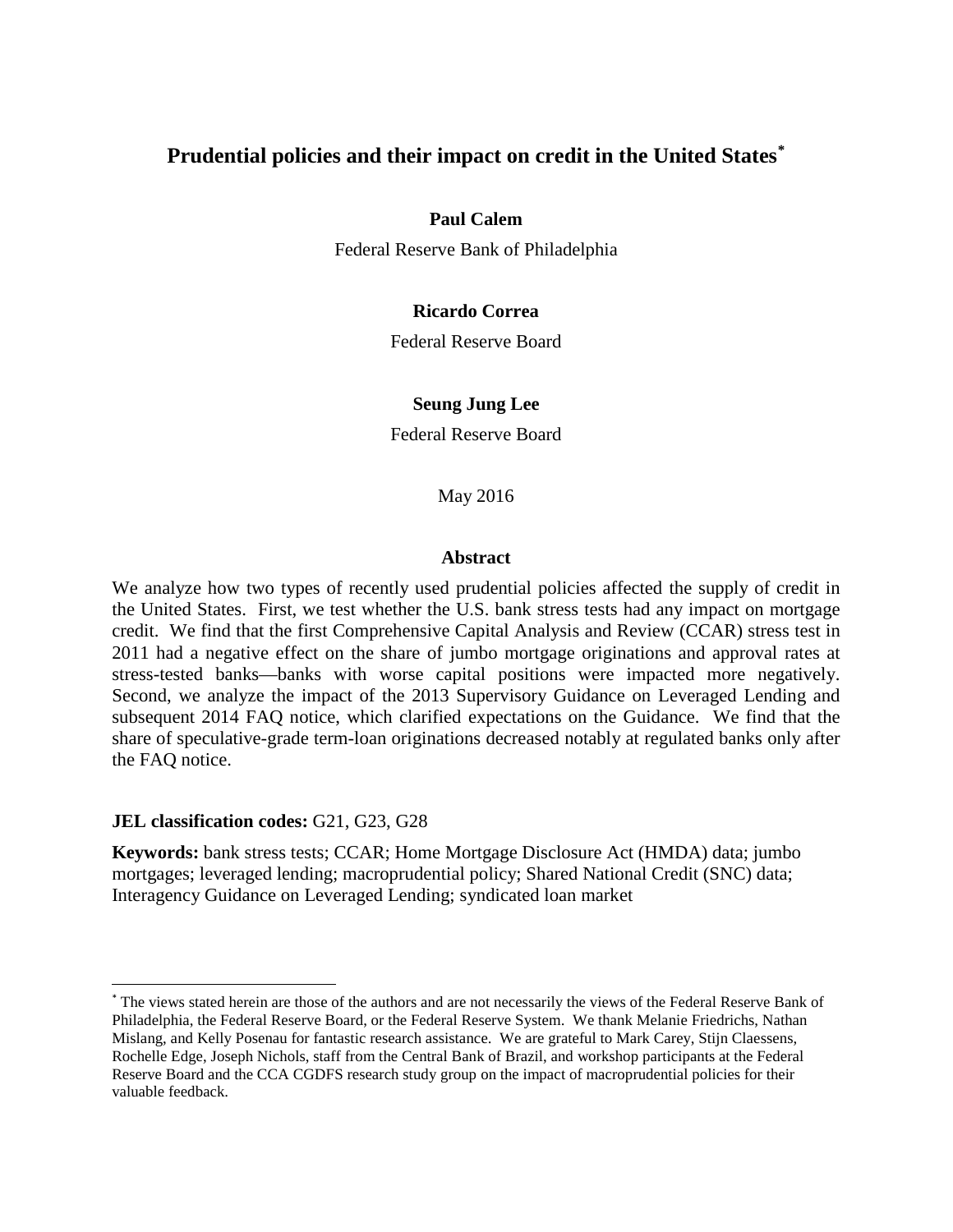### **1. Introduction**

The global financial crisis of 2007-2009 led to a reassessment of the instruments available to limit financial instability (Claessens and Kodres, 2014; Claessens, 2015). Several countries have implemented regulatory reforms aimed at increasing the resilience of banking sectors and at providing policymakers with the tools necessary to limit financial imbalances. In this context, macroprudential instruments, such as countercyclical capital buffers and stress testing, have become increasingly popular additions to the supervisory toolkit. However, the impact of these macroprudential instruments and their interaction with monetary policy is still an open question (Svensson, 2016).

Studies analyzing the effectiveness of macroprudential instruments for moderating the credit cycle (e.g., Lim et al., 2011), or mitigating financial vulnerabilities (International Monetary Fund, 2013), have mostly relied on cross-country analyses and macroeconomic data. Our study is one of only a few in this developing literature that examines the impact of macroprudential supervision using micro-level information (Jimenez et al., 2015). It is the first to assess the impact of instruments intended to curtail credit growth in the post-crisis period in the United States.

Our analysis focuses on two instruments, bank stress tests and supervisory guidance. These instruments have been used by U.S supervisors in the past five years to prevent credit growth from outpacing capital accumulation or to stymie excessive risk-taking, practices commonly referred to as "lean-against-the-wind." The aim of the paper is to test the impact of such macroprudential instruments on credit growth in the United States. Specifically, we assess the effect of these instruments in two settings for which detailed micro-level data are available. First, we test whether U.S. bank stress tests conducted since 2009 had any impact on the origination of mortgage credit. Second, we analyze the effect of the Interagency Guidance on Leverage Lending (IGLL), published in 2013, on the origination of leveraged loans.

 Since the crisis, U.S. policymakers have focused on increasing the resilience of the financial system by introducing structural regulations to limit financial instability (Tarullo, 2015), such as enhanced capital requirements for systemically important financial institutions, and new liquidity requirements. The use of macroprudential tools to moderate cyclical volatility has been less prominent. However, stress testing, which has come to dominate the post-crisis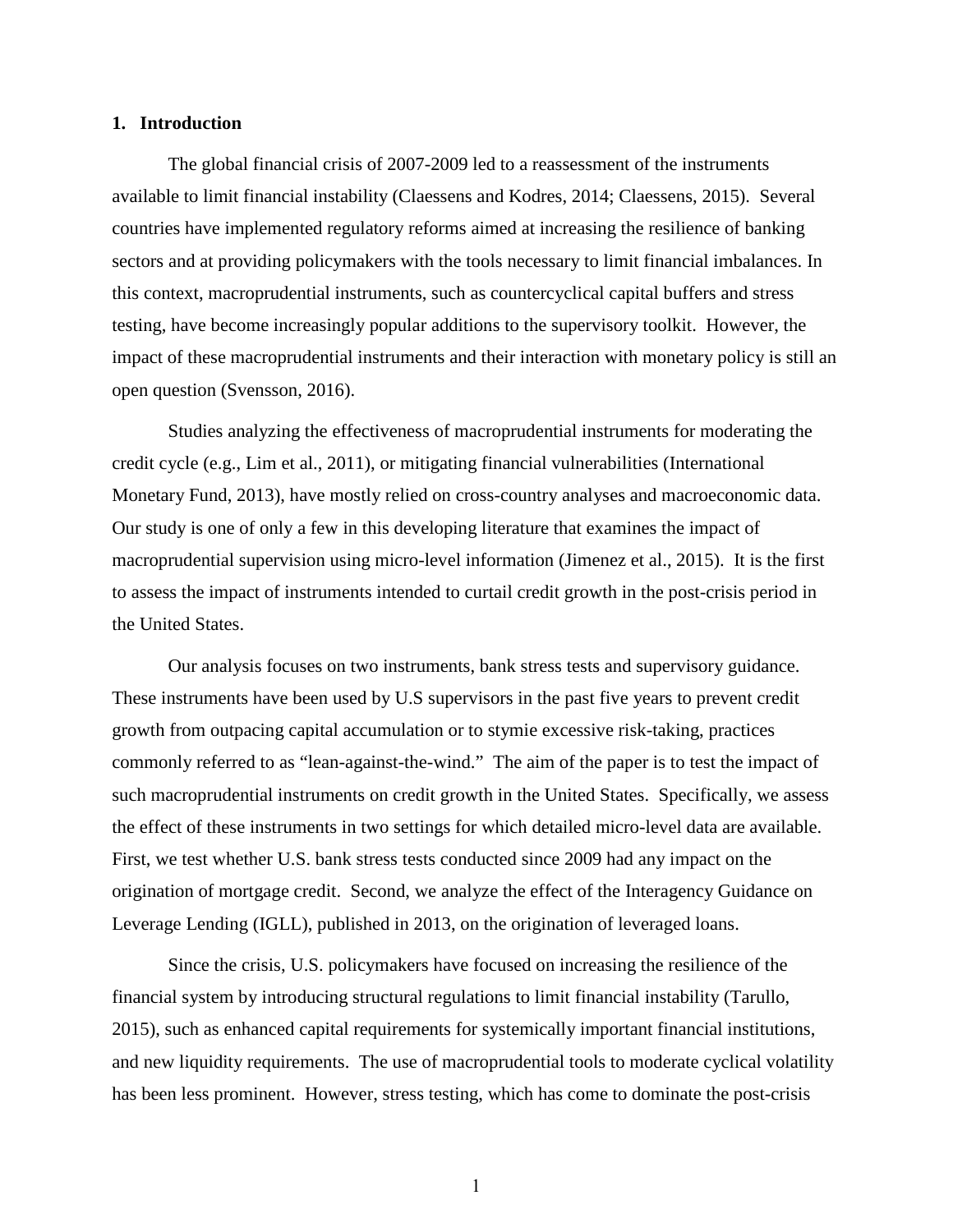supervisory landscape and is typically thought of as microprudential, may also be used as a macroprudential, cyclical "lean-against-the-wind" tool. Although supervisory guidance also tends to be microprudential in nature, the IGLL examined here arguably has been used as a "lean-against-the-wind" instrument for curtailment of cyclical risk-taking.

In the first exercise, we assess the impact of U.S. stress tests on the supply of mortgages. In the wake of the global financial crisis, policymakers have used stress tests to increase capital buffers at large systemically important institutions. These stress tests are based on forwardlooking scenarios, which are translated into conditional expected losses that are used to stress both the loan and trading books of banks (Hirtle and Lehnert, 2014). This framework, similar to the structure of cyclical macroprudential policies, can potentially have an effect on the credit supply of stress tested banks, which should depend on the stringency of the scenarios and the capital buffers of these institutions.

We use the cyclical nature of the U.S. stress tests to analyze their impact on the supply of large mortgages that exceed the conforming loan size limit, which are commonly referred to as jumbo mortgages.<sup>[1](#page-2-0)</sup> We select this particular loan category for two reasons.<sup>[2](#page-2-1)</sup> First, since the collapse of the private mortgage-backed securities market in the midst of the global financial crisis in 2008, the jumbo mortgage market has been dominated by mortgage originators that are large enough to maintain these types of loans on their balance sheets, which includes the large banks that are required to participate in the stress tests. Second, we use information collected as part of the Home Mortgage Disclosure Act (HMDA), which includes data on each home purchase and refinance loan application and origination reported by mortgage lending institutions. This allows us to compare the supply of mortgages of stress tested banks to that of other mortgage originators, while also controlling for the demand for mortgages by using information on loan applications. This micro-level dataset is indispensable to accurately estimate the impact of stress tests on the supply of jumbo mortgages.

<span id="page-2-0"></span><sup>&</sup>lt;sup>1</sup> These mortgages are not eligible to be purchased by the government sponsored enterprises (GSEs) Fannie Mae and Freddie Mac.<br><sup>2</sup> An additional reason for focusing on the jumbo loan market is the effect of the new Basel III rules on mortgage

<span id="page-2-1"></span>servicing rights (MSR). The new rules established on July 2, 2013, limit the use of MSR as bank capital. This change likely had an effect on banks' incentives to originate conforming loans, but not jumbo loans. Gete and Reher (2016) analyze the effect of these events on house rents using information for a sample of owner-occupied mortgage applications, which is mostly composed of conforming loans.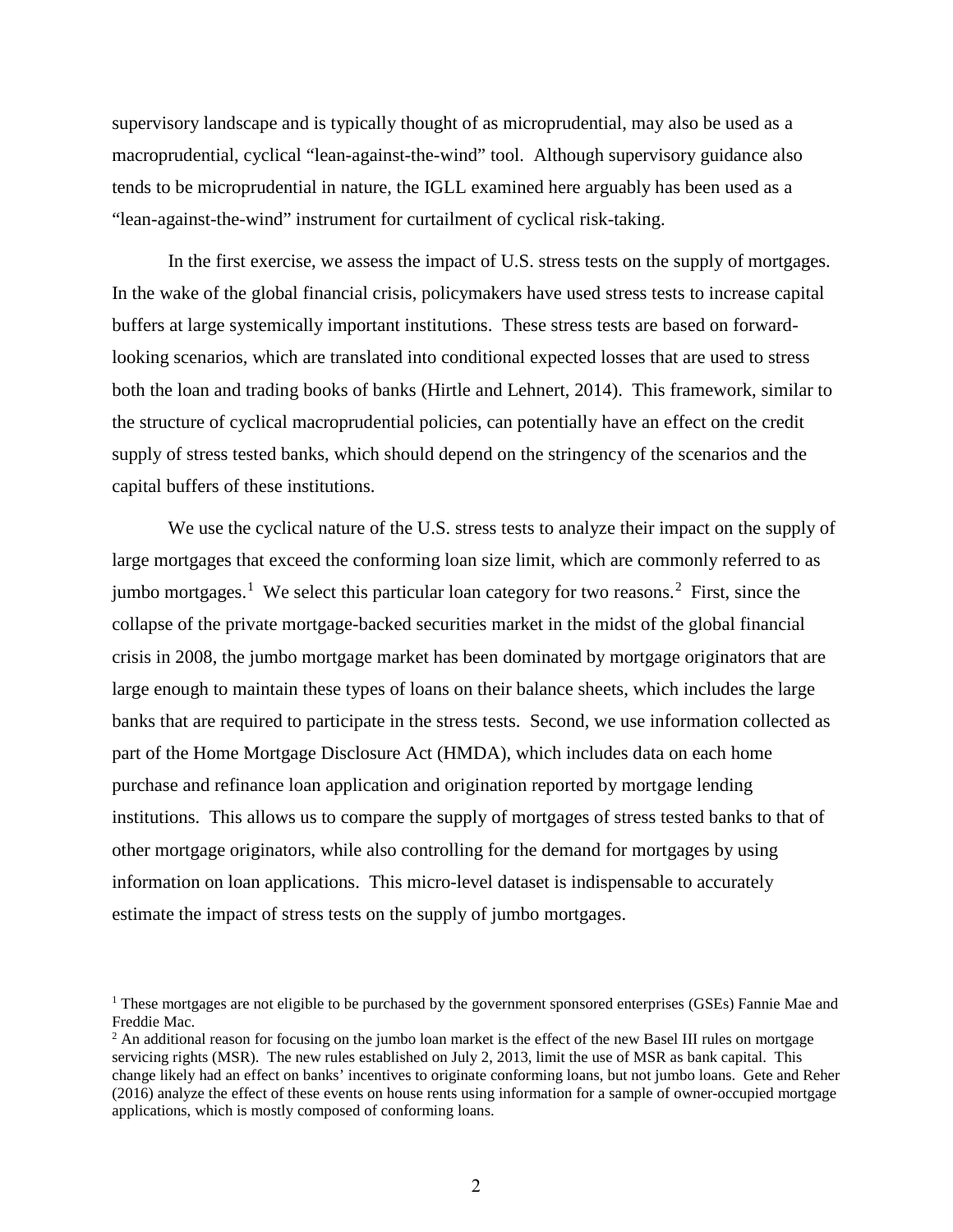We find that, among all of the stress tests conducted annually in 2011 through 2014, the 2011 Comprehensive Capital Analysis and Review (CCAR) stress test had the largest impact on the credit originated by participating banks. The state-level share of jumbo mortgage origination volumes of stress tested banks decreased by almost 3.4 percentage points, on average, in the first three quarters of that year. The dollar decrease is roughly equivalent to \$1.3 billion in jumbo mortgage originations at the CCAR banks over the three quarters for the average state. Moreover, also in 2011, the stress-tested banks with lower capital ratios lost a larger share of the jumbo mortgage market and had lower mortgage applications approval rates than similar banks with higher capital ratios. These results may be explained by the level of capital buffers that banks had at the time. These buffers may have been seen to be inadequate based on assessments drawn from the 2011 CCAR experience.

We do not find any consistently significant impacts for the more recent stress tests (nor for the 2009 stress test conducted in the midst of the economic downturn). This may be explained by the higher capitalization ratios of stress-tested banks by the time of the 2012 CCAR; which loosened their lending constraints.

The second exercise tests the effectiveness of the 2013 IGLL and the follow-up, Frequently Asked Questions (FAQ) notice by U.S. bank supervisors in 2014, on syndicated credit originations. Supervisory guidance are official, written communications from the banking regulatory agencies, directed both internally to agency staff and externally to supervised institutions, providing information on significant policy and procedural matters relevant to the safe and sound operation of the institutions. $3$  This guidance typically communicates minimum standards for safe and sound practices in the given area.

U.S. supervisors have used this tool in the past to address perceived credit excesses (Bassett and Marsh, 2015; Elliott, Feldberg, and Lehnert, 2013). The 2013 IGLL and 2014 FAQs were issued in the wake of strong growth in leveraged lending during the post-crisis period of low interest rates (Tarullo, 2014). The focus of the IGLL was to enhance the underwriting standards of leveraged loans originated by banks and thrifts regardless of the ultimate destination of the loan.

<span id="page-3-0"></span><sup>&</sup>lt;sup>3</sup> Some guidance is for internal agency communication only.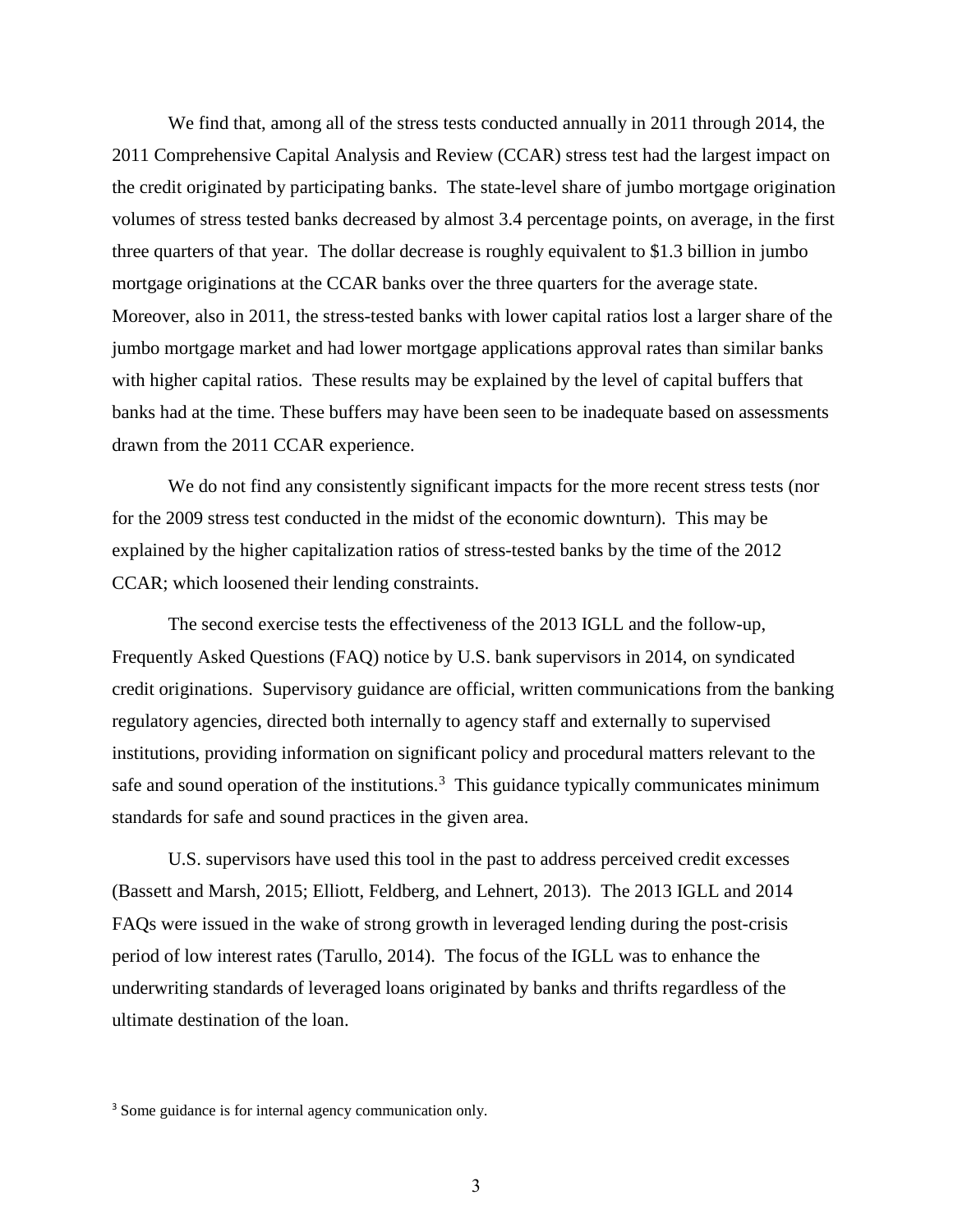We assess the impact of the IGLL by using syndicated loan information from the Shared National Credit (SNC) program. This is a credit registry of syndicated loans maintained by U.S. bank supervisors capturing bank and non-bank holdings of this type of credit on a quarterly frequency. We tests for changes in these institutions' originations of speculative-grade syndicated loans, our proxy for leveraged loans, after the publication of the IGLL and the FAQs. We find that, while the IGLL had no impact on speculative-grade loan originations, the publication of the FAQs in the last quarter of 2014 marked a significant decline in banks' originations of speculative credit. The share of leveraged loans relative to the total syndicated credit originated by banks was about 27 percentage points below the longer-term, post-crisis average, in the four quarters after the FAQs were published on average. This result is stronger for foreign banks, although the most active U.S. and foreign banks were affected similarly by this guidance. We also find that the effect of the FAQ notice on loan originations is independent of the potential impact of the 2015 stress tests, which introduced adverse scenarios related to the leveraged lending market.

In sum, the two instruments evaluated in these exercises are shown to have had an effect on specific segments of the credit market. Although, these tools are primarily designed to meet microprudential objectives, their impact appears to achieve macroprudential objectives of a cyclical nature. However, note that these results only apply to episodes in which the policy objective is to limit credit growth, as the opposite objective of promoting an increase in credit activity through the loosening of cyclical policies is not tested due to lack of data.

The rest of the paper is organized as follows. Section 2 describes the contribution of the paper in the context of the extant literature. Section 3 presents a brief overview of the historical usage of macroprudential policies in the United States. Section 4 describes the data used in the empirical analysis. Sections 5 and 6 present the methodologies and results for the tests on the effect of the stress tests and IGLL on credit growth. Section 7 concludes.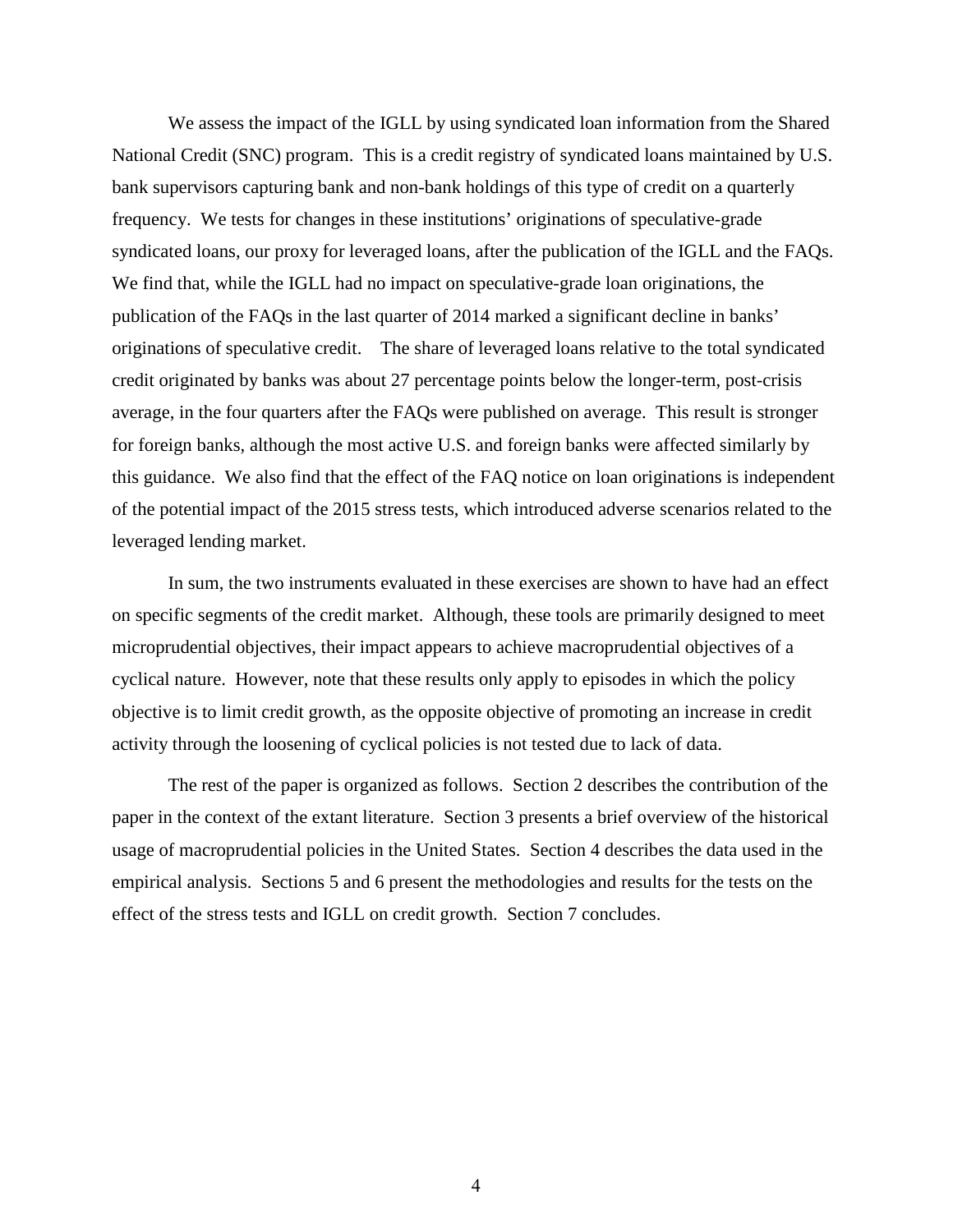#### **2. Relationship to the Literature**

This paper contributes to the developing literature that analyzes the impact of macroprudential policies.<sup>[4](#page-5-0)</sup> The largest strand of this literature uses aggregate, cross-country information to determine the effectiveness of these instruments in reducing financial vulnerabilities. Most cross-country studies have focused on the impact of macroprudential policies on housing credit and real estate prices (Akinci and Olmstead-Rumsey, 2015; Kuttner and Shim, 2013). Others have taken a broader approach to assess whether these policies reduce the overall procyclicality of credit (Lim et al., 2011; Dell'Ariccia et al., 2012; Cerutti, Claessens, and Laeven 2015). Overall, the findings from these studies provide a mixed picture, with some instruments being more effective than others in curtailing the growth of credit and prices.

For instance, Cerutti, Claessens, and Laeven (2015) find that instruments targeting borrowers, such as limits on loan-to-value (LTVs) ratios and debt-to-income (DTIs) ratios, and instruments focused on financial institutions, such as limits on leverage and dynamic provisioning, appear to be especially effective in reducing credit growth. This study also shows that these instruments are more effective when credit growth is very high, but provide less supportive impact during credit busts. These effects seem weaker in more financially open economies with deeper and broader financial systems like the United States.

Evidence on the impact of macroprudential polices in the United States has been limited to broad historical studies using macroeconomic data. The most comprehensive study to date is Elliott, Feldberg, and Lehnert (2013), which looks at the historical usage of macroprudential tools in the country from the 1940s through 1992, and presents evidence that is broadly consistent with an asymmetric effect for macroprudential interventions, with tightening being more effective than loosening. Using data from the period between 1969 and 2008, Zdzienicka et al. (2015) find that macroprudential policy actions appear to have more immediate, but shorter-lasting, effects on credit and property prices than monetary policy shocks. They also find that tightening measures have larger effects than easing actions.

Some recent studies use country-specific, micro-level information to assess the effectiveness of particular macroprudential policies in curtailing credit growth. By their use of granular, loan-level information, these studies can more clearly identify shifts in the supply of

<span id="page-5-0"></span><sup>4</sup> Claessens (2014) provides a comprehensive review of this literature.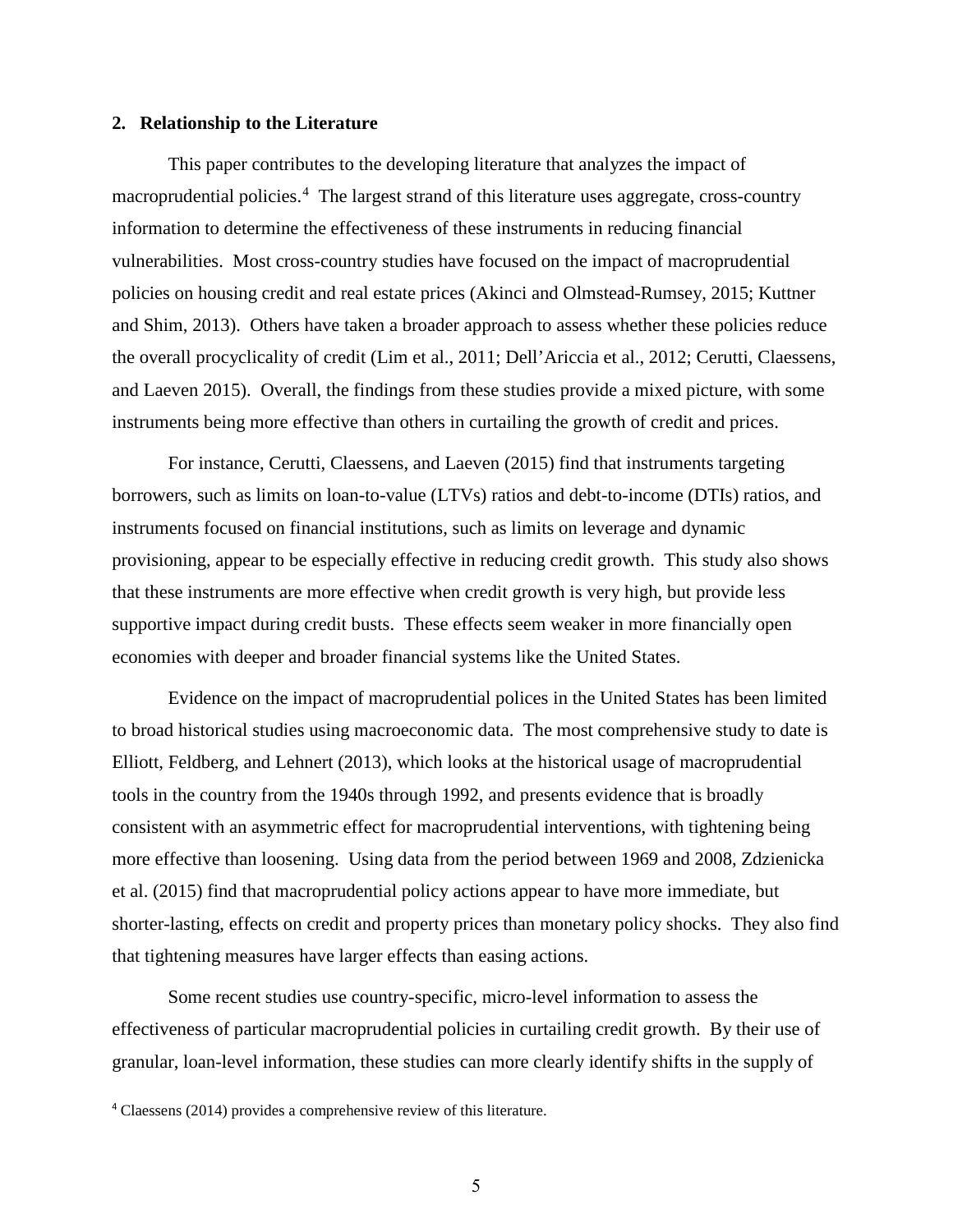credit resulting from policy actions, apart from potential changes in the demand for credit. For example, using information from the Spanish loan-level credit register, Jimenez et al. (2015) find that changes in dynamic provisioning contributed to a smoothening of the credit cycle in that country, with significant real effects on employment and firm survival. Dassatti, Peydro, and Tous (2015), using Uruguayan credit register data, find that changes in reserve requirements in significantly reduced the supply of credit by banks.

Our study belongs to the latter category and is the first in this developing literature to examine macroprudential instruments used post-crisis in the United States. We make use of granular, micro-level data from the U.S. residential mortgage and syndicated corporate lending markets, and from U.S. bank statements of financial condition, to identify the credit supply impacts of macroprudential polices.

We are also the first to focus specifically on stress testing as a "lean-against-the-wind" instrument. Most studies in the stress testing literature have focused on the market reaction to stress tests announcements (Morgan et al., 2014; Candelon and Sy, 2015), but only a few have analyzed banks' balance sheet adjustments as a result of the these exercises. One of those studies, Flannery, Hirtle, and Kovner (2015), tests whether aggregate loan growth at Bank Holding Companies (BHCs) that underestimated the severity of the Federal Reserve's loan loss scenarios adjusted their lending portfolios more drastically. The authors find no significant results on the link between unexpected scenario stringency on loan growth. However, their estimations use only information on the 2013, 2014, and 2015 stress test, which as we will discuss later, were less impactful on the banks than the 2011 exercise.

#### **3. Prudential policies in the United States**

Macroprudential policies in the United States have a long history that dates back to the early 1900s. These instruments, including controls on underwriting standards, were used to prevent perceived excesses in specific markets or rapid credit expansions (Elliott, Feldberg, and Lehnert, 2013). Given the cyclical nature of some these tools, they were also used to provide support during weak economic periods. However, policymakers stopped using some of these instruments around the 1990s. The global financial crisis reignited the discussion about the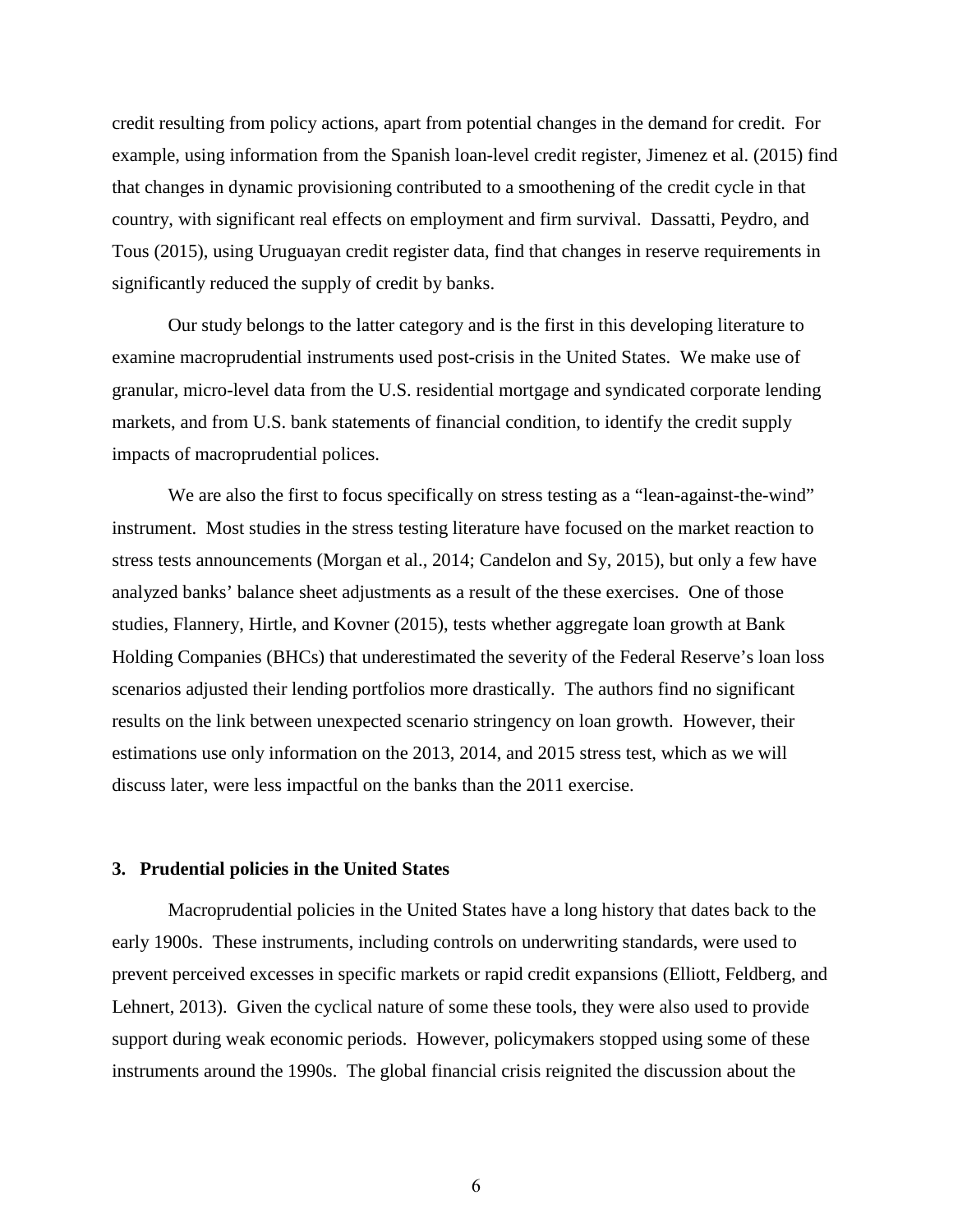usefulness of these tools to prevent financial instability and to enhance the resilience of the financial system.

As noted in the introduction, this study focuses on two instruments: supervisory guidance and bank stress tests. These tools can be considered microprudential in nature, as they are intended to increase the safety and soundness of regulated financial institutions. But they also share some features present in cyclical macroprudential tools, like the possibility of using them to curtail credit excesses.

# *3.1 Stress Testing*

The second supervisory instrument we analyze in the paper is bank stress tests, which over the past several years have become a central part of the U.S. supervisory and regulatory framework. This instrument has a history that dates back to the 1980s (Kapinos, Mitnik, and Martin, 2015), when it was introduced as a focused risk management tool. In 1995, an amendment to the Basel Capital Accord required large financial institutions to stress market and liquidity risks. However, it was not until after the global financial crisis that several countries implemented comprehensive balance sheet stress testing programs to enhance the resilience of large financial institutions and to make assessments of capital adequacy more dynamic.

The first of such exercises for banking organizations in the United States, titled the Supervisory Capital Assessment Program (SCAP), was conducted in 2009. The SCAP was considered "a success" (Kapinos, Mitnik, and Martin, 2015), as it served as the basis to recapitalize the 19 largest BHCs.<sup>[5](#page-7-0)</sup> The current stress testing exercises are implemented under the CCAR and the Dodd-Frank Act Stress Testing (DFAST) regulatory programs.

This subsection describes the evolution of the methodology used to conduct the stress test exercises in United States, the schedule for each exercise covered in our study, and external considerations, such as the implementation of the Basel III agreement, that had an impact on the methodological framework. This institutional information serves as background for our modelling choices in our empirical tests.

<span id="page-7-0"></span><sup>5</sup> The 19 participating bank holding companies were Ally Financial Inc.; American Express Company; Bank of America Corporation; The Bank of New York Mellon Corporation; BB&T Corporation; Capital One Financial Corporation; Citigroup Inc.; Fifth Third Bancorp; The Goldman Sachs Group, Inc.; JPMorgan Chase & Co.; Keycorp; MetLife, Inc.; Morgan Stanley; The PNC Financial Services Group, Inc.; Regions Financial Corporation; State Street Corporation; SunTrust Banks, Inc.; U.S. Bancorp; and Wells Fargo & Company.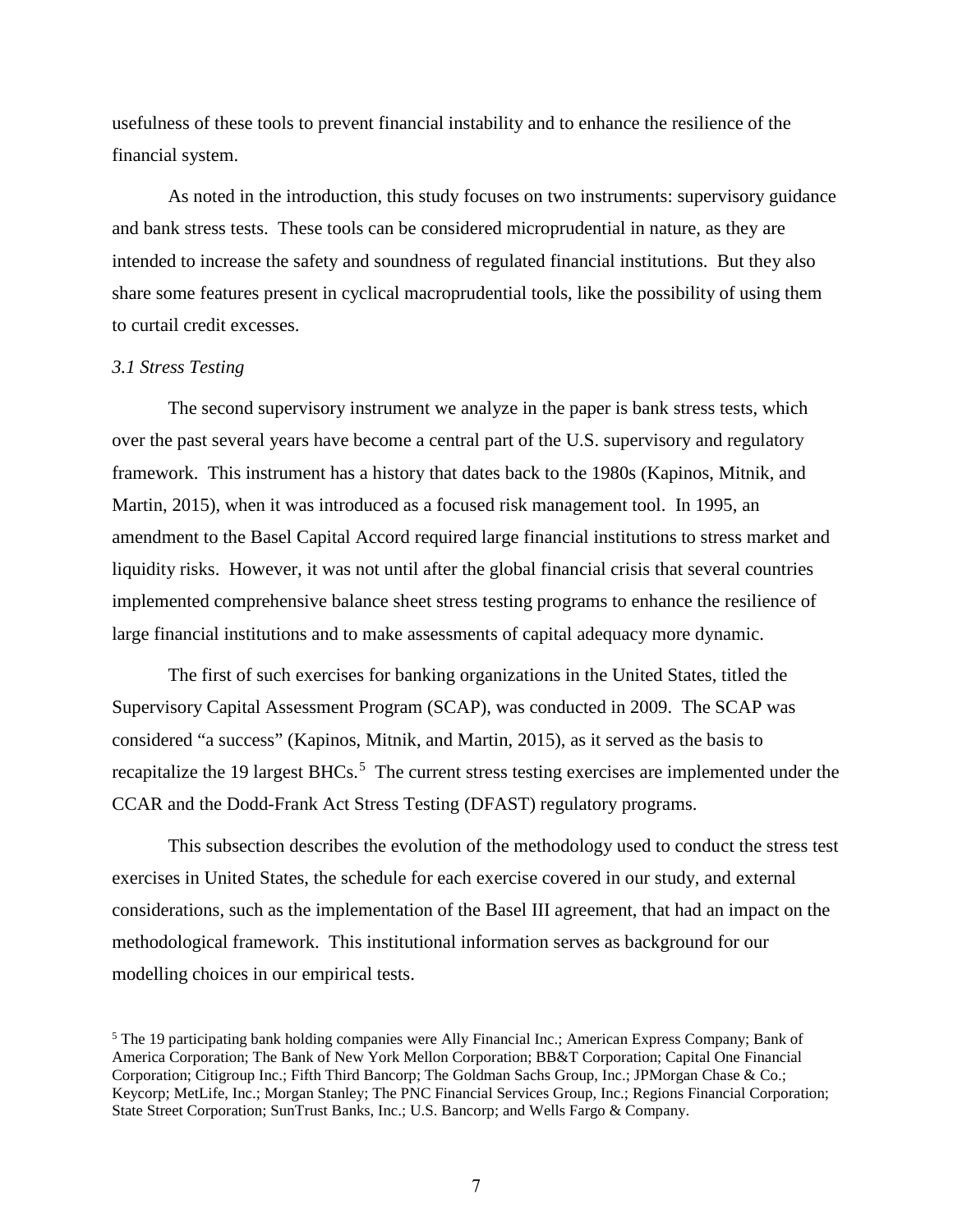# 3.1.1 The Evolution of CCAR and DFAST Stress Testing

The CCAR was initiated by the Federal Reserve in January 2011 to evaluate the capital levels, capital planning processes, and proposed capital actions of the 19 BHCs that participated in the SCAP exercise. In particular, the purpose of the 2011 CCAR was to assess whether institutions proposing to resume or increase dividend payments or other capital distributions had adequate capital and sufficiently robust capital planning processes to support the proposed actions (Flannery, Hirtle, and Kovner, 2015; Hirtle and Lehnert, 2014). Subsequently, the CCAR became the primary tool to evaluate the capital positions and capital planning processes of these institutions.

 The 2011 stress test relied primarily on revenue and loss projections based on internal, "company- run" models. These were supplemented by benchmark calculations performed by the Federal Reserve to "test the sensitivity" of the internal model results "to alternative loss and earnings estimates."<sup>[6](#page-8-0)</sup> The projections were conditional on "baseline" and "adverse" scenarios for economic variables that were supplied by the Federal Reserve.

 Beginning with the 2012 CCAR, the Federal Reserve incorporated projections of BHC losses, revenues, expenses, and capital ratios based on "supervisory" models developed or selected by Federal Reserve staff.<sup>[7](#page-8-1)</sup> These supervisory projections were considered alongside the revenue and loss projections from the company-run models for evaluating the capital plans of the original group of 19 BHCs.

The 2012 CCAR projections were conditional on baseline and stress scenarios. However, the supervisory stress scenario used in 2012 was substantially more stressful than that used in 2011. Additionally, the supervisory capital planning reviews were extended to U.S. BHCs with more than 50 million dollars in assets that were not among the original 19 SCAP BHCs. The new participants were required to submit a capital plan incorporating company-run stress tests

<span id="page-8-1"></span><span id="page-8-0"></span> $6$  As described in Board of Governors of the Federal Reserve System (2011, p. 14), "To test the sensitivity of the bank holding companies' projected pro forma capital ratios to alternative loss and earnings estimates, Federal Reserve analysts substituted supervisory loss or revenue projections for certain bank holding company projections. Pro forma capital ratios under the supervisory stress scenario were re-calculated using these supervisory loss and revenue estimates and a supervisory capital estimation model. The resulting adjusted pro forma capital ratio estimates were used to inform our assessments of the analysis supporting the firm-submitted numbers." <sup>7</sup> As described in Board of Governors of the Federal Reserve System (2012, p. 5), by applying its own supervisory models in a consistent manner, "the Federal Reserve was able to enhance its institution-specific analysis with information about peers, applying consistent assumptions and bringing a cross-firm perspective." The supervisory models are applied to input data provided by the 19 participating BHCs.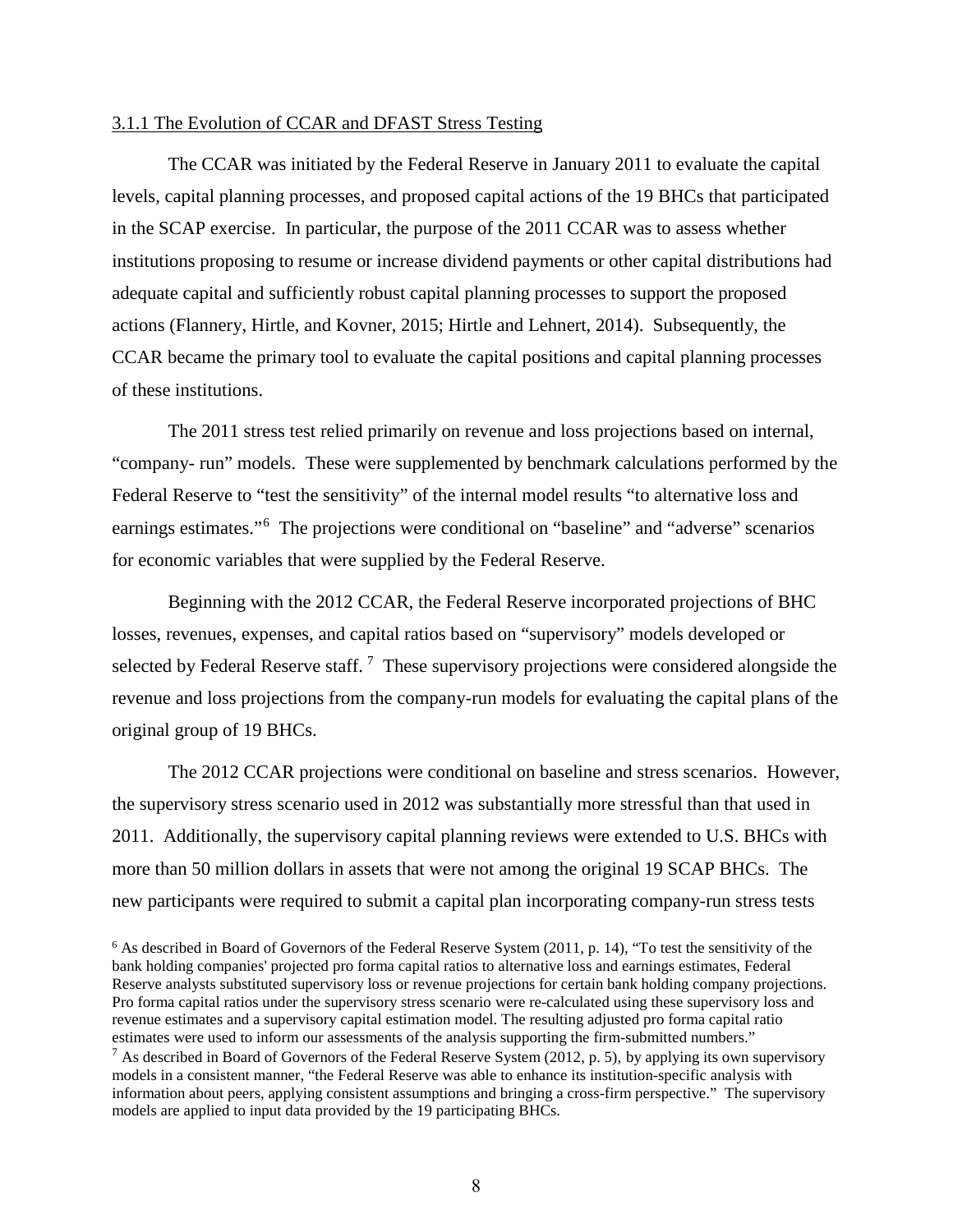and forward-looking capital projections; however, they were not subject to supervisory stress tests.<sup>[8](#page-9-0)</sup> The Federal Reserve conducted qualitative reviews of their capital planning processes and assessed their stress test results using quantitative benchmarks, including historical performance and peer group comparisons, to determine the adequacy of their capital plans.<sup>[9](#page-9-1)</sup>

Starting with the 2013 stress test cycle, the original group of 19 BHCs began implementing DFAST alongside of CCAR stress testing, with three sets of supervisory scenarios, referred to as baseline, adverse, and severely adverse.<sup>10</sup> Scenarios in the latter category were comparable to the supervisory stress scenarios used in 2012. The primary difference between the DFAST and CCAR stress tests pertains to the capital action assumptions applied. Under CCAR, each individual BHC's stated, planned capital actions are used for evaluating the BHC's ability to maintain a capital cushion. Under DFAST, a standardized set of capital action assumptions specified in the Dodd-Frank Act (which may or may not be more conservative than those of a particular BHC) are used for this assessment.<sup>11</sup>

 In 2014, CCAR and DFAST stress testing, inclusive of both the company-run and supervisory model-based projections, was extended to 12 other U.S. BHCs with assets greater than 50 billion dollars. For these institutions, the DFAST stress test essentially involves repeating the CCAR stress test capital calculations based on the required DFAST capital action assumptions.<sup>[12](#page-9-4)</sup> Also in 2014, an additional 42 BHCs and 57 banks and thrifts with between \$10 and \$50 billion in assets initiated annual, company-run DFAST stress testing.

<span id="page-9-0"></span><sup>&</sup>lt;sup>8</sup> These BHCs were required to utilize the CCAR supervisory scenarios (baseline and severely adverse), along with a BHC-developed baseline scenario and a BHC-developed stress scenario.

<span id="page-9-1"></span><sup>&</sup>lt;sup>9</sup> See Board of Governors of the Federal Reserve System (2013, p. 10).

<span id="page-9-2"></span> $10$  Under the Dodd-Frank Act, all financial companies with more than \$10 billion in total consolidated assets that are supervised by a primary federal financial regulatory agency are required to conduct an annual company-run stress test. Designated "covered companies" (any bank holding company with total consolidated assets of \$50 billion or more and each nonbank financial company that the Financial Stability Oversight Council has designated for supervision by the Board) are subject to an additional mid-cycle stress test and the supervisory stress test. The Federal Reserve adopted rules implementing these requirements in October 2012. A phase-in period was specified such that in 2013, only the original 19 SCAP BHCs were subject to the additional DFAST requirements for covered companies.

<span id="page-9-3"></span><sup>11</sup> See http://www.federalreserve.gov/bankinforeg/stress-tests/dodd-frank-act-stress-testing.htm

<span id="page-9-4"></span> $12$  Following the 2013 CCAR, one of the original 19 BHCs, MetLife, shed its BHC status by selling its bank deposits (and soon after exited other businesses not related to its core insurance activities, including mortgage servicing.) Subsequently, MetLife no longer has been subject to CCAR or DFAST stress test requirements. TD Bank US Holding Company and BancWest Corporation were not subject to Dodd-Frank Act stress testing until October 1, 2015, under the Board's stress test rule, while Deutsche Bank Trust Corporation received an extension from compliance until June 30, 2014.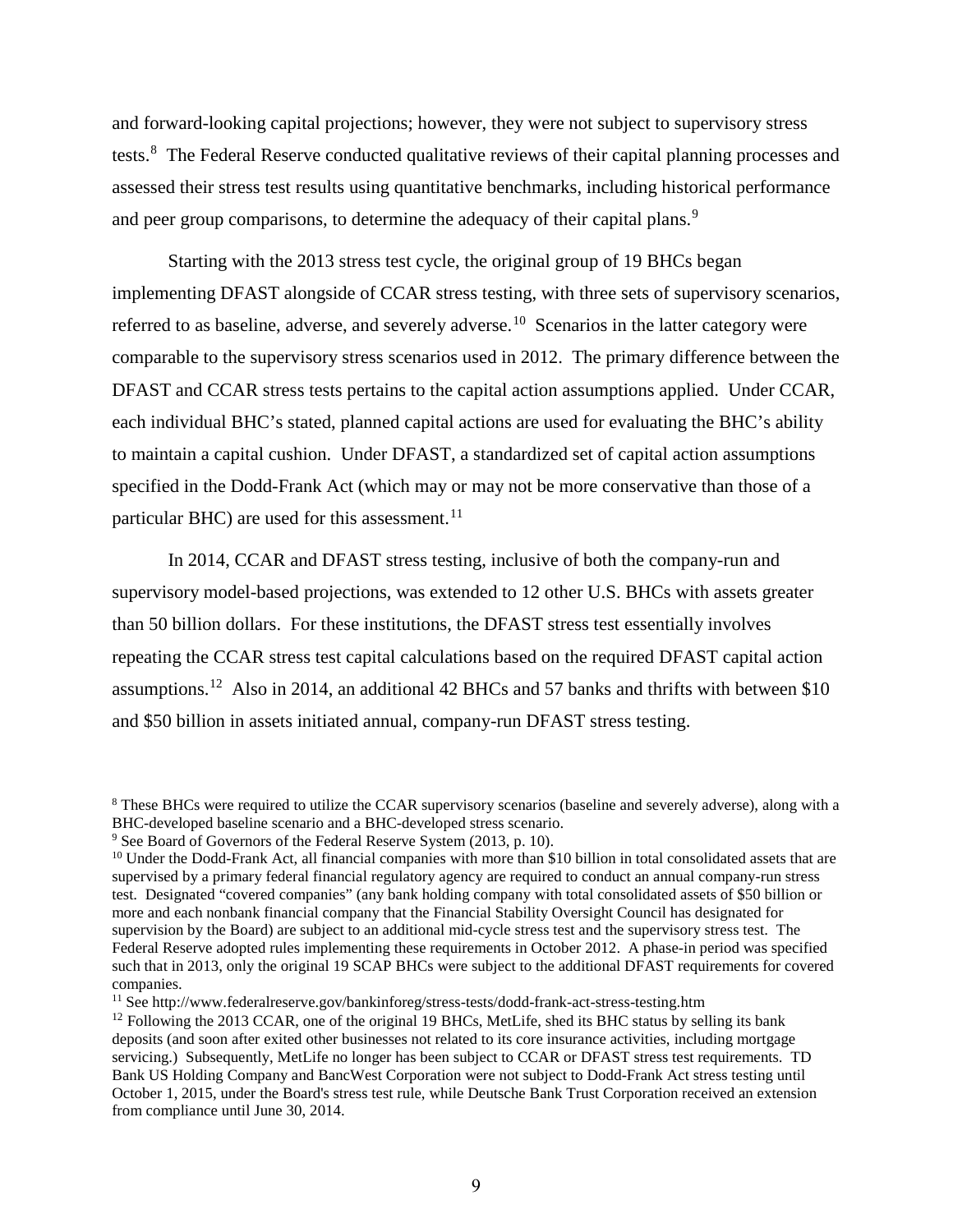# 3.1.2 CCAR / DFAST Process and Supervisory Expectations

 The annual stress testing cycle can be regarded as commencing when the Federal Reserve releases guidelines and supervisory scenarios for the upcoming cycle. For the first CCAR in 2011, the supervisory scenarios were released on November 17, 2010, accompanied by issuance of guidelines articulating the supervisory criteria for assessing BHC capital plans.<sup>13</sup>

 For the 2012 CCAR, the supervisory scenarios were released on November 22, 2011, concurrently with the issuance of summary instructions and guidance and with the publication of the final CCAR rule. In addition to articulating the supervisory criteria for evaluating capital plans, the summary instructions and guidance outlined logistics for the capital plan submission and supervisory evaluation process and described the elements of a comprehensive capital  $plan.<sup>14</sup>$  $plan.<sup>14</sup>$  $plan.<sup>14</sup>$ 

 The final rule governing DFAST was published in October 2012. Publication of summary instructions and guidance, and release of the supervisory scenarios, for the 2013 stress testing cycle, occurred shortly thereafter, on November 9.<sup>15</sup> Summary instructions and guidance and supervisory scenarios for the 2014 cycle were published on November 1, 2013.<sup>[16](#page-10-3)</sup> In each of the stress test cycles, an early January due date was set for BHC capital plan submissions inclusive of company-run stress test results.<sup>17</sup>

<span id="page-10-1"></span><span id="page-10-0"></span><sup>&</sup>lt;sup>13</sup> See "Revised Temporary Addendum to SR letter 09-4: Dividend Increases and Other Capital Distributions for the 19 Supervisory Capital Assessment Program Bank Holding Companies," Board of Governors of the Federal Reserve System, November 17, 2010.<http://www.federalreserve.gov/newsevents/press/bcreg/bcreg20101117b1.pdf>  $14$  Two sets of instructions were issued, one for the 19 firms that participated in the CCAR in 2011, the other for 12 additional firms with at least \$50 billion in assets that have not previously participated in a supervisory stress test exercise, reflecting the Federal Reserve's view that "the level of detail and analysis expected in each institution's capital plan will vary based on the company's size, complexity, risk profile, and scope of operations." See <http://www.federalreserve.gov/newsevents/press/bcreg/20111122a.htm>

<span id="page-10-2"></span><sup>&</sup>lt;sup>15</sup> Again, two sets of instructions were issued, one for the 19 firms that participated in the CCAR in 2011, the other for 12 additional firms with at least \$50 billion in assets that have not previously participated in a supervisory stress test exercise. Se[e http://www.federalreserve.gov/newsevents/press/bcreg/20121109b.htm](http://www.federalreserve.gov/newsevents/press/bcreg/20121109b.htm) <sup>16</sup> Se[e http://www.federalreserve.gov/newsevents/press/bcreg/20131101a.htm](http://www.federalreserve.gov/newsevents/press/bcreg/20131101a.htm)

<span id="page-10-4"></span><span id="page-10-3"></span><sup>&</sup>lt;sup>17</sup> For the 2011 CCAR, the 19 SCAP BHCs were "encouraged" to have their capital plans filed by January 7, 2011, as stated in Board of Governors of the Federal Reserve System (Nov. 17, 2010, p. 1,

https://www.federalreserve.gov/newsevents/press/bcreg/bcreg20101117b1.pdf). Required due dates were set for the 2012, 2013, and 2014 stress test cycles (January  $9<sup>th</sup>$ ,  $7<sup>th</sup>$ , and  $6<sup>th</sup>$ , respectively.)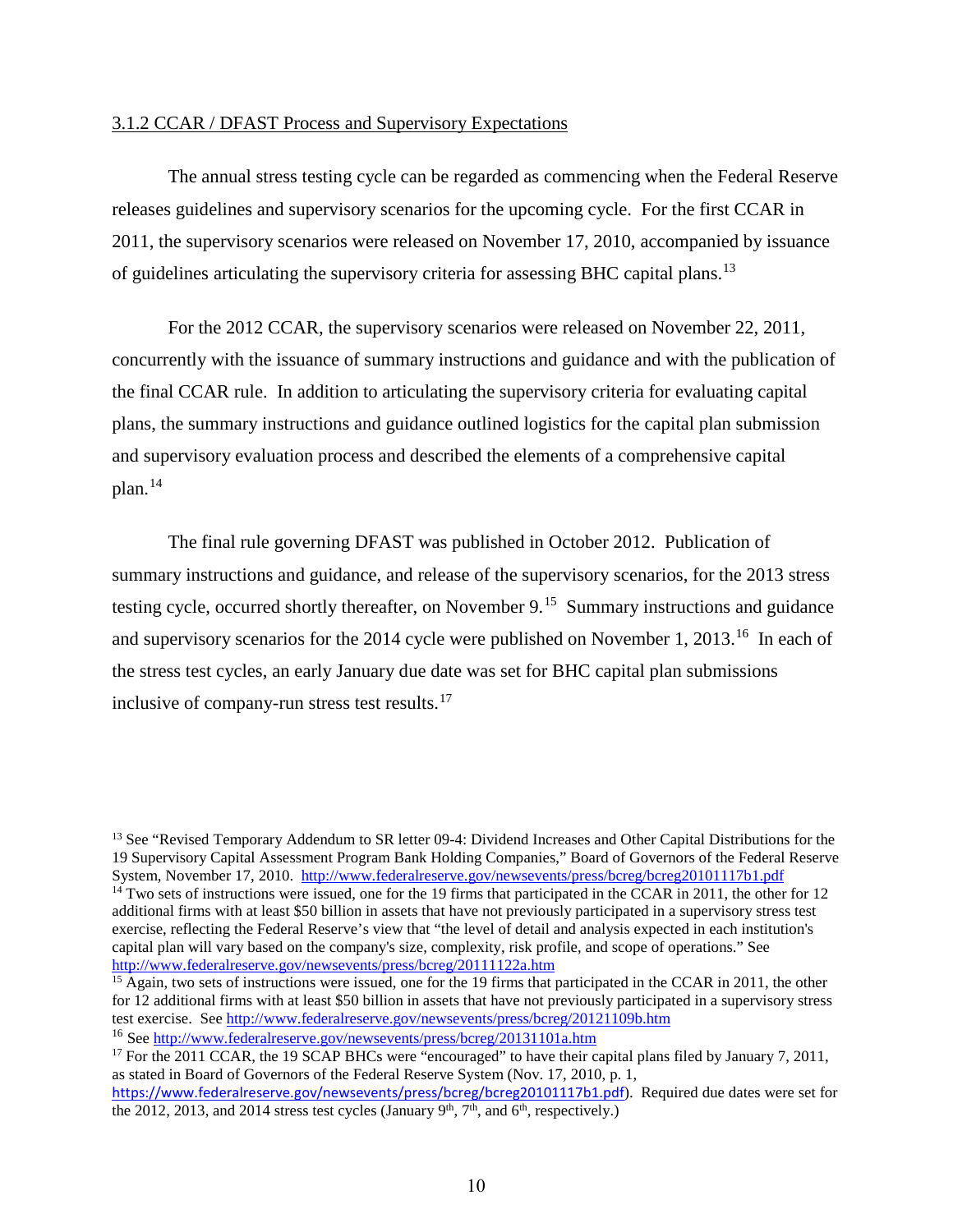The Federal Reserve applies both quantitative and qualitative criteria in assessing BHC capital plans. Among the quantitative criteria, two core criteria have remained fairly consistent from year to year.

 The first core quantitative criterion is "whether a BHC would be capable of continuing to meet minimum capital requirements (the leverage, tier 1 risk-based, common equity tier 1 riskbased, and total risk-based capital ratios) and a tier 1 common capital ratio of at least 5 percent throughout the planning horizon even if adverse or severely adverse stress conditions emerged."[18](#page-11-0) This evaluation is conditioned on the BHC implementing its planned (under CCAR) or assumed (under DFAST) capital distributions.<sup>[19](#page-11-1)</sup> For this evaluation, the Federal Reserve reviews the quantitative analyses supporting the BHC's capital plan, including the BHC's own stress test results. In addition, as described above, the Federal Reserve has progressively incorporated the use of supervisory estimates of losses, revenues, and post-stress capital ratios based on the Federal Reserve's internally developed supervisory models.

 The second core quantitative criterion is whether, with the proposed capital actions, the BHC will maintain an adequate "path to compliance with the requirements of the Basel III regulatory capital rule as it is being phased in." In particular, the Federal Reserve expects the BHC to include, as part of its capital plan, "a transition plan that includes pro forma estimates under baseline conditions of the BHC's Basel III risk-based capital and leverage ratios." The transition plan should adhere to Basel III target ratios, and in particular provide an adequate path "to meeting the fully phased-in 7 percent tier 1 common equity target (minimum plus conservation buffer)."[20](#page-11-2) Although the formulation of this criterion has been mostly consistent from year to year, there were notable changes between 2011 and the later stress test cycles; we revisit this issue below.

 Qualitative assessment is also a critical component of the CCAR review. The Federal Reserve might determine the BHC's capital plan to be unsatisfactory based on qualitative factors, even with stressed capital ratios remaining above regulatory minimums. The guidelines for the

<span id="page-11-0"></span><sup>18</sup> See<http://www.federalreserve.gov/newsevents/press/bcreg/20131101a.htm>

<span id="page-11-1"></span><sup>&</sup>lt;sup>19</sup> The 2011 CCAR included the additional stipulation that "BHCs are expected to complete the repayment or replacement of any U.S. government investments in the form of either preferred shares or common equity prior to increasing capital payouts through higher dividends or stock buybacks."

<span id="page-11-2"></span><sup>20</sup> See<http://www.federalreserve.gov/newsevents/press/bcreg/20131101a.htm>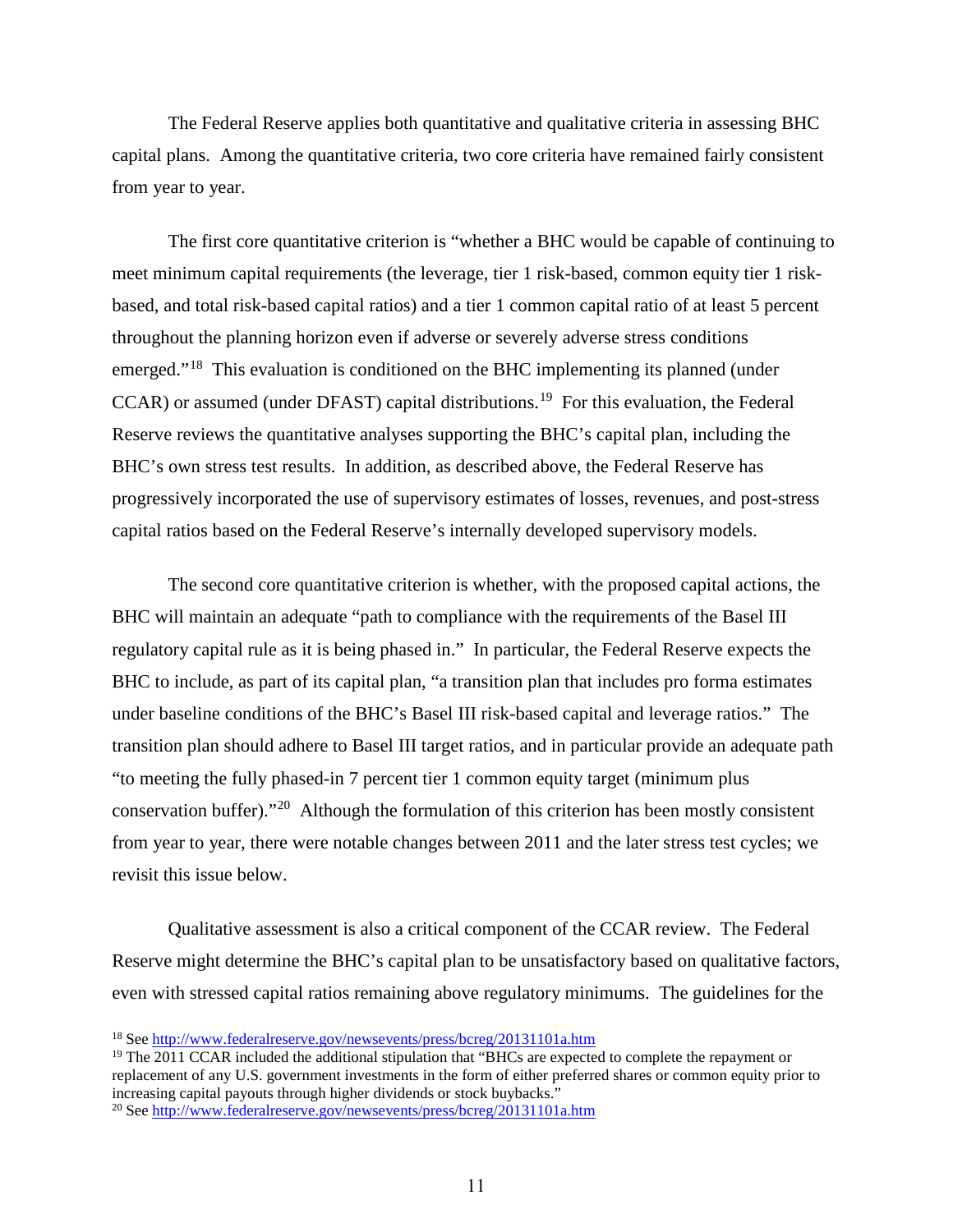first CCAR in 2011 indicated that in assessing an institution's capital plan, the Federal Reserve will consider "the strength of management's internal capital assessment process as informed by recent supervisory examinations and existing supervisory knowledge of risk management or other weaknesses that may compromise a BHC's ability to effectively assess its capital needs."

### 3.1.3 Supervisory Responses

 The Federal Reserve disclosed neither the timing nor content of its responses to the individual BHC capital plan submissions for the 2011 CCAR. At the outset, however, the Federal Reserve committed to complete its assessment and contact a BHC with its response no later than 10 days prior to the end of the first quarter of 2011, conditional on receiving a complete and comprehensive capital plan from the BHC by the first week of the calendar year. Close to the end of the first quarter, Bank of America Corporation reported that a dividend increase planned for the second half of 2011 had been rejected and a revised capital plan would be submitted. The reasons for the rejection were not disclosed.<sup>[21](#page-12-0)</sup>

 In subsequent stress test cycles, the Federal Reserve committed to respond by specific dates in March (the  $15<sup>th</sup>$  for the 2012 cycle and  $31<sup>st</sup>$  for 2013 and 2014) and "either object or provide a notice of non-objection" to the submitted plan." This commitment was subject to the caveat that the Federal Reserve might require additional information to complete its analysis, or might request the BHC to revise and resubmit the plan, which could result in a delayed evaluation and response. An objection could be partial, in which case (referred to as a conditional non-object), the objection would target specific, proposed capital actions within the plan.[22](#page-12-1)

 Moreover, beginning with the 2012 CCAR and continuing through the subsequent stress test cycles, the Federal Reserve has published selected results from the CCAR supervisory stress

<span id="page-12-0"></span><sup>&</sup>lt;sup>21</sup> See, for instance, [http://www.foxbusiness.com/features/2011/03/23/fed-tells-bank-america-rein-dividend](http://www.foxbusiness.com/features/2011/03/23/fed-tells-bank-america-rein-dividend-plan.html)[plan.html](http://www.foxbusiness.com/features/2011/03/23/fed-tells-bank-america-rein-dividend-plan.html)

<span id="page-12-1"></span> $22$  An objection precludes the BHC from making any capital distribution "other than those capital distributions with respect to which the Federal Reserve has indicated in writing its non-objection." See Board of Governors of the Federal Reserve System (2011, pp. 19-20). Similar procedures were followed in the 2012, 2013 and 2014 cycles. However, in the two later cycles, BHCs were offered an opportunity to review the Federal Reserve's evaluation of its capital plan submission and allowed to make a one-time adjustment to their planned capital distributions, prior to Federal Reserve's final decision to object or not object.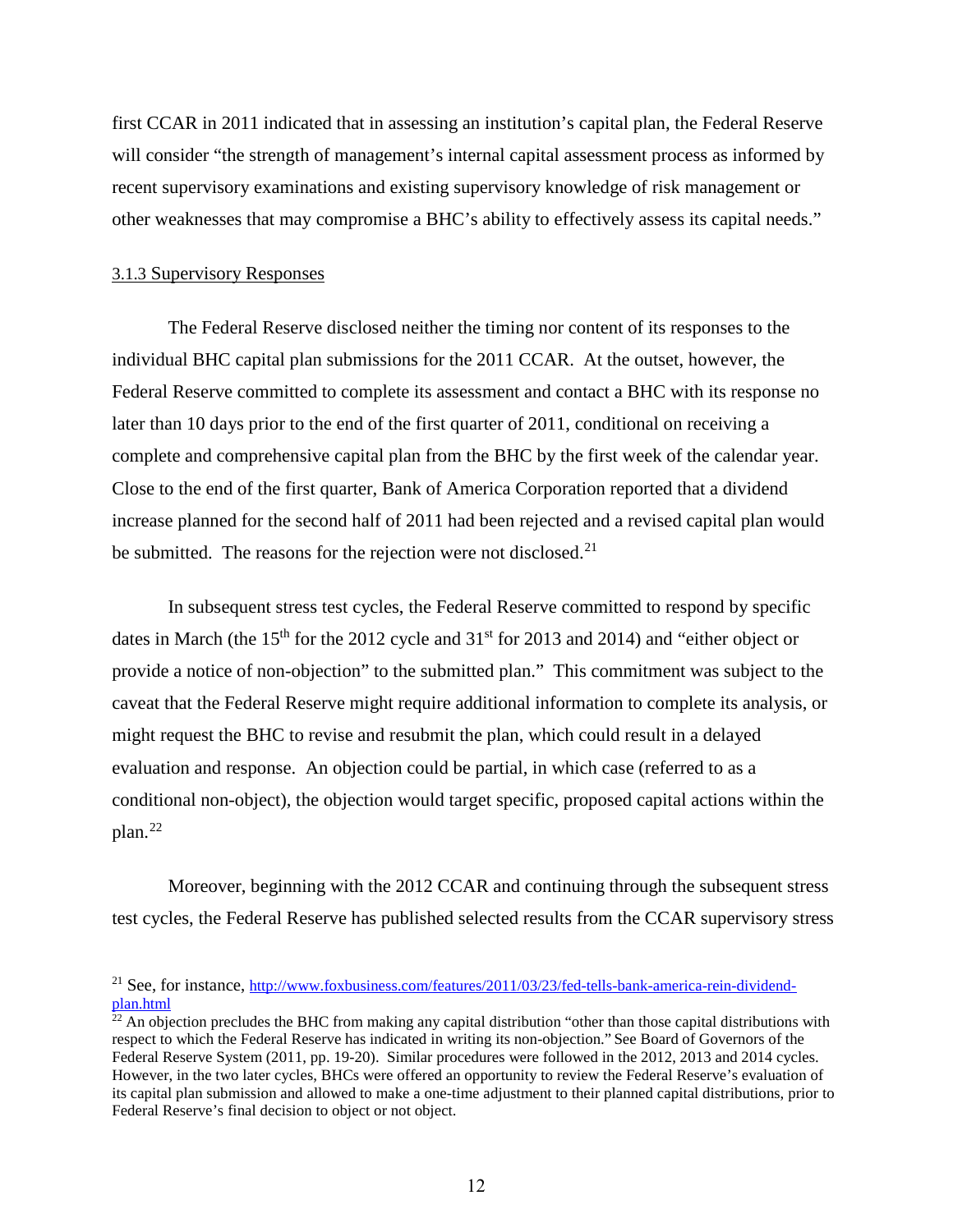tests, including BHC-specific, projected (9-quarter) minimum stress capital ratios (for leverage; tier 1 risk-based and total risk-based capital ratios; and the tier 1 common ratio.) The published results for the 2012 CCAR indicated that four BHCs, Ally Financial, Citigroup, MetLife, and SunTrust, had "failed" the supervisory stress test due to stressed capital ratios not consistently meeting regulatory minimums, but the Federal Reserve did not directly disclose its decisions on full or partial objection.<sup>23</sup> In 2013 and 2014, the Federal Reserve disclosed summaries of its actions on the proposed capital plans of the individual BHCs (non-objection, conditional nonobjection, or objection.) In 2013, objections were issued to Ally Financial (reflecting both quantitative and qualitative criteria) and BBT Corporation (based on qualitative weaknesses). $^{24}$ In 2014, objections were issued to Citigroup, HSBC, Santander, and RBS Citizens (due to qualitative weaknesses) and to Zions BanCorp (due to quantitative weaknesses.)

### 3.1.4 Basel III Considerations

 As noted previously, the Federal Reserve evaluates consistency of a BHC's proposed capital actions with a reasonable` path to compliance with the requirements of the Basel III regulatory capital rule as it is being phased in. BHCs are expected to "maintain prudent earnings retention policies" with the goal of meeting the 7 percent tier 1 common equity ratio target (minimum plus conservation buffer) "as soon as reasonably possible." BHCs have been instructed to provide as part of its capital plan submission, a "transition plan that includes pro forma estimates under the baseline scenario of the BHC's regulatory capital ratios" in the Basel III regulatory framework.

 Between the 2011 and later stress test cycles, the formulation of this criterion in the instructions for the stress tests underwent two notable changes. First, the 2011 guidelines stipulated that the transition plan should incorporate "due regard to the possibility that earnings or losses may be less favorable than anticipated." This stipulation is not found in the subsequent formulations.

<span id="page-13-0"></span><sup>&</sup>lt;sup>23</sup> Public statements put out by Ally and Citigroup indicated that the Federal Reserve had approved some elements of their capital plans and objected to others; see, for instance,

[http://www.huffingtonpost.com/2012/03/13/stress-tests-citibank\\_n\\_1342928.html](http://www.huffingtonpost.com/2012/03/13/stress-tests-citibank_n_1342928.html)

<span id="page-13-1"></span><sup>&</sup>lt;sup>24</sup> JPMorgan Corporation and Goldman Sachs received conditional non-objections.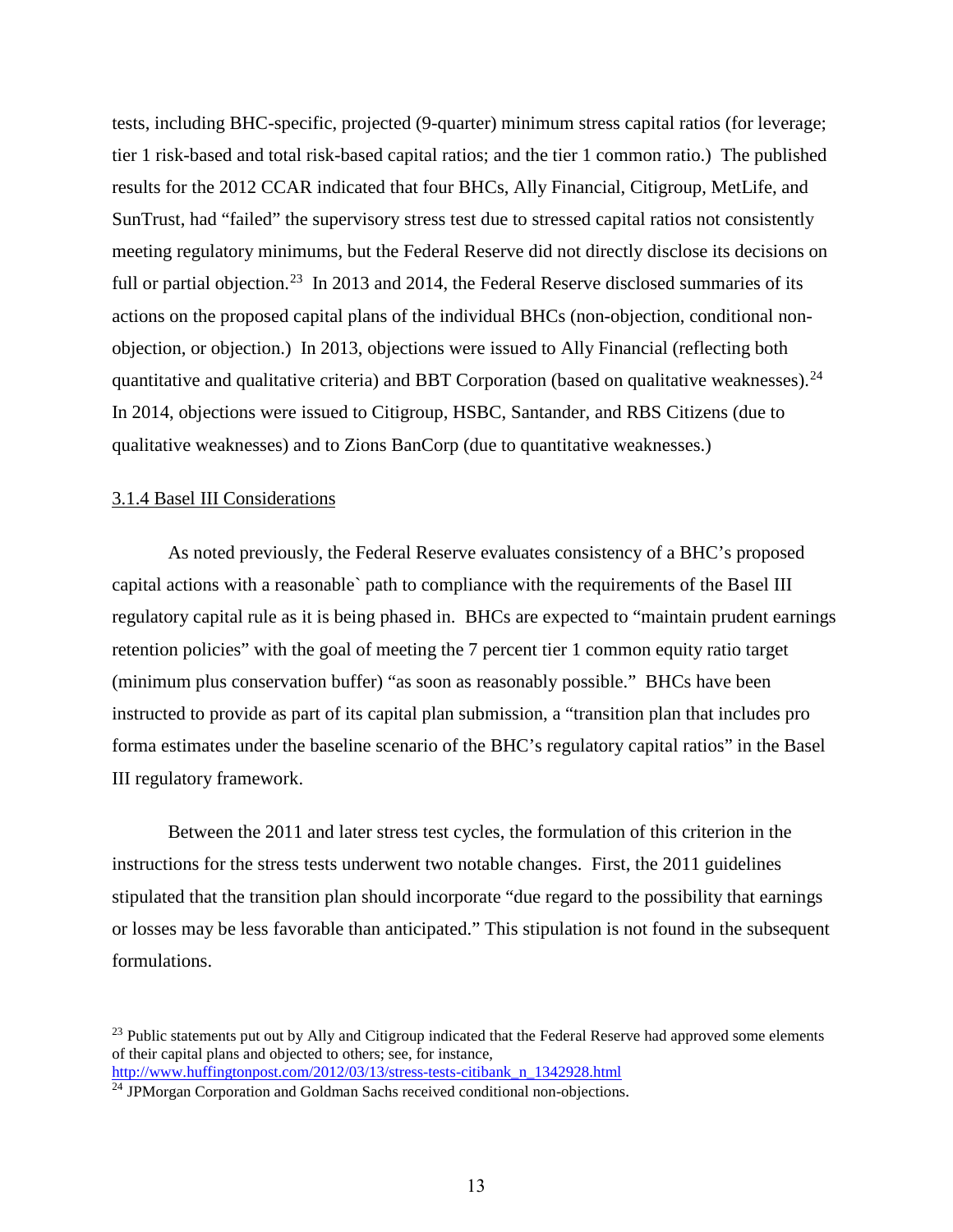Second, in November 2011, the Basel Committee on Banking Supervision (BCBS) published its methodology for assessing an additional capital buffer for global systemically important banks. This "SIFI surcharge" in effect extends the capital conservation buffer. Beginning in the 2012 CCAR, BHCs were instructed to incorporate their "best estimate of the likely SIFI surcharge that would be assessed under this methodology (and any updates published since that time)," and to "demonstrate with great assurance that, inclusive of a SIFI surcharge, they can achieve the required ratios readily and without difficulty over the transition period, inclusive of any planned capital actions."[25](#page-14-0)

# *3.2 Supervisory guidance*

Supervisory guidance became more actively used during the 1990s, as a deregulation phase in the 1980s eliminated some of the policy tools that had been used by the Federal Reserve and other regulators to curtail excessive lending growth. Often, supervisory guidance communicates or clarifies standards for underwriting or risk-management practices in response to a fast pace of activity in particular lending segments.

For example, supervisors have used this tool in the past to warn of the risks of subprime lending and instructed examiners to expect larger capital allocations for these types of exposures. Also, in mid-2006, supervisors issued a supervisory guidance to limit the concentration of commercial real estate (CRE) exposures in banks' portfolios. Bassett and Marsh (2015) find that this guidance had a significant effect on the growth of CRE lending for the banks most affected by the guidance. This evidence suggests that this tool may potentially have a significant effect on the intensity of specific activities that may be targeted by macroprudential policymakers.

We test for the impact of the IGLL that was released on May  $21<sup>st</sup>$ , 2013, and the followup FAQ, published on November 7, 2014, on speculative syndicated term loan origination, our proxy for leveraged loans.<sup>26</sup> The IGLL, which updated and replaced a previous version released in 2001, describes expectations for sound risk management of leveraged lending activities (in the origination, distribution, and participation) at regulated banks.

<span id="page-14-1"></span><span id="page-14-0"></span> $25$  In addition, "a BHC should, through its capital plan, demonstrate an ability to maintain no less than steady progress along a path between its existing capital ratios and the fully-phased in Basel III requirement." See <http://www.federalreserve.gov/newsevents/press/bcreg/bcreg20131101a2.pdf> <sup>26</sup> See<https://www.federalreserve.gov/bankinforeg/srletters/sr1303a1.pdf> and <https://www.federalreserve.gov/newsevents/press/bcreg/bcreg20141107a3.pdf>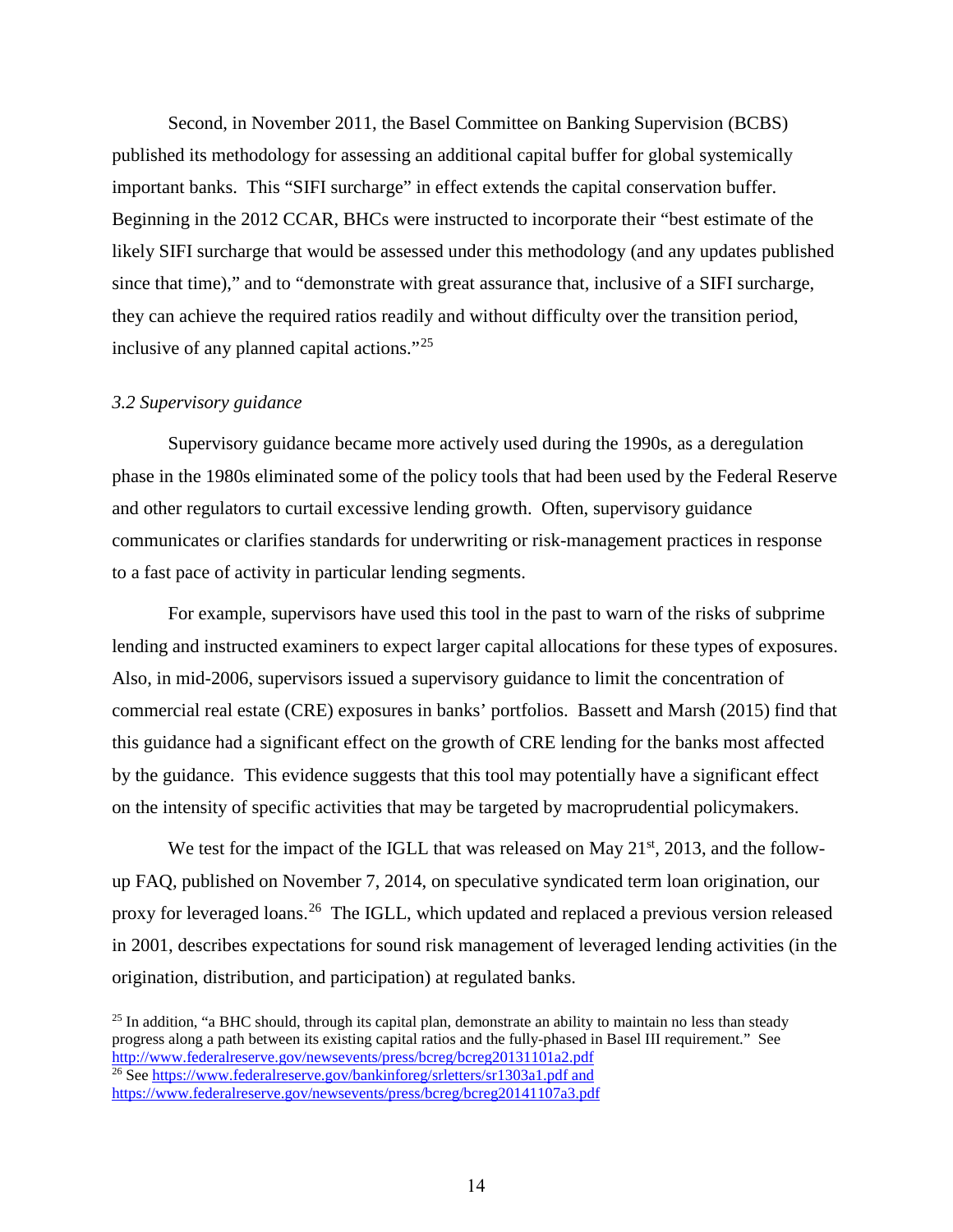The IGLL does not provide a regulatory definition of leveraged lending, but instead calls on individual institutions to specify definitional criteria appropriate for the institution, and notes the following to be common characteristics of leveraged loans:

- Loans used for buyouts, acquisitions, or capital distributions.
- The borrower has total debt more than four times gross earnings (before interest, taxes, depreciation, and amortization) or senior debt more than three times gross earnings, or exceed other defined thresholds "appropriate to the industry or sector."
- The borrower is recognized in the debt markets as a highly leveraged firm as characterized by a high debt-to-net-worth ratio.
- The borrower's post-financing leverage ratios such as debt-to-assets, debt-to-networth, debt-to-cash flow, "significantly exceeds industry norms or historical levels."

The guidance spells out important risk management practices relevant to leveraged lending, including consideration of "a borrower's capacity to "repay and to de-lever to a sustainable level over a reasonable period"; underwriting standards that define acceptable leverage levels; effective risk monitoring systems that "that enable management to identify, aggregate, and monitor leveraged exposures and comply with policy"; and "a credit limit and concentration framework consistent with the institution's risk appetite." Within these broad areas, the guidance articulates various specific practices viewed as comprising minimum standards.

Supervisory guidance does not necessarily have a significant impact on bank behavior banks may already be implementing sound risk management practices; strong examiner followup may be lacking; the guidance may have arrived too late (after banks already had accumulated significant risk exposure); or it might be too limited scope (for example, guidance might address only risks held on balance sheet may simply promote risk transfer.) The leveraged lending guidance appears to have been well-timed, and it addressed risk transfer as well as balance sheet risk. Whether it was binding, in the sense of affecting banks' leveraged lending activity, would depend primarily on the extent to which it led bank regulators to more closely scrutinize bank practices or to seek stricter credit standards.

The publication of the extensive and detailed FAQ over a year after release of the guidance suggests that during intervening period, regulators engaged in active follow-up and may have identified weaknesses in banks' risk management practices. Publication of the FAQ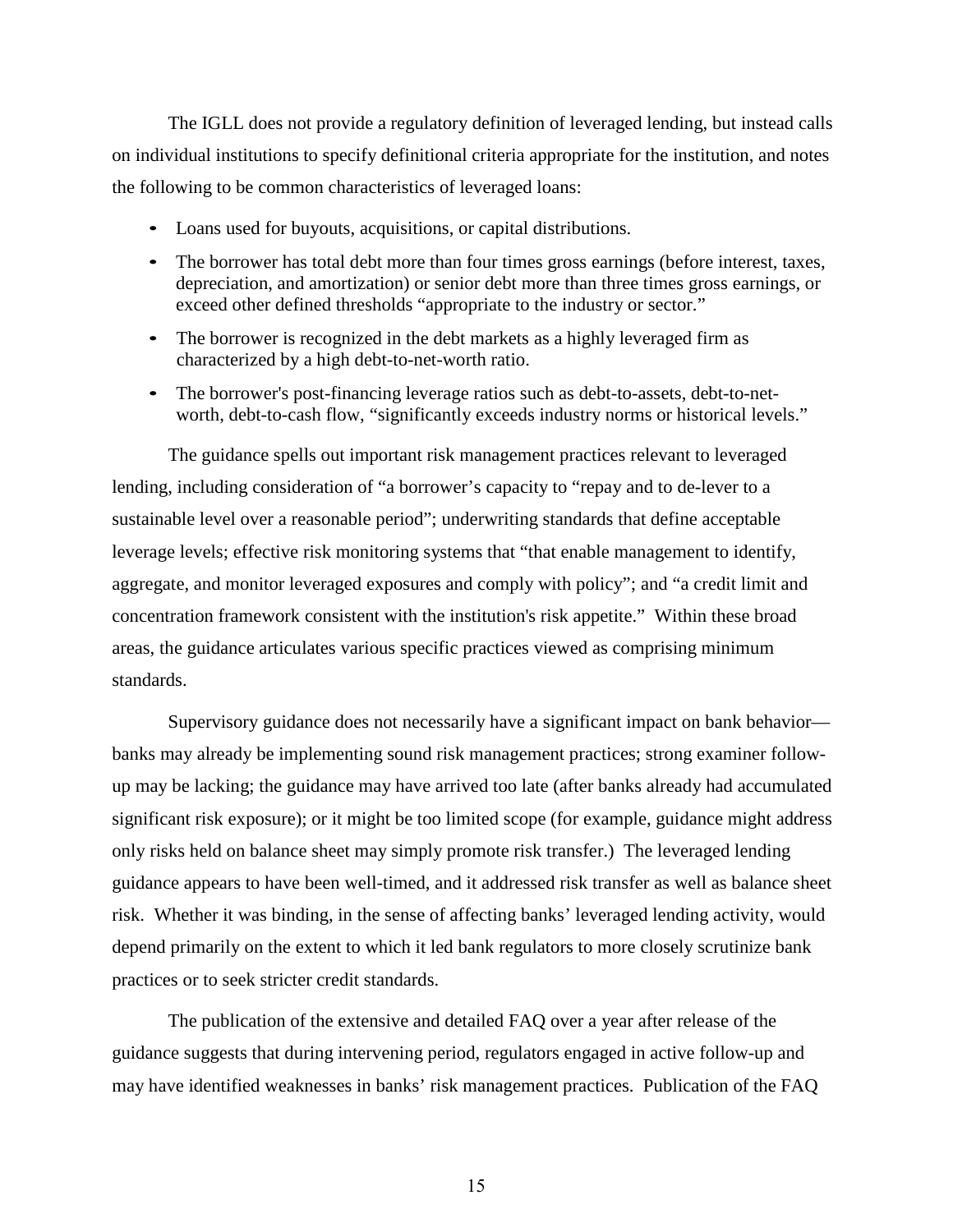might reflect an attempt by regulators to clarify their expectations regarding stronger risk management.

# **4. Data**

This section describes the two main micro-level datasets used in our analysis: HMDA and SNC. We describe the background, coverage, and content of these sources. We also outline the process followed to prepare these data for the empirical analysis.

#### *4.1 HMDA Data*

Our study examines the jumbo mortgage origination activity of the large banking organizations that have participated in the annual CCAR stress tests cycle since 2011, in relation to that of other banks and of non-bank mortgage companies, over the period January 2009 through December 2014. We focus on changes in market share and in comparative approval rates on mortgage applications, with particular attention to the responsiveness of these measures to the annual stress tests. We rely on the HMDA data of individual banking organizations to construct these measures of jumbo mortgage origination activity.

HMDA data are submitted annually in early spring by mortgage lending institutions, providing information on each home purchase and refinance loan application and origination of these institutions from the preceding year. HMDA filers include all commercial banks, savings and loan institutions, credit unions, and mortgage companies that meet minimum asset size thresholds and have a branch in a metropolitan area.<sup>[27](#page-16-0)</sup> For institutions with mortgage subsidiaries that report separately, we combine the HMDA data of the parent institution and its subsidiaries.

HMDA data provide the action taken on each loan application (whether it was approved, denied, or withdrawn); the loan amount; the income of the applicant; whether the application is single or joint (with a co-applicant); the racial and ethnic classification of the applicant (and the co-applicant, if applicable); and the state, county, and census tract location of the subject property. HMDA data also indicate whether an originated loan was sold prior to year-end, and

<span id="page-16-0"></span> $27$  For details, see the Federal Financial Institutions Examination Council guidelines on HMDA reporting at <http://www.ffiec.gov/hmda/pdf/DepCriteria0204.pdf>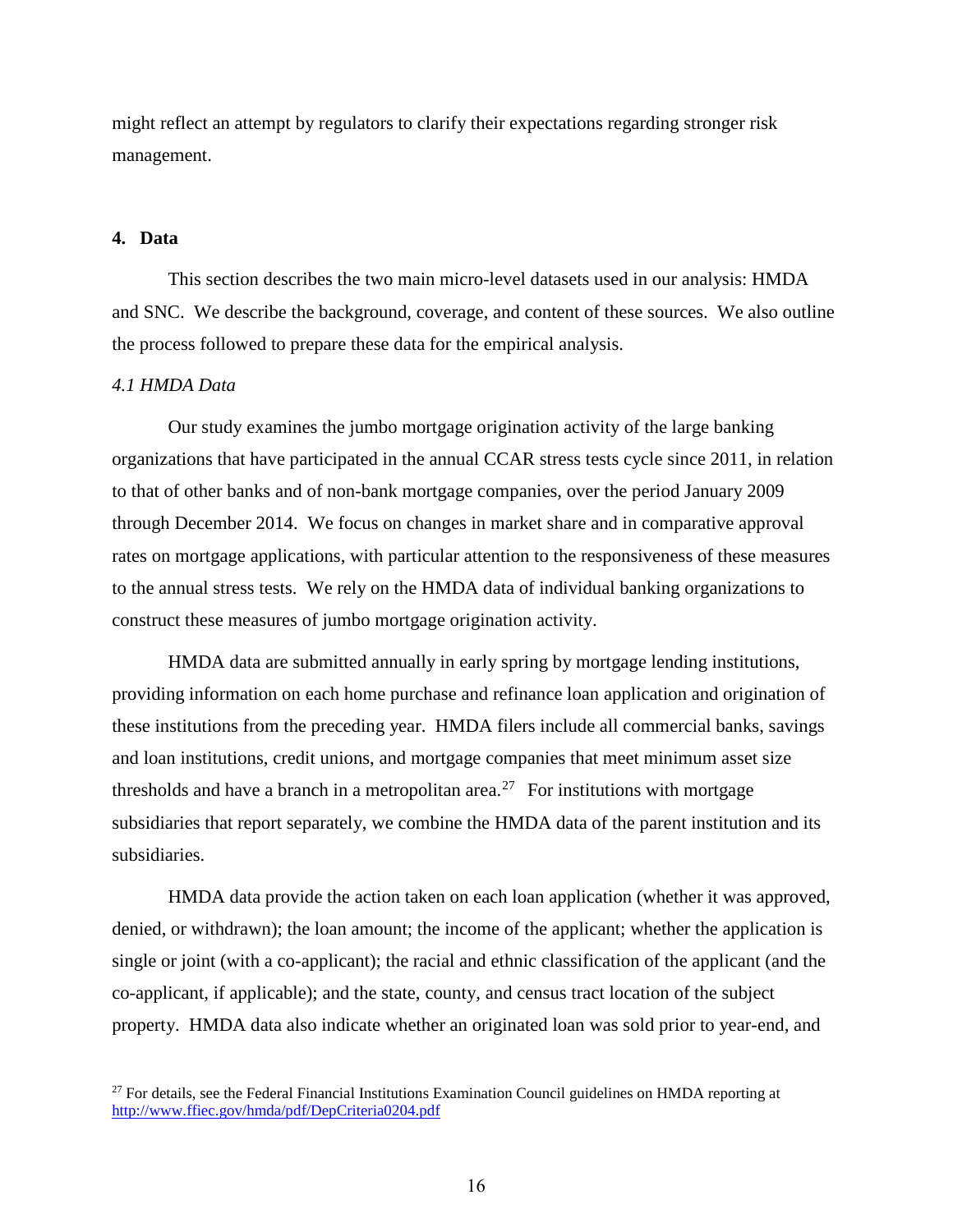the type of purchaser.<sup>28</sup> HMDA data also include the application and action dates, although these are not released in the public version of the data.

We aggregate the individual application and origination data in HMDA to form a panel dataset by lender and action date (year and month), specifically for the jumbo, home purchase loan category. The panel dataset includes total jumbo home purchase loan applications acted on and total amounts originated by the lender in each month.

Jumbo mortgages can be defined in two alternative ways, one more restrictive than the other. Under the broader definition, a jumbo loan is any residential mortgage with a loan amount exceeding the traditional, "base" conforming loan limit, which, since 2006, has been set at \$417,000 (with the exception of Alaska, Hawaii, the Virgin Islands, and Guam, where it has been \$625,000) for newly originated single-family, first-lien mortgages.<sup>29</sup> Prior to 2008, loans with balances exceeding this limit were ineligible for sale to Fannie Mae or Freddie Mac. We shall refer to this broader definition as "jumbo 1."

Since 2008, various legislative acts increased the loan limits in certain high-cost areas in the United States beyond the base conforming limit.<sup>30</sup> The narrower, jumbo loan definition excludes the mortgages that became eligible for sale to Fannie Mae and Freddie Mac as a consequence of these statutorily increased limits. These so-called "super-conforming" mortgages have loan amounts that exceed the base conforming limit but are within the higher limits set for the statutorily-designated "high cost areas." We shall refer to the narrower definition as "jumbo 2".

Although "super-conforming" mortgages technically are eligible for sale to Fannie Mae or Freddie Mac, both secondary market institutions consistently have placed significant constraints on such sales, including higher fees and explicit limits on the quantity purchased from a single seller.<sup>[31](#page-17-3)</sup> Consequently, banks originate many such mortgages for their own portfolios. Hence, we prefer the broader ("jumbo 1") definition incorporating the "superconforming" category.

- <span id="page-17-2"></span><span id="page-17-1"></span><sup>29</sup> Seasoned mortgages are subject to the conforming limit that was applicable in the year they were originated. <sup>30</sup> While some of the legislative initiatives established temporary limits for loans originated in select time periods, a permanent formula was established under the Housing and Economic Recovery Act of 2008 (HERA).
- <span id="page-17-3"></span><sup>31</sup> See [http://www.freddiemac.com/singlefamily/mortgages/super\\_conforming.html](http://www.freddiemac.com/singlefamily/mortgages/super_conforming.html) and

[https://www.fanniemae.com/content/fact\\_sheet/high-balance-loan-matrix.pdf](https://www.fanniemae.com/content/fact_sheet/high-balance-loan-matrix.pdf)

<span id="page-17-0"></span> $28$  The data distinguish among sold via private securitization; sold to non-affiliate commercial or savings banks; to non-affiliate insurance, mortgage, or finance company; or sold to other types of purchasers.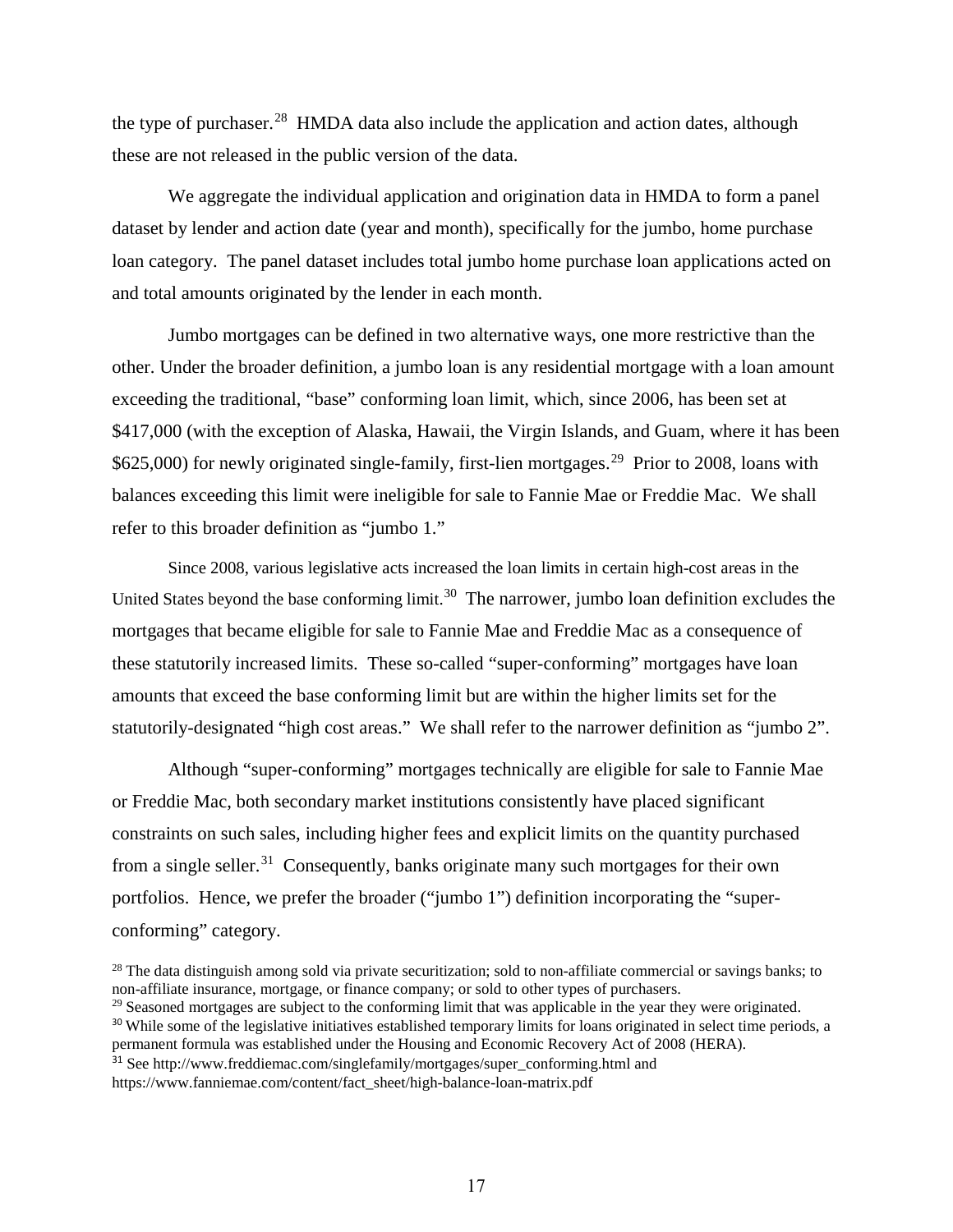Figure 1 describes some recent developments in the jumbo home purchase mortgage market as observed from the aggregated HMDA data (using the "jumbo 1" definition.) The top panel of Figure 1 indicates a steady rebound in jumbo mortgage originations, over the past several years, from the depths of the crisis period. In 2014, about \$100 billion were originated, about double the amount originated in 2009. The middle panel describes the share of such originations by CCAR banks, non-CCAR banks, and nonbanks respectively. The shares are relatively stable, with the exception of 2011 when the share at CCAR banks dropped notably, while non-CCAR banks took up some of the slack.

The bottom panel of Figure 1 shows that approval rates on jumbo mortgage applications at CCAR banks has steadily increased; whereas other types of mortgage originators had relatively steady approval rates (with the exception of some seasonality observed in the first quarters of each year). That said, even with approval rates, there was a notable downward dip in the year 2011 at CCAR banks relative to non-CCAR banks and nonbanks.

# *4.2 Shared National Credits*

Our study also analyzes the origination of syndicated leveraged term loans in the United States. As noted in the IGLL, the definition of a leveraged loan varies across individual financial institutions, but typically it is considered a speculative-grade credit. In general, leveraged loans comprise a major share of corporate speculative-grade term loans.

For our study, we rely on data collected by the Shared National Credits (SNC) Program, which was established in 1977 by the Board of Governors of the Federal Reserve System, the Federal Deposit Insurance Corporation, and the Office of the Comptroller of the Currency to provide an efficient and consistent review of large syndicated loans. Before 1999, information was gathered for loans with a committed or disbursed amount of at least \$20 million shared by two or more unaffiliated supervised institutions. Currently, the program covers any loan in excess of \$20 million that is shared by three or more supervised institutions.

Bank supervisors review a SNC loan based on information provided by a designated bank—usually an agent bank. One or more agent banks are generally responsible for recruiting a sufficient number of loan participants, negotiating the contractual details, preparing adequate loan documentation, and disseminating financial documents to potential participants. Once the loan is made, agent banks are also responsible for loan servicing, usually for a fee. These agent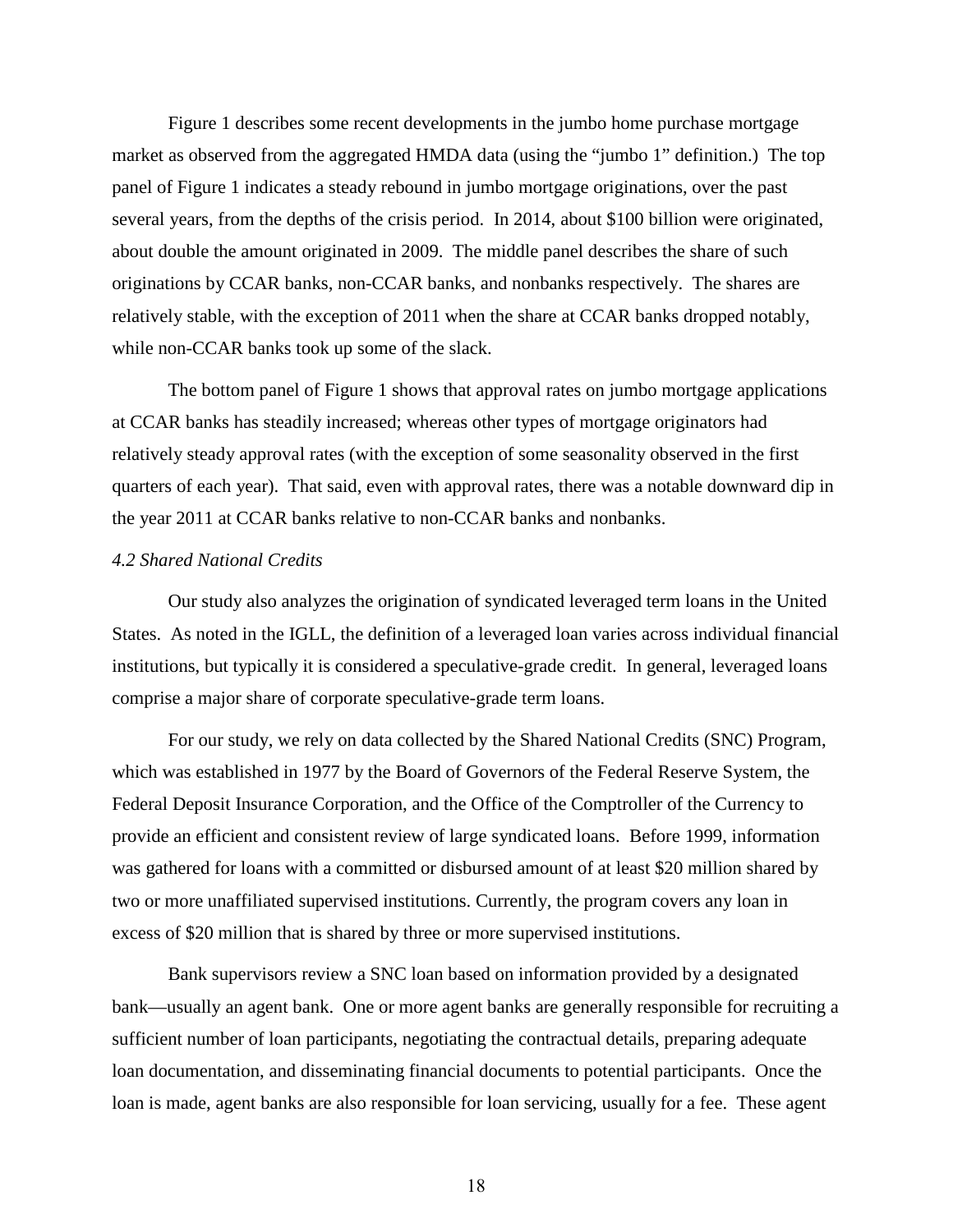banks provide supervisors with a variety of information on the credit quality of the borrower and what percentage of the syndication has been originated by participant financial intermediaries such as banks and nonbanks.

The SNC program comprises two data collections. One is at an annual frequency; these data have been explored widely in the literature. The second is a quarterly collection, initiated in the fourth quarter of 2009, from the 18 banks with the most active syndicated loan businesses. These banks account for about 90 percent of the market and often play the role of agent bank.<sup>32</sup> For our empirical analysis, we use the quarterly database with loan information through 2015:Q3.

We restrict the sample to syndicated term loans. Syndicated deals generally include a revolving credit facility, funded by banks, which may be combined with one or more term loans involving participation by banks or by nonbank institutional investors. Leveraged loan syndications are especially likely to incorporate nonbank participation via a term loan facility.<sup>[33](#page-19-1)</sup> Restricting attention to term loans enables us to incorporate nonbank institutional investors as a control group for the analysis of leveraged lending by banks. Information captured in the SNC data include the agent bank's internal rating grade (credit quality) of the borrowing firm, the loan origination and maturity dates, the credit limit (for revolving facilities), and original loan amount (for term loans) and how it divides among the various participants. Since internal grades are not standardized across banks, we apply supervisory mappings between the internal rating grades and S&P external credit ratings, which are available for 10 of the 18 sample banks. We then equate leveraged lending with issuance of speculative grade (S&P BB rating or lower) syndicated loans.

We drop a loan from our sample if the agent bank is one of the eight for which a supervisory mapping is unavailable, or if the internal grade is unreported.<sup>[34](#page-19-2)</sup> The top two panels of Figure 2 show total dollar amount of syndicated term-loan credits, by quarter, before and after

<span id="page-19-0"></span><sup>&</sup>lt;sup>32</sup> The agent bank for a syndicated loan deal is generally responsible for recruiting a sufficient number of participants; negotiating the contractual details; preparing adequate documentation, and disseminating financial documents to potential participants. Once the deal is finalized, agent banks are also responsible for loan servicing, usually for a fee.<br> $33$  As characterized by Nini (2016), "By the mid-2000s, the typical leveraged loan deal included an institutional term

<span id="page-19-1"></span>loan tranche, which is a fully funded term loan, intended to be purchased by nonbank institutional investors. In addition to a revolving line of credit that is common in most loan deals, a deal may also include a term loan intended for banks."

<span id="page-19-2"></span><sup>&</sup>lt;sup>34</sup> A few of the credits do not have internal ratings because they are in the trading account or held-for-sale account.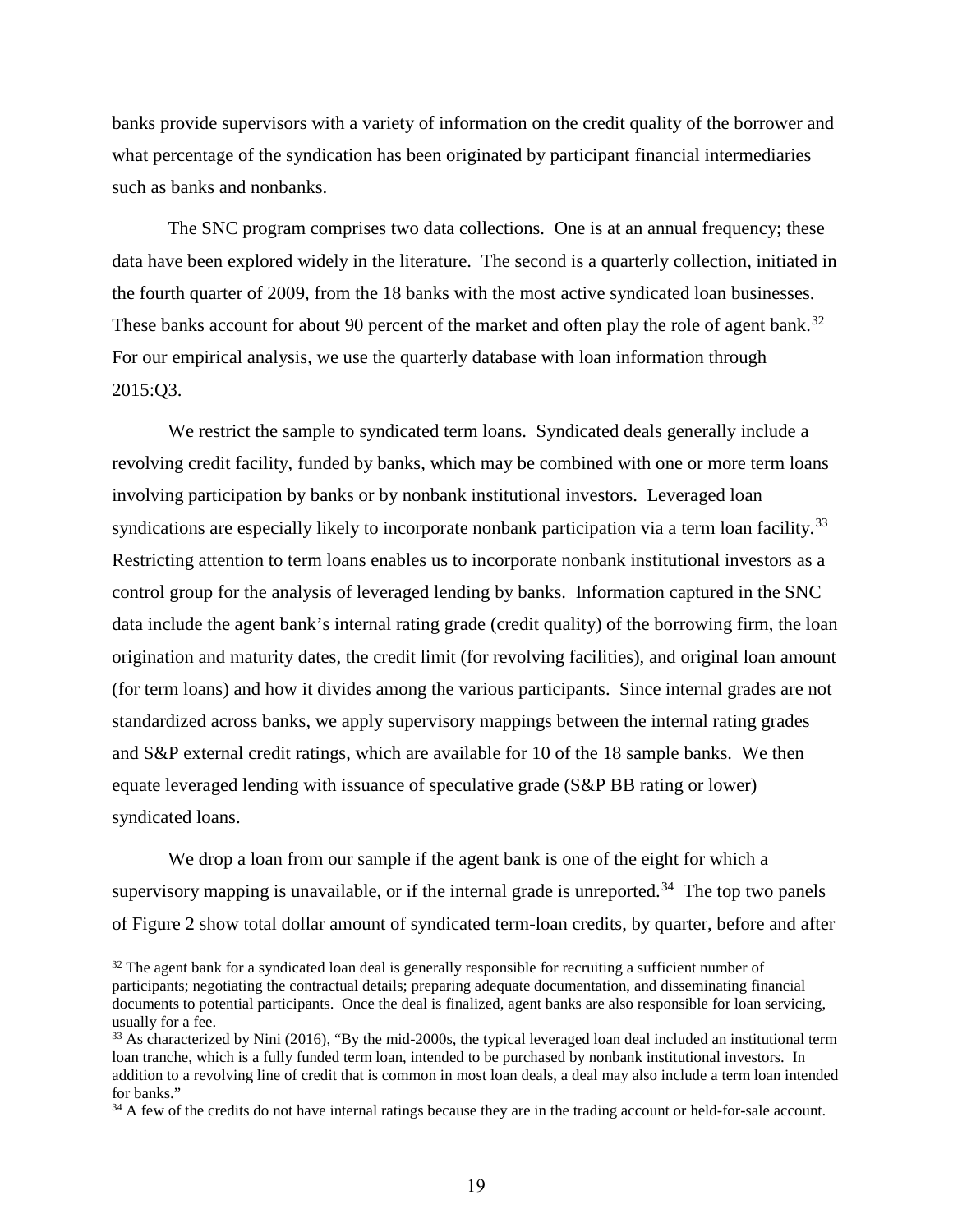the these exclusions. The excluded loans account for a relatively small share of syndicated term loan volume; for example, they account for about 10 percent of the credits originated in 2015:Q3.

As seen in the top panel of Figure 2, the volume of term-loan originations at banks (both U.S. and foreign) has followed a positive trend since the start of the sample period. Origination volume at nonbanks has been more volatile and has not followed a steady trend, peaking in early 2013 when longer term interest rates were historically low.

Speculative-grade loan originations consistently account for more than 90 percent of syndicated loan originations by nonbanks, as depicted in the bottom panel of Figure 2.<sup>[35](#page-20-0)</sup> At banks, the share of speculative-grade term loan originations fell from 2009 to 2012, but increased again in 2013 and 2014, after falling to very low levels in 2015, which coincides with the FAQ documentation period related to the IGLL.

# *4.3 Other sources*

We use BHC financial information collected through the FR Y-9C form. These data include information on the income and financial condition of federally regulated bank and savings and loan and securities holding companies, and are filed quarterly with the Federal Reserve. These data provide detailed information on assets, liabilities, income, and expenses, including regulatory capital ratios and the components of profitability such as return on assets. For banks, we used a merger-adjusted Y-9C dataset that corrects for distortions that occur when banks merge. A similar dataset is not available for savings and loan institutions, so gaps and inconsistencies resulting from mergers had to be manually adjusted for these institutions.

We match the HMDA data to regulatory Y-9C data based on the identity of the HMDA reporting bank. Because HMDA data are submitted at year-end, whereas Y-9C data are quarterly, we aggregate the Y-9C data of institutions that merge during a year for those quarters where the Y-9C were filed separately (but only for the year when the merger occurred).

<span id="page-20-0"></span><sup>&</sup>lt;sup>35</sup> Such behavior is consistent with the risk-taking channel of monetary policy (see Aramonte, Lee, and Stebunovs, 2015 and Lee, Liu, and Stebunovs, 2015).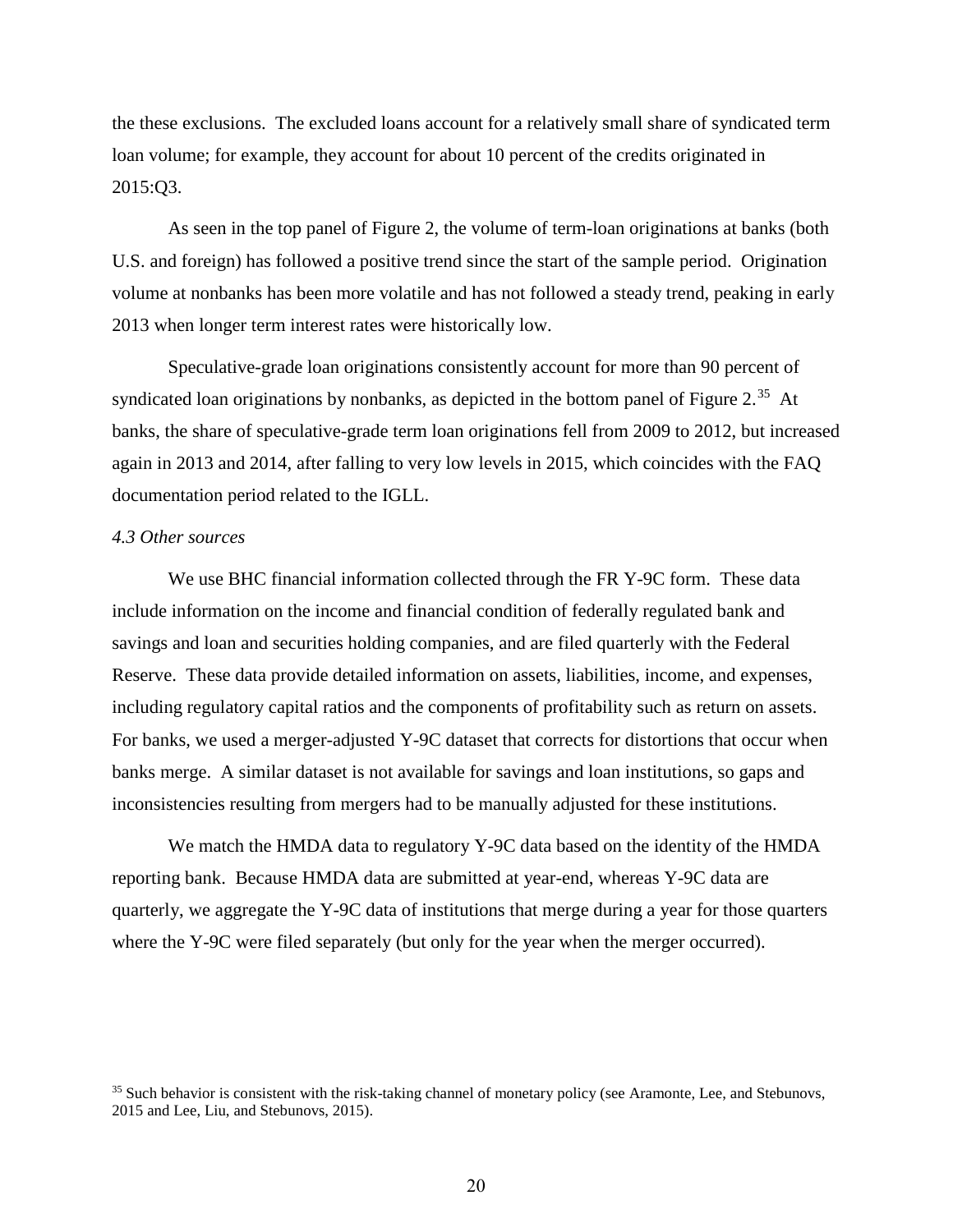#### **5. Bank stress tests and the jumbo mortgage market**

In this section, we study the effect of U.S. stress tests on jumbo mortgage lending. We first describe the methodology used to analyze this relationship and then describe the main results.

#### *5.1 Methodology*

The banking stress test program developed by U.S. supervisors after the global financial crisis is aimed at enhancing the resilience of large systemic banking institutions. However, an important assumption of the stress tests is that banks should be able to continue lending during stress episodes, as defined in the baseline and adverse scenarios used in the exercise. This feature is similar in nature to that of cyclical macroprudential instruments like the countercyclical capital buffer. As such, the assumptions about stress losses embedded in the exercise's scenarios may have an effect on banks' lending in particular sectors. Table 1 describes the adverse and severely adverse scenarios of these Stress Tests starting with the 2009 SCAP. For the 2009 SCAP and 2011 CCAR, supervisors considered "adverse scenarios" in conducting the stress tests. Adverse scenarios for house prices assumed a 28 percent decrease within two years in the 2009 SCAP and an 11 percent decrease within three years in the 2011 CCAR. Although the assumptions for house price declines were less severe than in the 2009 SCAP, the 2011 CCAR scenario still assumed an accelerated house price decline relative to 2010. Supervisors began to consider only a "severely adverse scenario" beginning in 2012, but added back the "adverse scenario" in 2013. Importantly, the CCAR exercise was very different in nature to the SCAP Stress Tests because supervisors also began to analyze the validity of the banks' capital distribution plans. In this section, we tests whether the SCAP and the CCAR\DFAST stress tests had any effect on the supply of jumbo mortgages of BHCs required to participate.

The empirical tests rely on the use of micro-level information on mortgage originations included in the HMDA dataset. This allows us to identify changes in the supply of credit explained by the stress tests from potential simultaneous changes in the demand for this type of mortgages. The first identification strategy relies on comparing the volume of jumbo mortgage originations of stress tested BHCs to that of other banks and non-banks at the state level. Assuming that both sets of jumbo mortgage originators face the same potential borrowers, the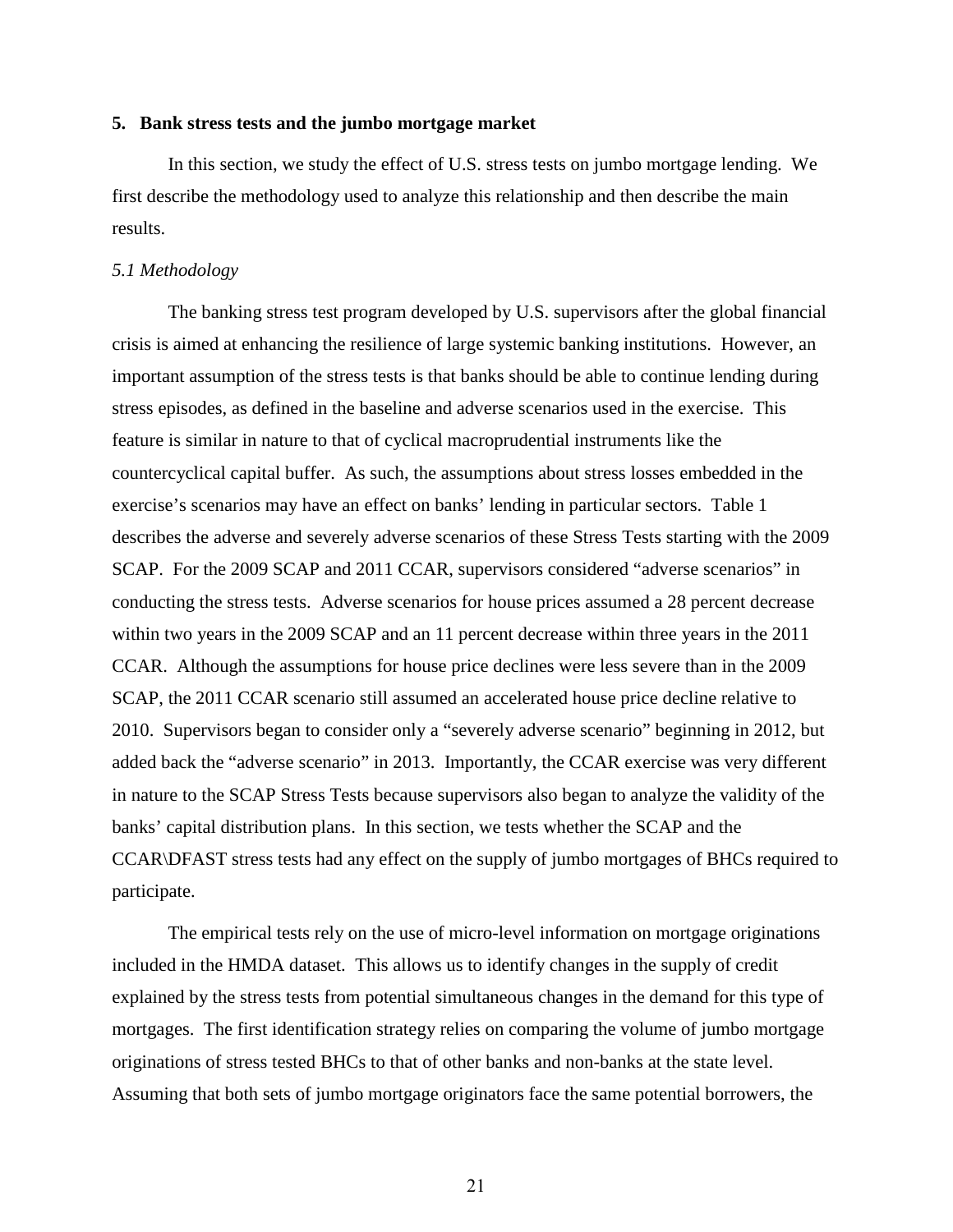use of this relative measure allows us control for potential changes in the demand for jumbo mortgages at the state level (Calem, Covas, and Wu, 2013). To conduct this set of tests, we estimate the following specification:

$$
jumbosh are_{s,t} = \alpha_s + \beta_{2009} S_t^{2009} + \sum_{j=2011}^{2014} \beta_j C_t^j + X_{s,t} \gamma_X + \gamma_T time_{s,t} + \gamma_{T2} time_{s,t}^2 + \varepsilon_{s,t}
$$
 (1)

where the dependent variable is the share of jumbo mortgage originations of stress tested banks, as defined above;  $\alpha_s$  is a state fixed effect;  $S_t^{2009}$  is an indicator variable that equals 1 in the first quarter of 2009 (or the first two, three, or four quarters of that year), which should capture the effect of the SCAP, and zero otherwise;  $C_t$  are similar indicator variables that equal 1 in the first quarter of the CCAR\DFAST stress test years between 2011 and 2014 (or the first two, three, or four quarters of those year), and zero otherwise;  $X_{s,t}$  is a vector of state-specific macro-financial variables such as gross product growth, house price growth, and the unemployment rate; *time<sub>s,t</sub>* and *time*<sup>2</sup><sub>s,t</sub> are state-specific linear and quadratic time trends; *s* represents states and *t* time. Errors are robust standard errors double clustered by the cross section of states and by time, as we analyze how shocks in the macro time-series affect lending behavior and errors are more susceptible to be correlated in the cross section at a given point in time.

It is worth noting, that the stress test exercise relies on information provided by the banks as of the end of the year prior to the release of the stress test results. For example, the 2011 CCAR exercise was based on bank information as of end-2010. If banks decide to react to the potential results arising from the exercise and to plan ahead for the next stress test, they would likely start adjusting their balance sheets starting in the first quarter of the current stress test year. Thus, we expect that the indicator variables used in our specification should capture the effect of the stress test on the lending behavior of the banks for the credit segment analyzed, in this case, jumbo mortgages.

In a second set of tests, we assess whether the impact of the stress tests on jumbo mortgage lending depends on the capitalization of the bank. This provides a cleaner identification strategy, as we are comparing the shares of originations across stress-stress tested banks with different capital positions within each state. In one specification, we analyze whether CCAR results may have been binding for the bottom half of banks with the worst results in terms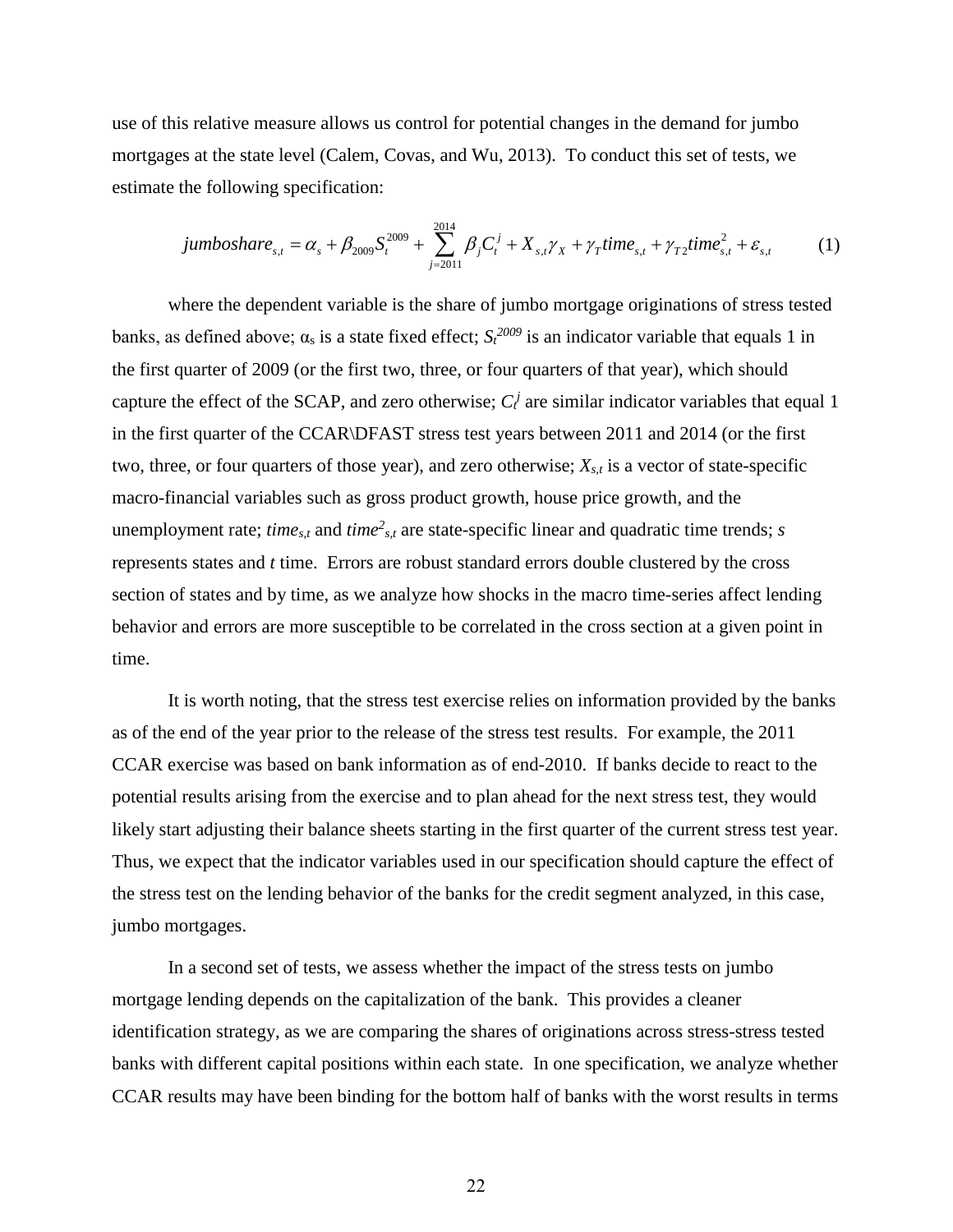of their projected tier 1 common capital buffer relative to risk-weighted-assets. Because severely adverse scenarios were only introduced starting in 2012, we do not use the absolute buffer, but expect to find the share of jumbo mortgage loan originations negatively affected if a particular CCAR was binding. In another specification, we use an estimation equation which is similar to that shown in (1), but with added interaction terms between the stress test indicator variables and the lagged tier 1 tangible common equity (TCE) ratio. This variable also enters the equation separately. We expect that banks with lower TCEs are likely to lose market share after a stringent stress test, as they try to achieve a higher capital ratio level by reducing the pace of mortgage originations.

A last set of test, which allows us to further identify supply from demand changes in the origination of mortgages in the jumbo market, relies on the information collected in the HMDA dataset on overall mortgage applications submitted to banks. We estimate a specification similar to the one presented in (1), but using the share of approved mortgages, relative to the total mortgage applications, received by stress tested banks in each state. Similar to the previous exercise, we expect that banks affected by more stringent stress tests and with lower capital ratios are likely to deny more jumbo mortgage applications than those that are better capitalized.

#### *5.2 Summary Statistics*

Tables 2 and 3 show the summary statistics for the data used in our regression analysis. Table 2 summarizes the state-level data. For example, the mean and median CCAR-banks' share of jumbo mortgage originations are both about 35 percent with a standard deviation of close to 16 percent. For our analysis, we roll up the immediate lender to the top-holder level because were CCARs to have an effect, it would have an effect on the entire bank holding company including its nonbank subsidiaries. Table 3 lists various statistics for our main CCAR-bank-state analysis. We restrict our analysis using bank-state level data to CCAR banks having a non-zero share of jumbo mortgage originations in given state for the entire sample period from 2009 to 2014. We are left with 10 CCAR banks operating in 33 states. On average, each of these CCAR banks originates about 6 percent of total jumbo loan originations in a given state. However, the distribution is skewed to the left as the mean is about 8 percent and the maximum share is close to 60 percent. As for approval or acceptance rates, more than 60 percent of all jumbo loan applications were approved at CCAR banks, on average, although it exhibits a wide range across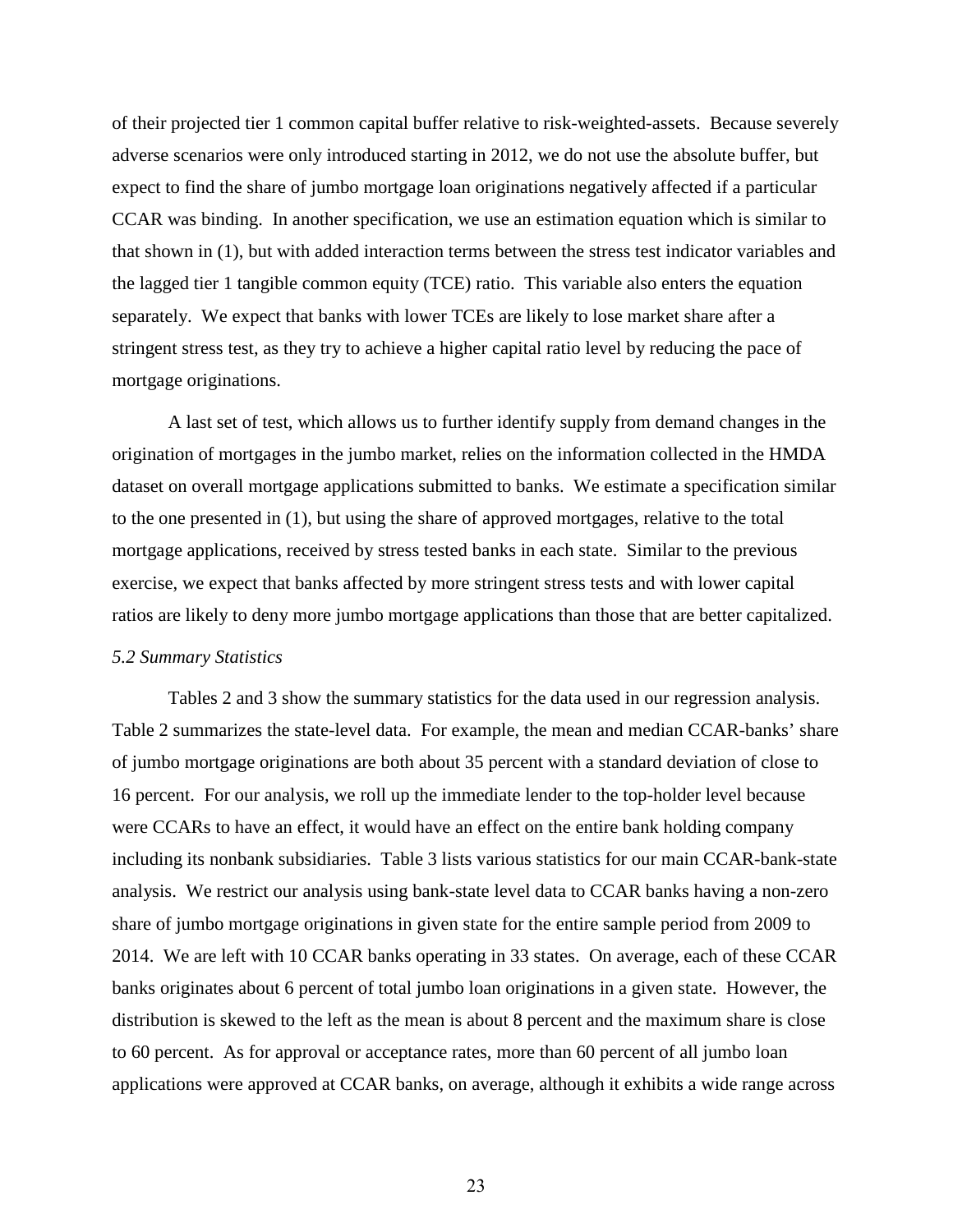quarters, banks, and states over the sample period. Finally, the distribution of lagged TCE ratios at these 10 banks also shows much variation with a median of 9.1 percent with a standard deviation of close to 2 percent in this restricted sample. These statistics masks some of the timeseries behavior of the variables, however. Figure 3 shows the distribution of the ratios from a time-series perspective of all 12 CCAR banks that have originated at least one jumbo mortgage loan in every period in our sample, showing that there was considerable deleveraging occurring, especially in the 2009 to 2012 period with respect to TCE ratios—after 2012, the distribution of capital positions at CCAR banks have been relatively little changed.

# *5.3 Results*

We find strong evidence that, both immediately and up to three quarters after the 2011 CCAR, CCAR banks' share of jumbo mortgage originations and approval rates were somewhat subdued compared to other periods, controlling for various time trends and state-specific economic variables.

Table 4 shows the results based on the state-level regressions of CCAR banks' jumbo mortgage origination shares relative to all financial institutions in a given state, using 12,000 state-quarter observations from 2009:Q1 to 2014:Q4. North Dakota is excluded from the sample because in some quarters, jumbo mortgages were not originated in the entire state. Column (1) specifies that the SCAP and CCAR exercises had one quarter effects. Column (2), (3), (4), specifies that the SCAP and CCARs had two, three, and four quarter effects, respectively. Given that there has been a steady push to rebalance mortgage origination activity from conforming mortgages to jumbo mortgages at CCAR banks (due to mortgage repurchase risk, litigation, and Basel III treatment of mortgage servicing rights), we include quadratic time trends in the regressions, but the coefficients are not shown. Our primary result is that whether we specify a one quarter effect or up to three quarter effects, we estimate that, on average, CCAR banks' share of jumbo mortgage loan originations are about 3 to 5 percent lower in a given state, on average, in the periods we assume are affected by CCAR 2011 than in other periods, and these effects are highly significant. None of the other SCAP or CCAR exercises appear to have any significant effects, with perhaps the exception of the CCAR 2013. However, the estimated effects are only significant at the 10 percent level. The generally statistically insignificant results related to the other CCAR episodes may be due to the fact that most of the deleveraging at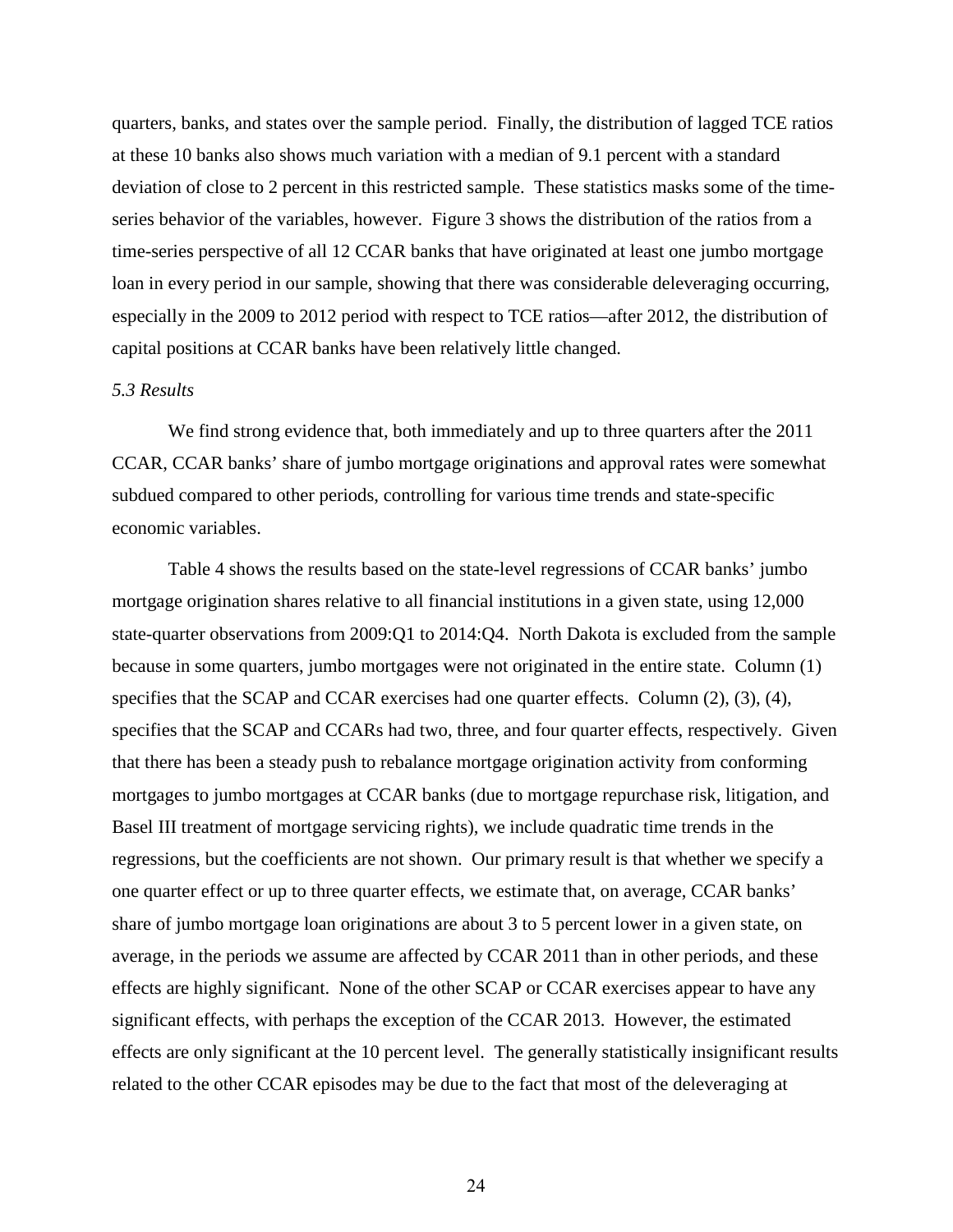CCAR banks reached a steady state by 2012 (see figure 3 again). The state-level macro variables do not appear to have any significant effects on the share of jumbo-mortgage originations at CCAR banks, with the exception of the state-level unemployment rate in certain specifications. These results are also robust to excluding state-level macro variables.

Table 5 and 6 show the results for the CCAR-bank-state-level regressions of the CCAR bank-specific share of jumbo mortgage originations in a given state, restricting the sample to 10 CCAR banks that always have a non-zero share of originations in 33 different states. However, our results are robust to using the full sample of CCAR banks. First, in Table 5 we show that the "Below median" indicator, interacted with the stress test episodes, is significant only for CCAR 2011 across all specifications. This indicator represents the CCAR banks that rank below the median among active mortgage originators in terms of projected buffers of tier 1 common equity relative to risk-weighted assets (TCE ratios).<sup>[36](#page-25-0)</sup> We cannot use absolute projected tangible common equity buffers relative to risk-weighted assets due to the different severities in the scenario assumptions across the different stress tests, but this type of analysis provides a framework to utilize the actual stress test results and shows that CCAR 2011 may have been the only stress test that may have led to the contraction of credit supply. Second, in another specification, we use more continuous bank-specific observations related to capital positions. Here, we can include the various SCAP and CCAR episodes interacted with the actual lagged TCE ratios used in the stress tests, in addition to adding lagged TCE ratios themselves and lagged log of total assets as controls. As in Table 5, we find that whether we specify a one quarter effect or up to four quarter effects, we estimate that, on average, the CCAR bank's share of jumbo mortgage loan originations in a given state are about 5 to 8 percent lower, on average, than in other periods, and these effects are also highly significant at the 1 percent level for most of the specifications. What is more compelling about the bank-state level regressions is that when the CCAR banks had higher TCE ratios, this effect was diminished during the 2011 CCAR periods—each additional percentage point in TCE ratios decreased the negative effect of the CCAR 2011 on the bank's share of jumbo mortgage originations by almost 0.7 percentage points. Given that the minimum TCE ratio was 7.92 percent and the maximum was 11.81 percent in 2011, the effects of the CCAR 2011 range from a drop in 3 percent in the share of jumbo

<span id="page-25-0"></span><sup>&</sup>lt;sup>36</sup> We thank Tim Clark for providing us with the 2011 CCAR results, which have not been released to the public. The results for all other stress tests are publicly available.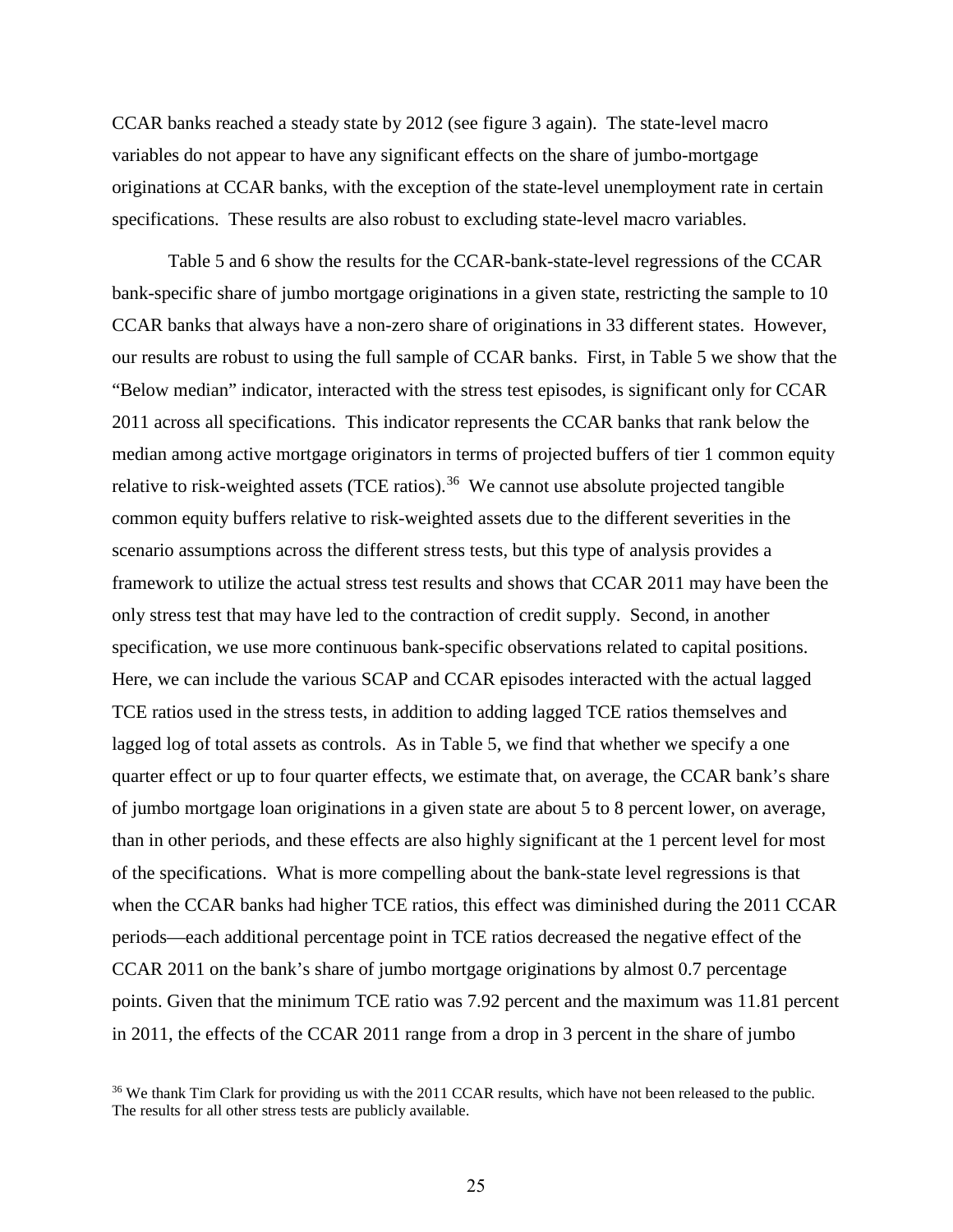mortgage loan originations at a given state for the most poorly capitalized banks and minimally positive effects for the most capitalized. The coefficients on other SCAP or CCAR episodes are not significant, with the exception of the 2012 CCAR, which are estimated to show the opposite effect for specifications (2) and (3) only, but are marginally statistically significant.

Table 7 shows the results for the same set of CCAR banks and states, but with the dependent variable as approval or acceptance rates on jumbo mortgage applications. The only difference in specification from Table 6, besides the difference in the dependent variable, is the inclusion of state-specific quarterly dummies because the approval rates exhibit significant seasonal behavior. In particular, the fourth quarter is associated with relatively high approval rates as many households may be using their bonuses at the end of the year to purchase homes. In contrast, there is always a drop in jumbo mortgage approval rates in the first quarter. Consistent with our findings in Table 6, approval rates are also negatively affected by CCAR 2011, regardless of the specification—at CCAR banks, the approval rate was 23 to 36 percent lower in the periods we assume were affected by CCAR 2011. Also consistent with the jumbo loan origination share, this effect was mitigated if the CCAR banks had better capital positions. Whereas the least capitalized CCAR bank is estimated to have about a 4 to 10 percent decrease in the approval rate (depending on the specification) due to CCAR 2011, the most capitalized CCAR bank is estimated to have a an increase of 2 to 9 percent.

In sum, we find strong evidence that CCAR banks changed their lending behavior in response to the 2011 CCAR, but not others. As mentioned above, this may have been due to two factors—one is that the 2011 CCAR was the first CCAR and vastly different in nature to the 2009 SCAP; the other is the prevalence of under-capitalized CCAR banks during that time period, evidenced by the on-going dramatic deleveraging shown in Figure  $3^{37}$ 

# **6. Leveraged lending guidance and the syndicated loan market**

In this section, we study the effect of the IGLL and the subsequent FAQ notice by U.S. bank supervisors on the syndicated term-loan market. We first describe the methodology used to analyze this relationship and then describe the main results.

<span id="page-26-0"></span> $37$  In estimations not shows, we find broadly similar results using the sample of mortgages consistent with the "jumbo 2" definition instead of the "jumbo 1" sample used in the main results.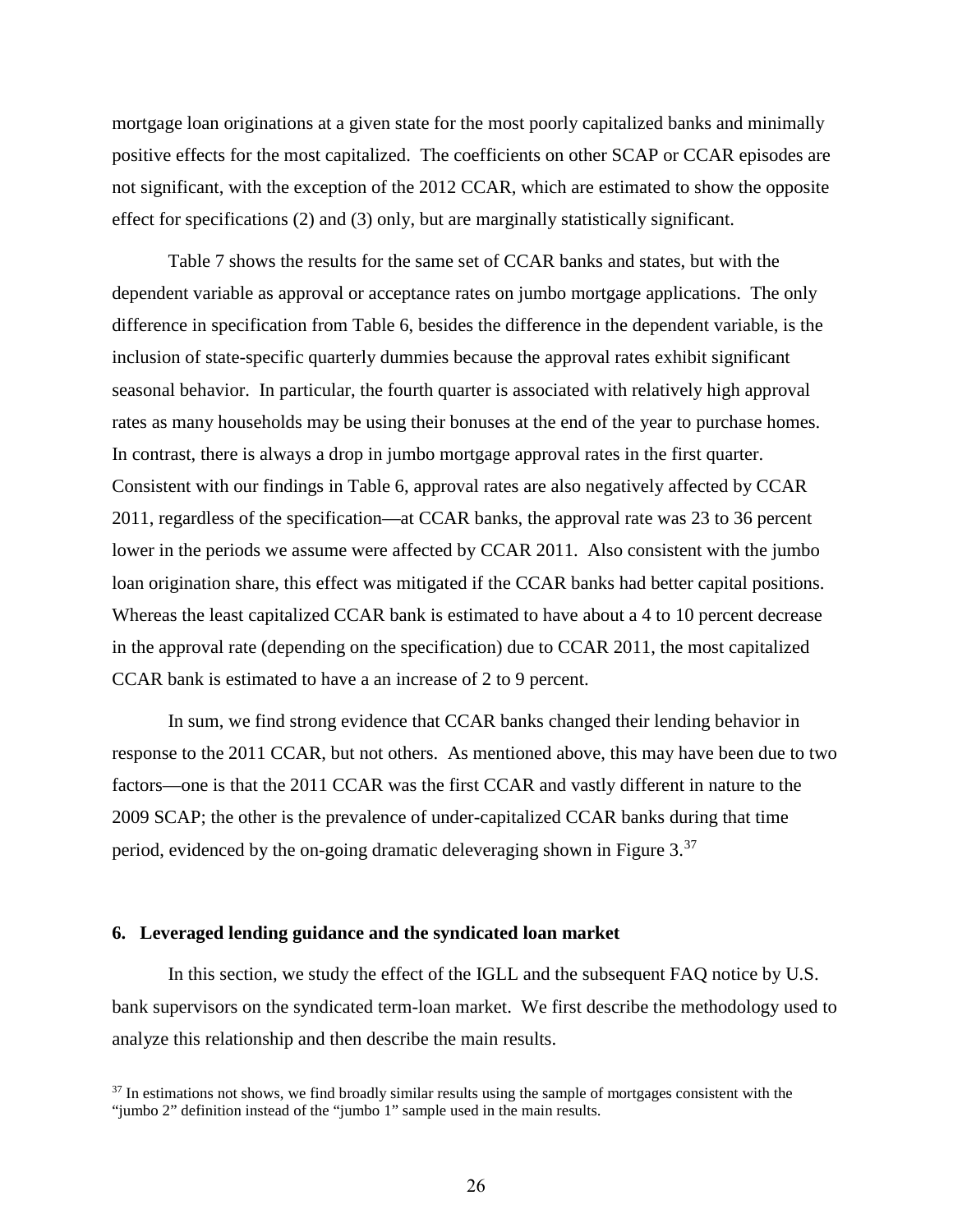#### *6.1 Methodology*

We assess the impact of the 2013 IGLL and the 2014 FAQ, both were communications between supervisors and both examiners and the institutions that are supervised. This type of notice is set to inform and describe supervisory policies. The focus of this guidance was to enhance the underwriting standards of leveraged loans originated by banks and thrifts regardless of the ultimate destination of the loan.

In this section, we test whether the IGLL and the FAQ notices had any effect on the supply of riskier credits. We assess the impact of this guidance by using syndicated loan information from the SNC program. This is a credit registry of syndicated loans maintained by U.S. bank supervisors capturing institution-specific bank and non-bank holdings of this type of credit on a quarterly frequency. The empirical tests rely on the use of micro-level information on syndicated term-loan originations in the SNC dataset. This allows us to identify changes in the supply of credit explained by IGLL and FAQ notices from potential simultaneous changes in the demand for this type of mortgages. The first identification strategy relies on comparing the volume of speculative-grade syndicated term-loan originations at the institution level before and after the IGLL and FAQ notices. This assumes that demand for loans, regardless of the riskiness of the borrower, are not impacted by the "supply-side" notices of the IGLL and FAQ notices, controlling for numerous economy-wide macro and financial variables. One key variable we control for is the junk bond appetite variable measured as the market share of noninvestmentgrade bond issuance as a share of total bond issuance in the United States, which controls for demand factors that may shift through time. The second identification strategy relies on comparing different responses from different types of participants in the syndicated term-loan markets. This method can be used to see if responses differ depending on whether the participants are banks vs. nonbanks (see Aramonte, Lee, Stebunovs, 2015 and Lee, Liu, Stebunovs, 2015 for similar methodology)—if responses differ by lender-type, this would be a sign that changes in the share of speculative-grade term-loans are not solely due to demand. To conduct this set of tests, we estimate the following specification: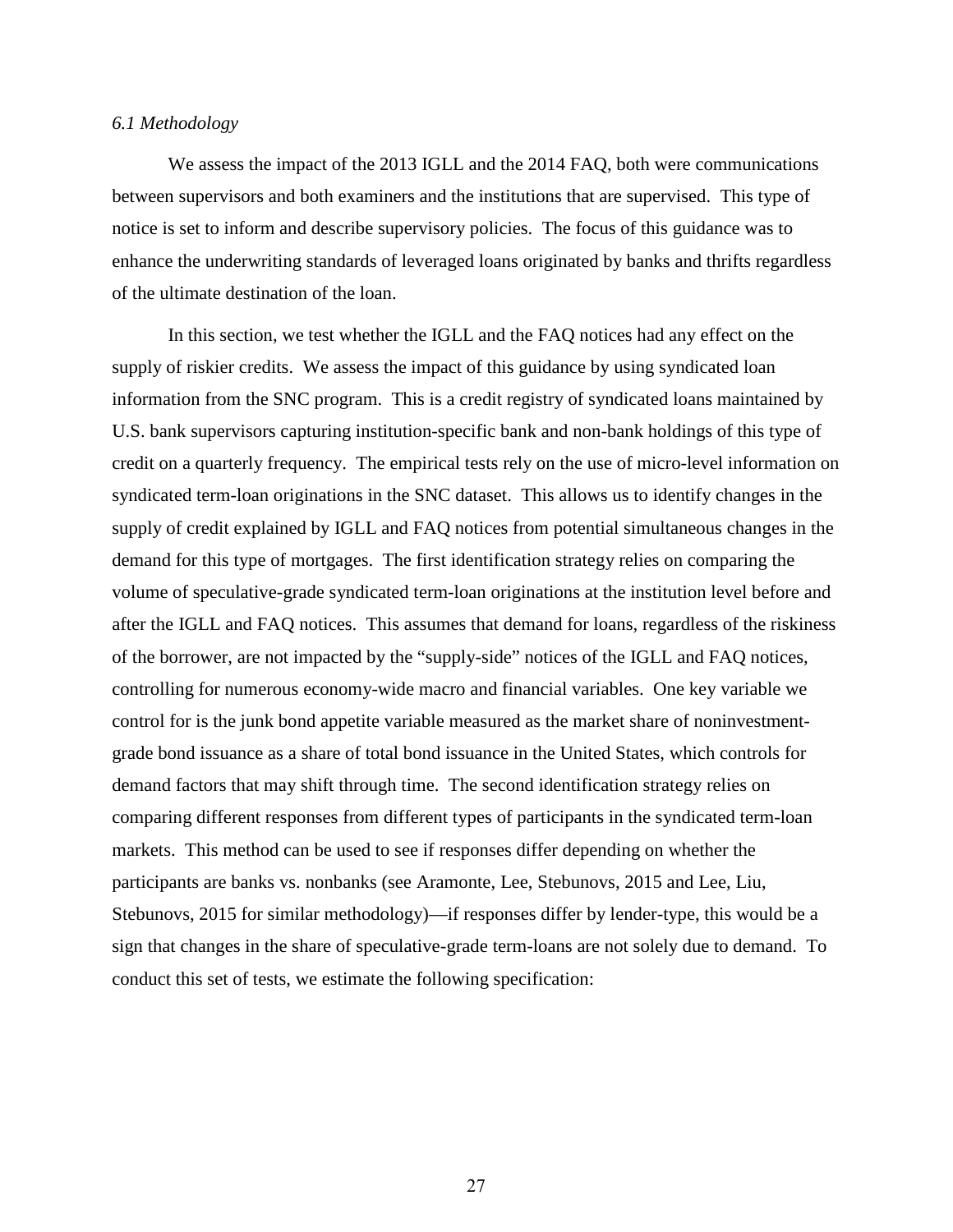$$
share_{i,t} = \alpha_i + \sum_{j=1}^{J} I_j \beta_j^S SLLG_t + \sum_{j=1}^{J} I_j \beta_j^F FAQ_t + \sum_{j=1}^{J} I_j X_i \gamma_j
$$
  
+ 
$$
\sum_{j=1}^{J} \sum_{q=2}^{4} I_i \sigma_{j,q} quarter_{q,t} + \varepsilon_{i,t}
$$
 (2)

where the dependent variable is the share of speculative-grade syndicated term-loan originations at each participant lender, as defined above;  $\alpha_i$  is a lender fixed effect; *IGLL<sub>t</sub>* is an indicator variable that equals 1 in the first quarter of implementation in 2013:Q2 (or the first two, three, or four quarters after that), which should capture the effect of the IGLL, and zero otherwise; *FAQt* is an indicator variable that equals 1 in the first quarter of implementation in 2014:Q4 (or the first two, three, or four quarters after that), which should capture the effect of the FAQ notice, and zero otherwise;  $X_t$  is a vector of economy-wide macro-financial variables such as the 10-year Treasury rate, the CDX index, high yield bond spreads, sovereign spread (proxied by the Italian bond rate-spread over German bonds), the S&P500 VIX, and junk bond appetite as defined above; *quarter<sub>a,t</sub>* are lender-type-specific quarterly dummies. With the exception of the lenderfixed effects, each of these variables have lender-type *j* specific coefficients, where J can be categorized into banks and nonbanks, or U.S. banks, non-U.S. foreign banks, and nonbanks, depending on the specification. In theory, the IGLL should apply to most leveraged loans regardless of the types of participants in the syndication because banks are usually involved either as agent banks or participant lenders in the market. As in the analysis of the effects of CCAR on the jumbo loan market, errors are robust standard errors double clustered by financial firm and time.

#### *6.2 Summary Statistics*

Tables 8 and 9 show the summary statistics for the main dependent variable used in our regression analysis by participant-lender type in the syndicated loan market. Each lender is consolidated to the top-holder for the categorization into banks (U.S. and non-U.S. foreign) and nonbanks as we assume that risk management decisions are primarily the purview of the parent financial institution. Table 10 describes the summary statistics for each of the economy-wide financial and macro variables used in our regressions

Table 8 summarizes the SNC data for the full sample. We find that compared to banks, nonbanks originate a significantly higher fraction of their term-loan originations to speculative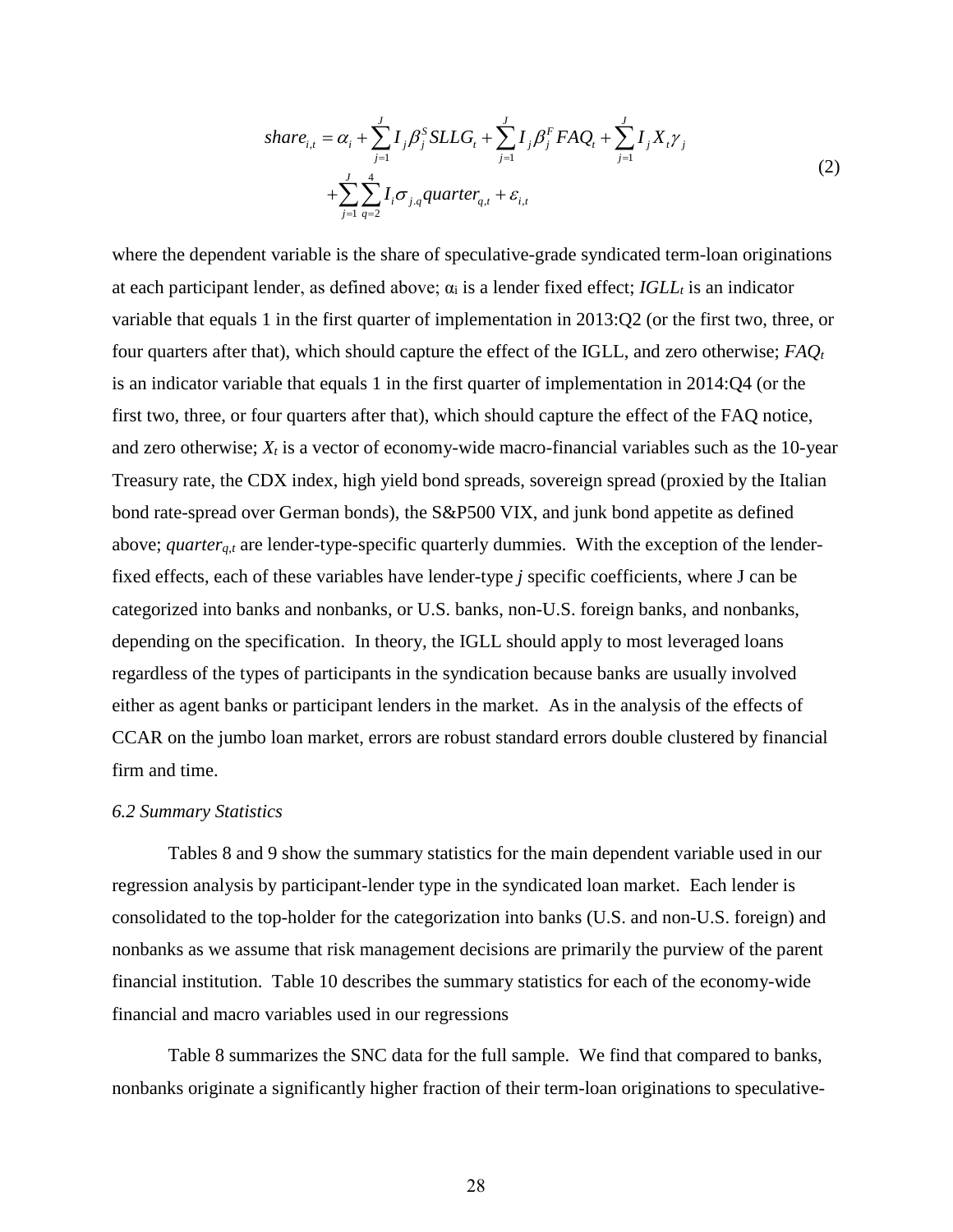grade borrowers. For example, both the mean and median shares of speculative-grade term-loan originations are near or at 100 percent. In contrast, about 71 percent of each bank's originations are to speculative-grade borrowers, with the share for U.S. banks somewhat higher relative to non-U.S. foreign banks.

Table 9 shows the same statistics for the 125 most active participant-lenders in our sample defined as lenders having at least one origination of syndicated loans for every period in our sample from 2009:Q4 to 2015:Q3. Qualitatively, the statistics are similar to the numbers in Figure 3, but, in general, the speculative-grade term-loan origination shares are slightly lower for banks. In particular, the mean share of speculative-grade syndicated term-loans at U.S. banks is only slightly larger than foreign banks in the more limited subsample of active lenders.

## *6.3 Results*

We find little evidence that the IGLL had an effect on limiting speculative-grade termloan originations for all types of lenders. However, the FAQ documentation marked a decisive decrease in such originations at banks.

Table 11 shows the results based on the regressions of speculative-grade syndicated termloan origination shares relative each participant's total originations on the IGLL and FAQ periods, controlling for a variety of economy-wide financial and economic variables, using 56,712 lender-quarter observations from 2009:Q4 to 2015:Q3. Column (1) specifies that the IGLL and FAQ documentation had a one quarter effect, respectively. Column (2), (3), (4), specifies that the IGLL and FAQ had two, three, and four quarter effects respectively. We find no robust evidence that the IGLL had any consistent statistically significant effect on the share of speculative-grade term-loan originations in the syndicated loan market. For banks, there is actually a statistically significant increase in the share of speculative-grade term loans during the quarter of the IGLL being effective, but may have been reflective of a surge in such originations at the time of its implementation. For nonbanks, there is also a weakly statistically significant increase in the share of speculative-grade term loan originations when we specify a four-quarter effect of the IGLL about 10 percent, on average, from 2013:Q2 to 2014:Q1—this result is counterintuitive in the sense that the IGLL should apply to originations of syndicated loans regardless of the ultimate participants holding the loans on their balance sheets. In contrast, we find the more intuitive and statistically significant result that banks decreased their speculative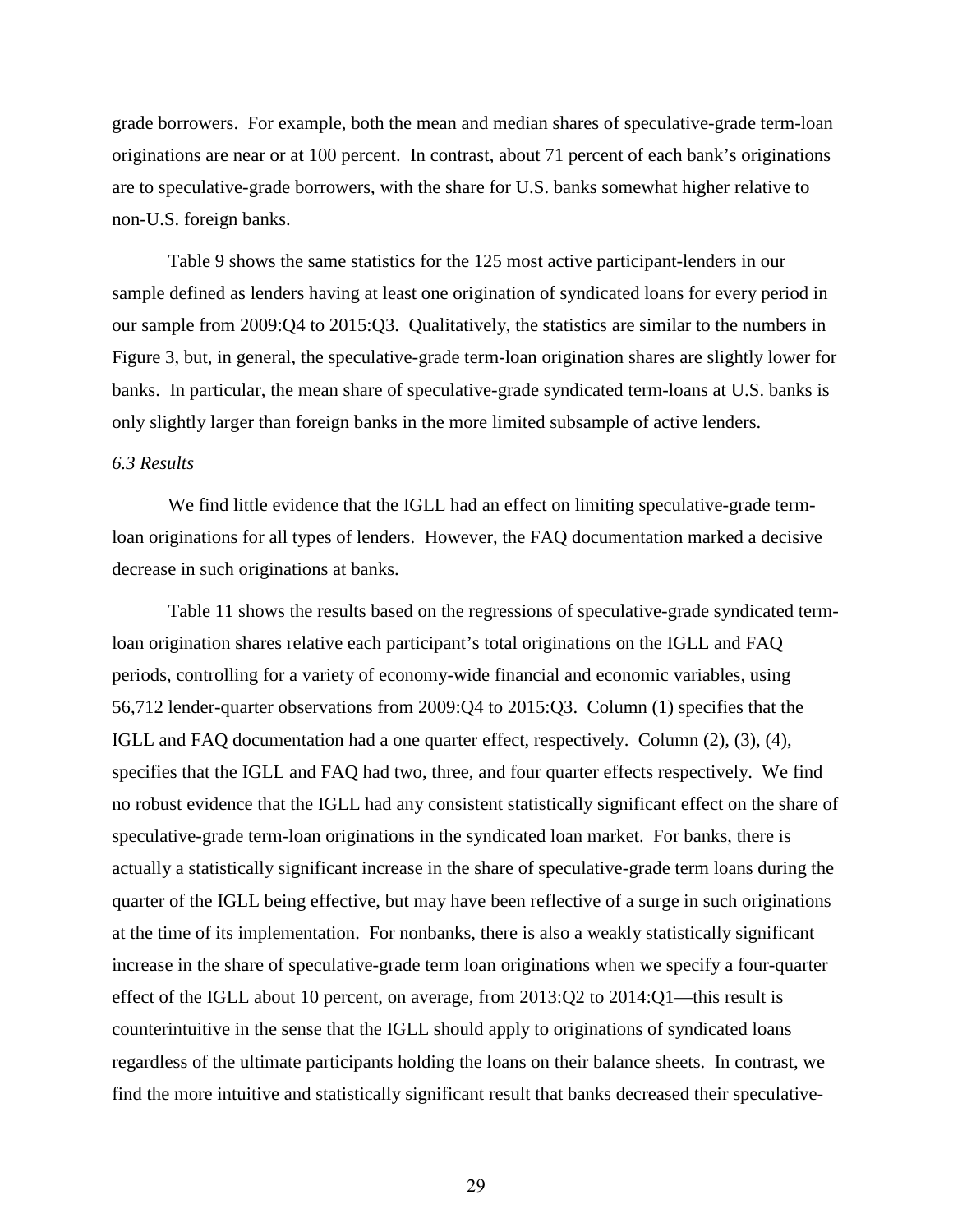grade term-loan origination share along with the FAQ documentation, in which the items in the IGLL were clarified.<sup>[38](#page-30-0)</sup> The coefficients range from -26 to -15 percent, meaning that, on average, this share was substantially lower than periods prior to the FAQ documentation being issued. Other coefficients show less consistency with the exception of the nonbank behavior in response to a rise in the S&P 500 VIX—nonbanks tended to decrease their share of speculative term-loan originations when the VIX was elevated (or volatility was high).

Table 12 shows similar results for a subsample of the 125 most active lenders in the syndicated term-loan market, defined as having originated at least one loan in every quarter in the sample. Our results are robust to restricting our sample further to having at least two loans in every quarter in our sample period. The estimated responsiveness to the IGLL for banks is positive and statistically significant only when specifying a one quarter effect; whereas the responsiveness to the IGLL for nonbanks is marginally statistically significant in specification (4), similar to the results in Table 11. The estimated responsiveness of banks' to the FAQ documentation is generally greater than in the full sample—banks are estimated to have decreased their share of speculative term-loan originations from 15 to 37 percent relative to all their syndicated term-loan originations regardless of risk and regardless of specification. In contrast, the responsiveness of nonbanks share of speculative term-loan originations to the S&P VIX was slightly less than in the full sample, but still statistically significant.

In order to gauge if the results for banks differ by different types of banks by country of origin, we split the bank sample into U.S. banks and non-U.S. foreign banks. Tables 13 and 14 show results consistent with the results shown in Tables 11 and 12. However, the results for foreign banks are relatively more accentuated, especially in the full sample; whereas for U.S. banks, sometimes the coefficients lose significance relative to the FAQ. For example, the fall in speculative-grade term-loan origination shares in response to the FAQ documentation ranges from 27 to 40 percent (depending on the specification) at foreign banks relative to 4 to 16 percent at banks whose parent is located in the U.S. The greater responsiveness at foreign banks to the FAQ documentation may be related to the greater sensitivity of peripheral sovereign spreads (proxied by Italian bond spreads over German bond interest rates), as foreign banks may have become more sensitive to supervisory pressures after the sovereign debt crisis in Europe. In

<span id="page-30-0"></span> $38$  One can also consider that the FAQ documentation was a culmination of active communication between the banks and regulators in clarifying the contents of the IGLL.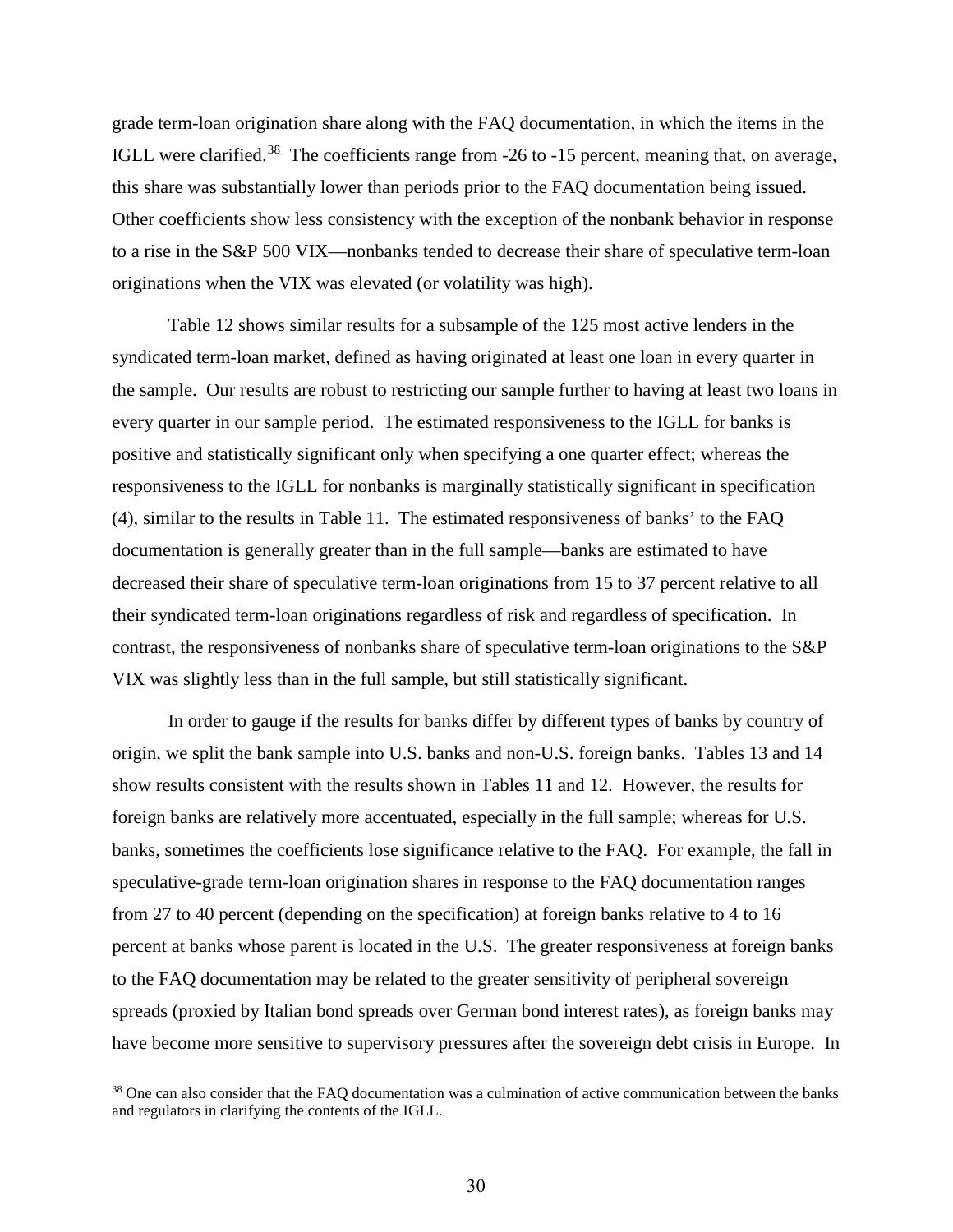addition, U.S. banks appear to be involved in substitution of bonds vs. syndicated loans as the junk bond appetite (as measured as the total market share of noninvestment-grade bond originations relative to total bond originations) is negatively related to the speculative-grade term-loan share.

The results for the most active lenders in the syndicated term-loan market (in Table 14) differ slightly from the results for the full sample of lenders. First, the difference in responsiveness to the FAQ documentation between U.S. and non-U.S. foreign banks is far smaller than in Table 13. Second, there is no statistically significant relationship between foreign banks speculative-grade term-loan origination share and peripheral sovereign spreads. Third, the relationship between speculative-grade term-loan origination share and junk bond appetite at U.S. banks is less evident for the most active lenders in the market.

One thing that may have affected the origination of speculative-grade syndicated loans around the same period as the FAQ documentation was the introduction of a severe adverse scenario in the 2015 CCAR Stress Tests characterized by a sharp deterioration in credit quality. In fact, a widening of corporate loan spreads that mostly affected the riskier leveraged firms was incorporated in characterization of this scenario. [39](#page-31-0) To see if this was a factor in the origination of speculative-grade syndicated loans, we divide the lender types into CCAR banks, non CCAR banks, and nonbanks and rerun our exercise. Tables 15 and 16 show, consistently across the various specifications, that both CCAR and non-CCAR banks reduced their share of speculativegrade, syndicated term loan originations.

Finally, if we conduct our analysis on the share of syndicated loans that have mapped S&P ratings of CCC or less (not shown), we find no statistical evidence that there was any effect from the IGLL or the FAQ, implying that most of the reduction in the share of riskier assets due to the FAQ documentation was due to the reduction in the share of originations of BB or B-rated syndicated term-loans.

In sum, we find evidence of the Leveraged Lending Guidance having an effect on regulated banks only after the FAQ notice, which clarified supervisory expectations on the guidance. Although the guidance is even applicable to originations of syndicated loans by banks that are quickly sold off to nonbanks (see Lee, Liu, and Stebunovs, 2015 for more details on the

<span id="page-31-0"></span><sup>&</sup>lt;sup>39</sup> See page 6 in Board of Governors of the Federal Reserve System (2014).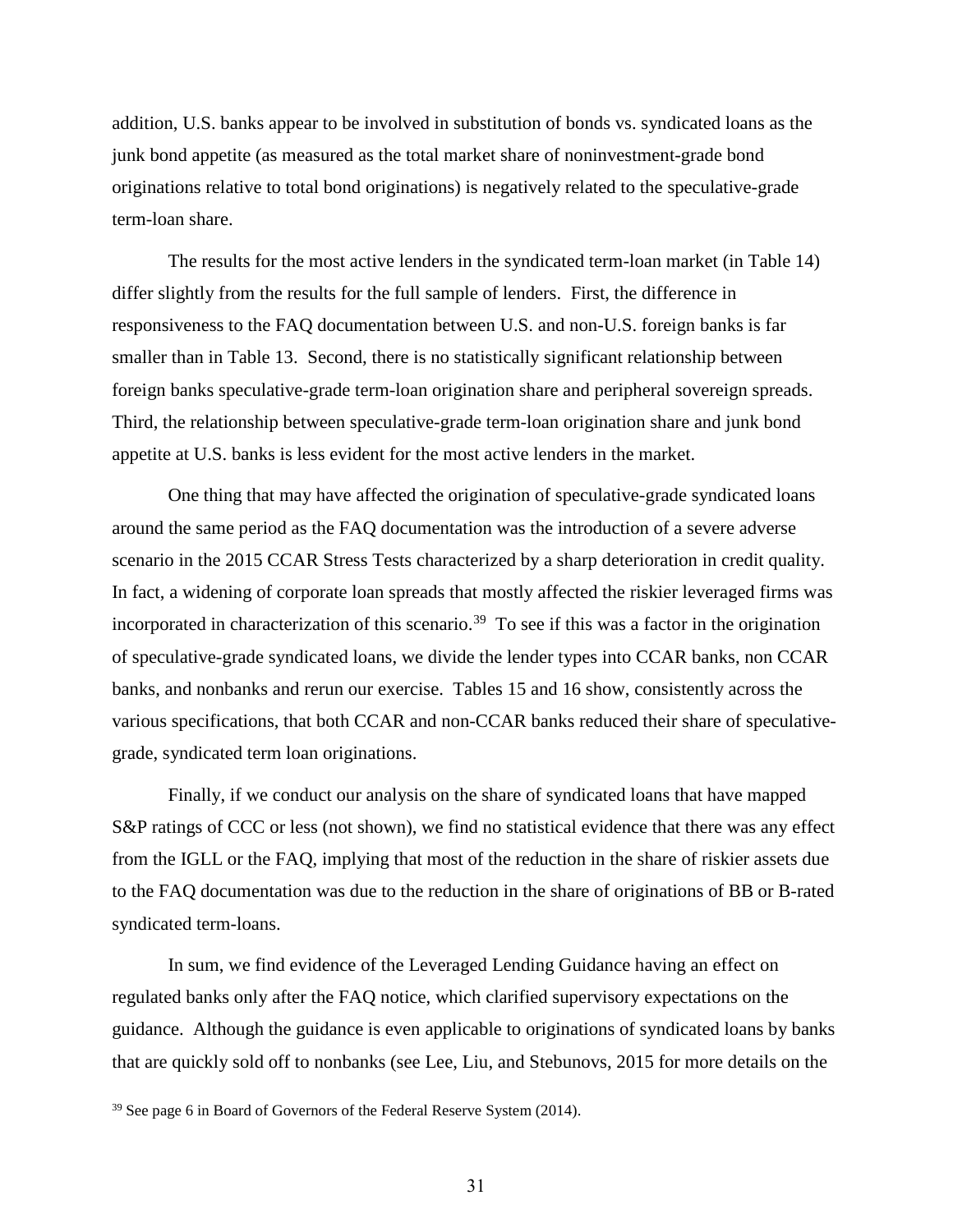originate-to-distribute model of syndicated loans), we do not see an impact on nonbanks. However, banks may sell such loans more slowly. Therefore, we redo our analysis with the dependent variable as the share of speculative-grade, term-loan outstanding balances (not shown), which may reflect the accumulation of more risky loans over time. However, we still find no significant effect after the FAQ period. Our findings suggest some segmentation of the syndicated leveraged loan market, where unregulated nonbanks participate in loan syndications where scope for bank participation (as either an agent bank or participant-lender) is more limited.

# **7. Conclusions**

The nascent interest on macroprudential instruments to limit the threat to financial stability has led to an assessment of the effectiveness of such tools. Most recent studies have focused on testing for the effect of these instruments on credit aggregates using cross-country information. This paper is located on the other side of the spectrum, that is, it uses micro-level data for one country, the United States. The benefit of this approach is that we are able to determine with better precision the impact of macroprudential tools on specific credit activities that may be of interest to policymakers.

The focus of our analysis is on two specific instruments recently used by U.S. policymakers to enhance the resilience of financial institutions and curtail excessive credit growth in an environment of loose monetary policy. Supervisory guidance and stress tests have traditionally been used as microprudential tools with an objective to increase the safety and soundness of banks. However, some of their cyclical features may also have an effect on credit aggregates, which would make them useful to "lean-against-the-wind" during periods of expansive credit market conditions.

Our results show that stress tests only affect credit originations in the jumbo mortgage market if the assumptions on expected losses used in the scenario design are sufficiently stringent and if banks' capital buffers are not large. This finding evidences that stress tests are only an effective cyclical tool when certain conditions are satisfied. Similarly, we also find that supervisory guidance, in this case on leverage lending, is only effective in curtailing credit growth if supervisors are sufficiently clear about the objective of the guidance.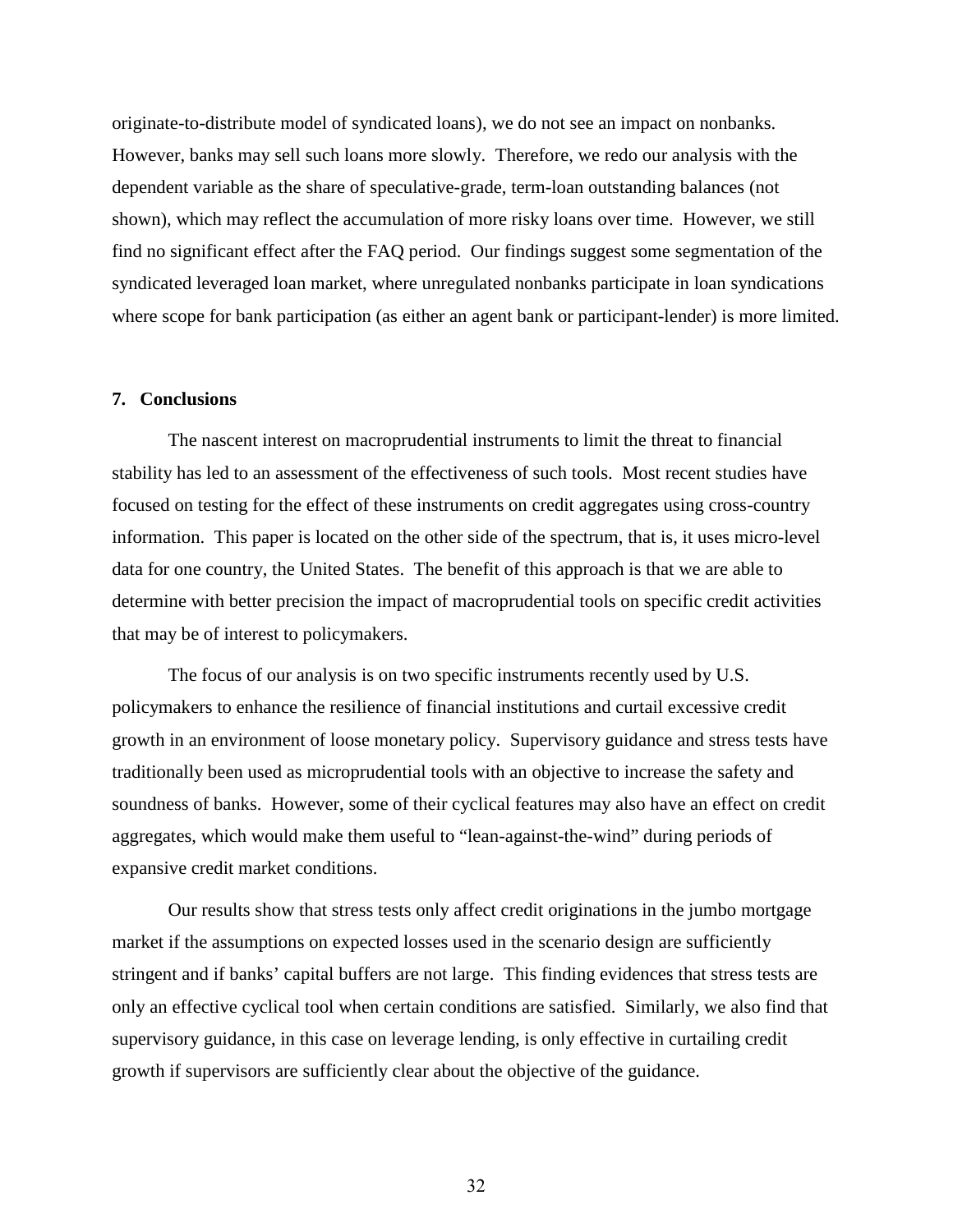These findings provide validation to the link between cyclical prudential policies and credit growth in specific, U.S. market contexts. It complements the cross-country studies that have provided confirmation of this relationship at a broad level. However, the exercise pertains to narrow market segments and only focus on use of the instruments analyzed to achieve a credit tightening objective. To further study the effectiveness of cyclical macroprudential policies, more work has to be done on the impact of instrument loosening on credit growth.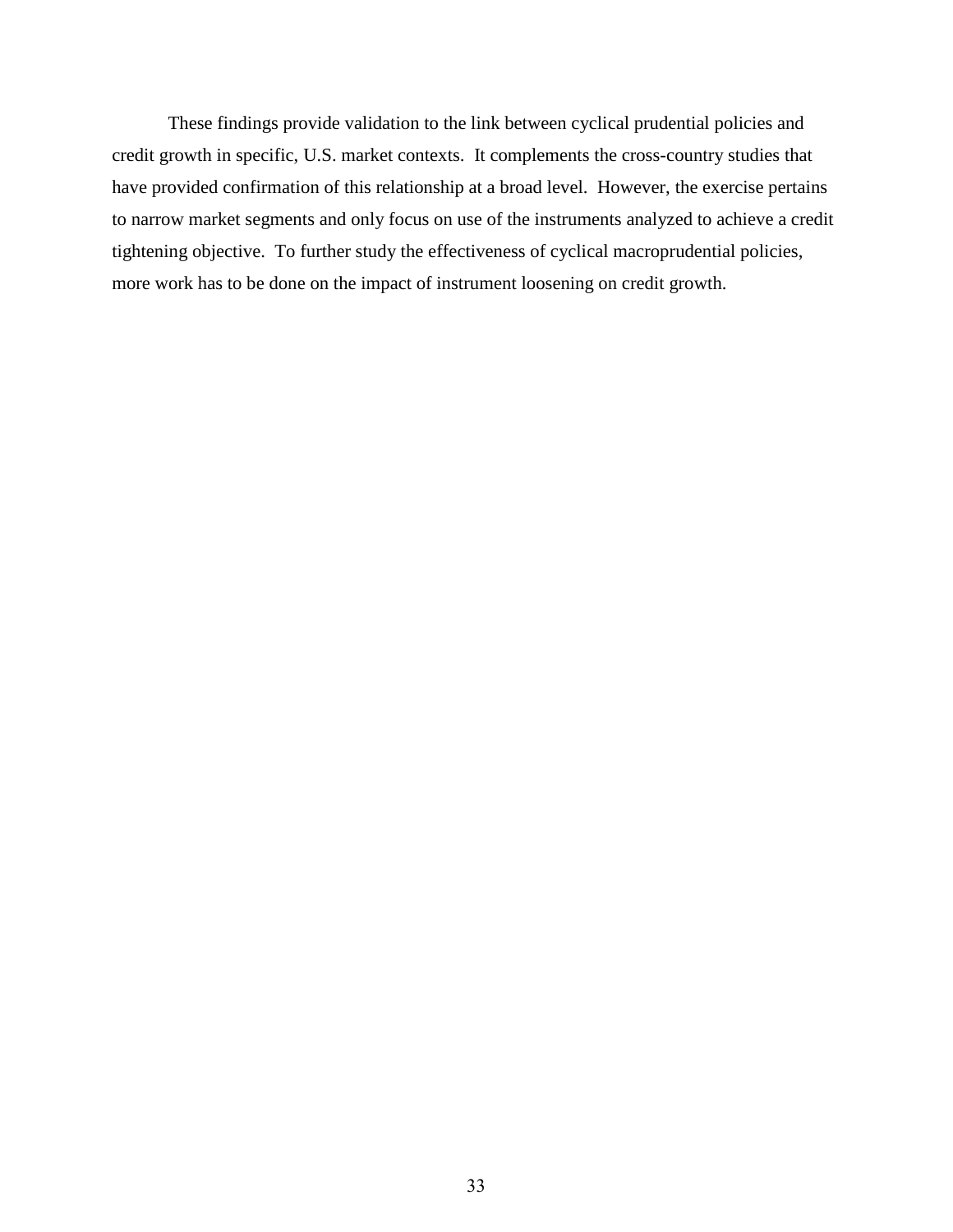# **References**

- Akinci, Ozge and Jane Olmstead-Rumsey. 2015. "How Effective are Macroprudential Policies? An Empirical Investigation," Federal Reserve Board International Finance Discussion Papers 2015-1136 (May).
- Aramonte, Sirio, Seung Jung Lee, and Viktors Stebunovs. 2015. "Risk Taking and Low Longer-term Interest Rates: Evidence from the U.S. Syndicated Loan Market," Finance and Economics Discussion Series 2015-068.
- Basset, William F, and W. Blake Marsh. 2015. "Assessing Targeted Macroprudential Financial Regulation: The Case of the 2006 Commercial Real Estate Guidance for Banks," unpublished manuscript.
- Board of Governors of the Federal Reserve System. 2011. "Comprehensive Capital Analysis and Review: Objectives and Overview." March 18. <http://www.federalreserve.gov/newsevents/press/bcreg/bcreg20110318a1.pdf>
- Board of Governors of the Federal Reserve System. 2012. "Comprehensive Capital Analysis and Review 2012: Methodology and Results for Stress Scenario Projections." March 13. https://www.federalreserve.gov/newsevents/press/bcreg/bcreg20120313a1.pdf
- Board of Governors of the Federal Reserve System. 2013. "Comprehensive Capital Analysis and Review 2013: Assessment Framework and Results." March. <https://www.federalreserve.gov/newsevents/press/bcreg/ccar-2013-results-20130314.pdf>
- Board of Governors of the Federal Reserve System. 2014. "2015 Supervisory Scenarios for Annual Stress Tests Required under the Dodd-Frank Act Stress Testing Rules and the Capital Plan Rule ." October 23.

http://www.federalreserve.gov/newsevents/press/bcreg/bcreg20141023a1.pdf

- Calem, Paul, Francisco Covas and Jason Wu. 2013. "The Impact of the 2007 Liquidity Shock on Bank Jumbo Mortgage Lending," *Journal of Money, Credit and Banking* 45: 59–91.
- Camors, Dassatti C., and J.-L. Peydró and Francesc R. Tous. 2015. "Macroprudential and Monetary Policy: Loan-Level Evidence from Reserve Requirements," unpublished manuscript.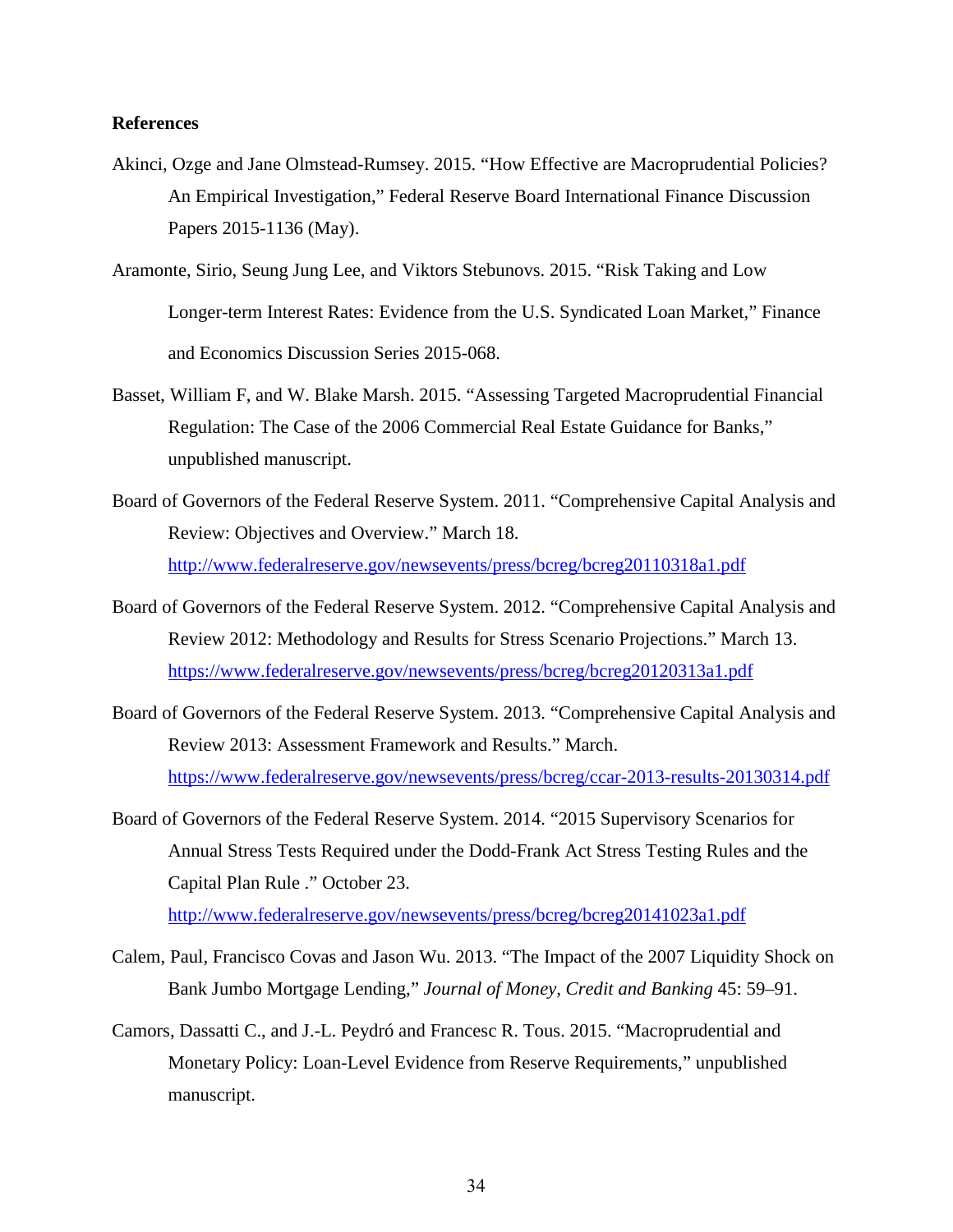- Candelon, Bertrand and Amadou N. R. Sy. 2015. "How did Markets React to Stress Tests?" IMF Working Paper No. 15/75.
- Cerutti, Eugenio, Stijn Claessens, and Luc Laeven, 2015. "The Use and Effectiveness of Macroprudential Policies: New Evidence," forthcoming, *Journal of Financial Stability*.
- Claessens, Stijn. 2015. "An Overview of Macroprudential Policy Tools," Annual Review of Financial Economics 7: 10.1-10.26.
- Claessens, Stijn and Laura Kodres. 2014. "The regulatory responses to the global financial crisis: some uncomfortable questions," IMF Working Paper No. 14/46.
- Dell'Ariccia, Giovanni, Deniz Igan, Luc Laeven, Hui Tong, Bas Bakker, and Jerome Vandenbussche. 2012. "Policies for Macrofinancial Stability: How to Deal with Credit Booms," IMF Staff Discussion Note 12/06.
- Elliott, Douglas J., Greg Feldberg and Andreas Lehnert. 2013. "The History of Cyclical Macroprudential Policy in the United States," Finance and Economics Discussion Series Paper No. 2013-29, Divisions of Research & Statistics and Monetary Affairs Federal Reserve Board, Washington, D.C.
- Flannery, Mark, Beverly Hirtle, and Anna Kovner. 2015. "Evaluating the Information in the Federal Reserve Stress Tests," Federal Reserve Bank of New York Staff Reports No. 744.
- Fischer, Stanley. 2015. "Macroprudential Policy in the U.S. Economy," Speech given at the "Macroprudential Monetary Policy," 59th Economic Conference of the Federal Reserve Bank of Boston, Boston, Massachusetts.
- Gete, Pedro and Michael Reher. 2016. "Systemic Banks, Mortgage Supply and Housing Rents," unpublished manuscript.
- Hirtle, Beverly and Andreas Lehnert. 2014. "Supervisory Stress Tests," Federal Reserve Bank of New York Staff Reports No. 696.
- International Monetary Fund. 2013. "The interaction of monetary and macroprudential policies," background paper. https://www.imf.org/external/np/pp/eng/2013/012913.pdf.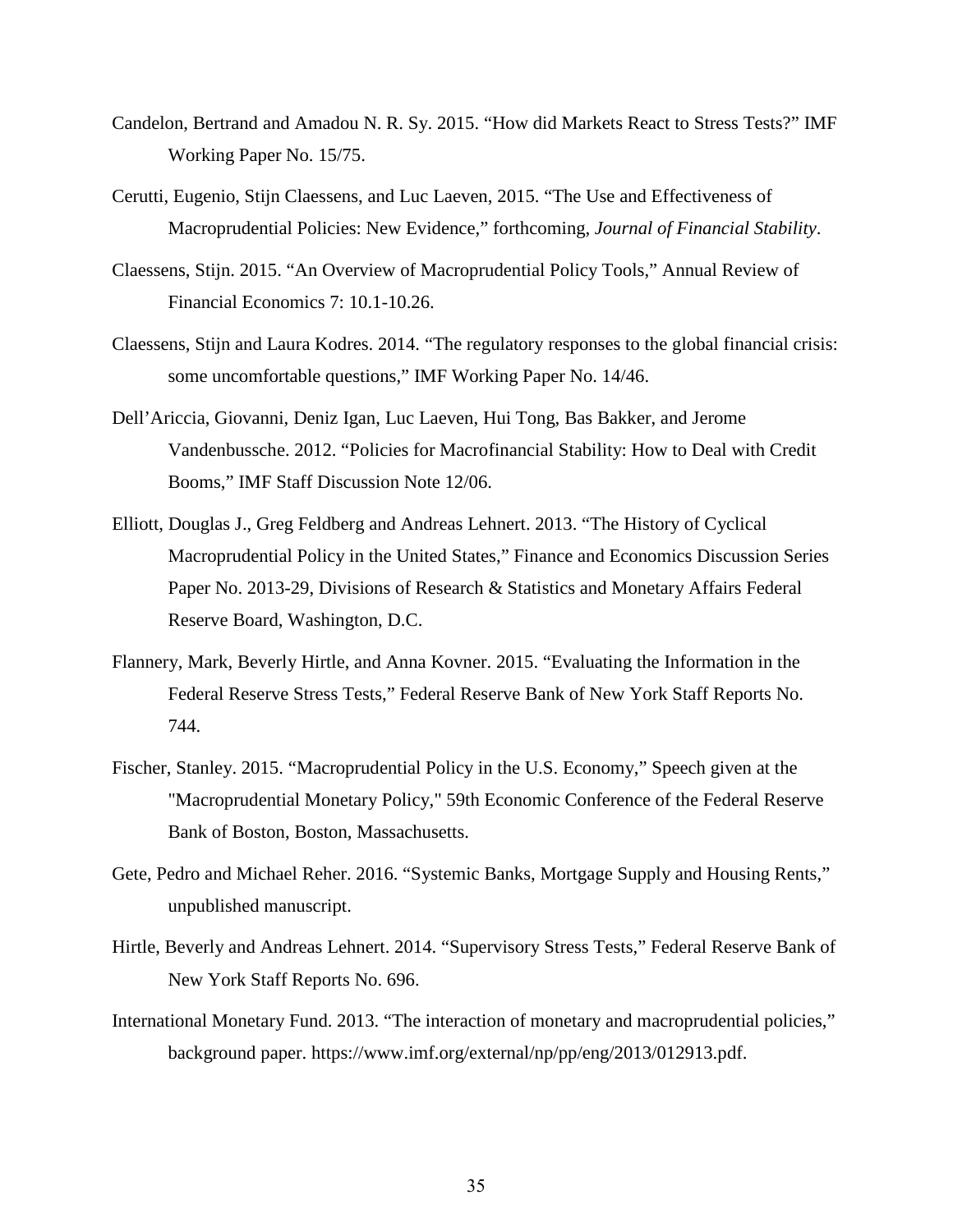- Jiménez, Gabriel, Steven Ongena, Jose-Luis Peydro, and Jesus Saurina Salas. 2015. "Macroprudential Policy, Countercyclical Bank Capital Buffers and Credit Supply: Evidence from the Spanish Dynamic Provisioning Experiments," European Banking Center Discussion Paper No. 2012-011.<http://ssrn.com/abstract=2049284>
- Kapinos, Pavel S., Oscar A. Mitnik, and Christopher A. Martin. 2015. "Stress Testing Banks: Whence and Whither?" FDIC Center for Financial Research Paper No. 2015-07. <http://ssrn.com/abstract=2710846>
- Kuttner, Kenneth N. and Ilhyock Shim, 2013. "Can non-interest rate policies stabilise housing markets? Evidence from a panel of 57 economies," BIS Working Papers No 433.
- Lim, Cheng H., Francesco Columba, Alejo Costa, Piyabha Kongsamut, Akira Otani, Mustafa Saiyid, Torsten Wezel, Xiaoyong Wu, 2011. "Macroprudential Policy: What Instruments and How Are They Used? Lessons from Country Experiences", IMF Working Paper 11/238.
- Lee, Seung Jung, Lucy Q. Liu and Viktors Stebunovs. 2015. "Risk Taking and Interest Rates: Evidence from Decades in the Global Syndicated Loan Market," unpublished manuscript.
- Morgan, Donald P., Stavros Peristiani and Vanessa Savino. 2014. "The Information Value of the Stress Test," *Journal of Money, Credit, and Banking* 46: 1479-1500.
- Nini, Greg. 2016. "Institutional Investors in Corporate Loans," unpublished manuscript.
- Svensson, Lars E.O. 2016. "Cost-Benefit Analysis of Leaning Against the Wind: Are Costs Larger Also with Less Effective Macroprudential Policy?" IMF Working Paper No. 16/3.
- Tarullo, Daniel K. 2014. "Monetary Policy and Financial Stability" Speech given at the 30th Annual National Association for Business Economics Economic Policy Conference, Arlington, Virginia.
- Tarullo, Daniel K. 2015. "Advancing Macroprudential Policy Objectives," Speech given at the Office of Financial Research and Financial Stability Oversight Council's 4th Annual Conference on Evaluating Macroprudential Tools: Complementarities and Conflicts, Arlington, Virginia.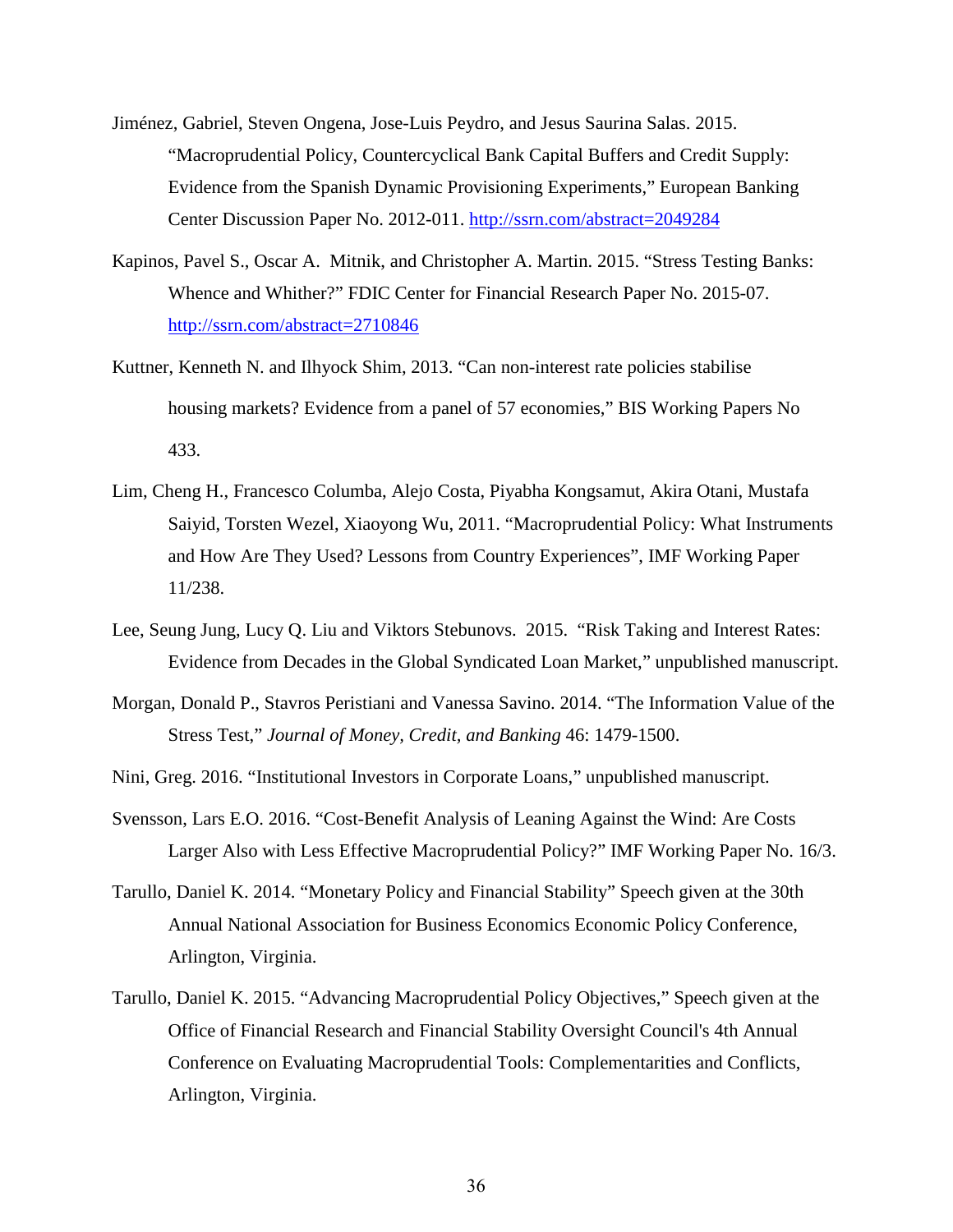Zdzienicka, Aleksandra, Sally Chen, Federico Diaz Kalan, Stefan Laseen, and Katsiaryna Svirydzenka. 2015. "Effects of Monetary and Macroprudential Policies on Financial Conditions: Evidence from the United States," IMF Working Paper No. 15/288.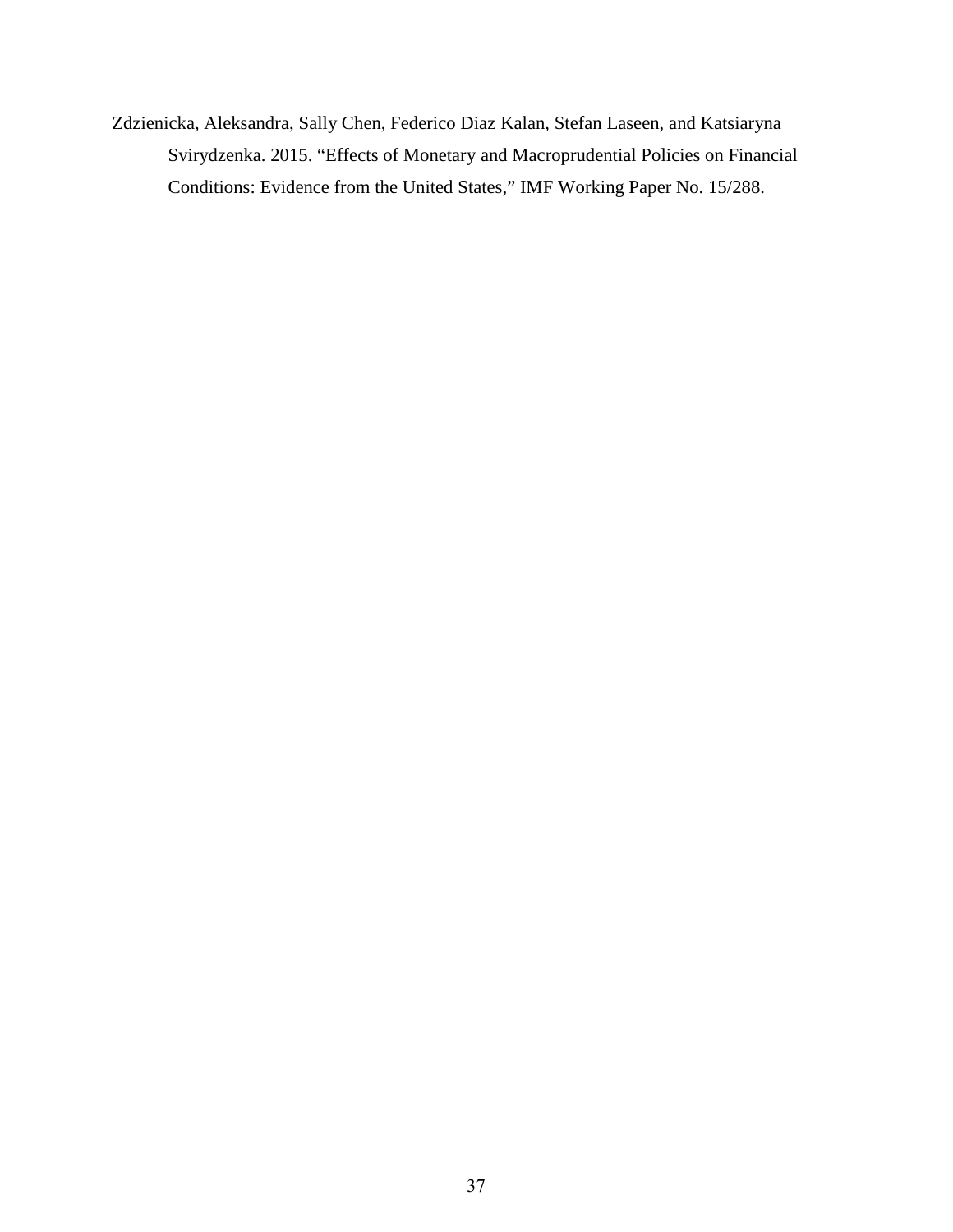Jumbo Loan Origination Volume



Share of Volume



2009 2010 2011 2012 2013 2014 2015 40 50 60 70 80 Q4  $-<sub>Q4</sub>$  $<sub>04</sub>$ </sub> Percent CCAR Non-CCAR Banks Nonbanks Jumbo Acceptance Rates

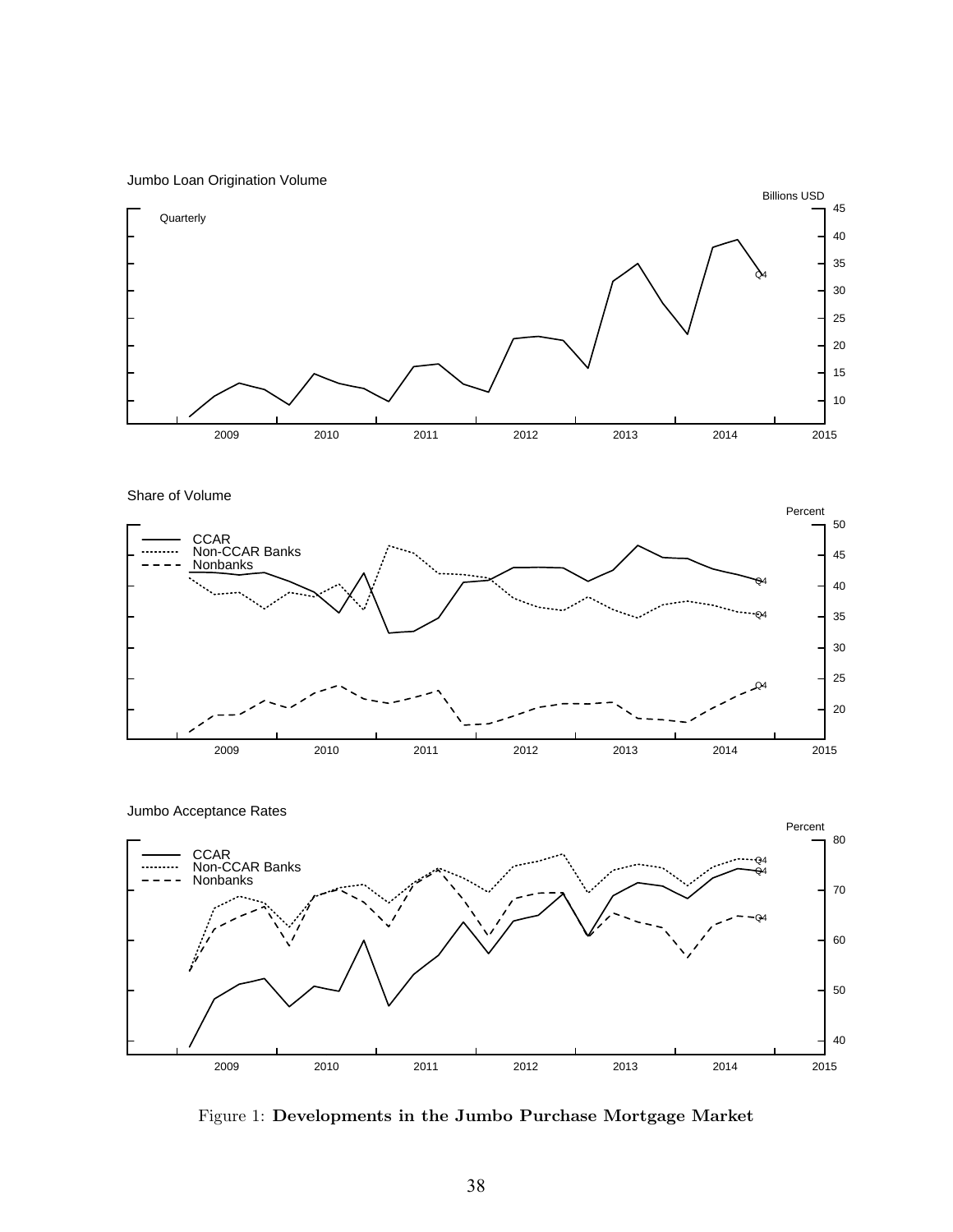Billions USD Syndicated Term Loan Originations - Full Sample



Billions USD Syndicated Term Loan Originations - Subsample



Percent Share of Speculative-Grade Term Loan Originations



Figure 2: Developments in the Syndicated Loan Market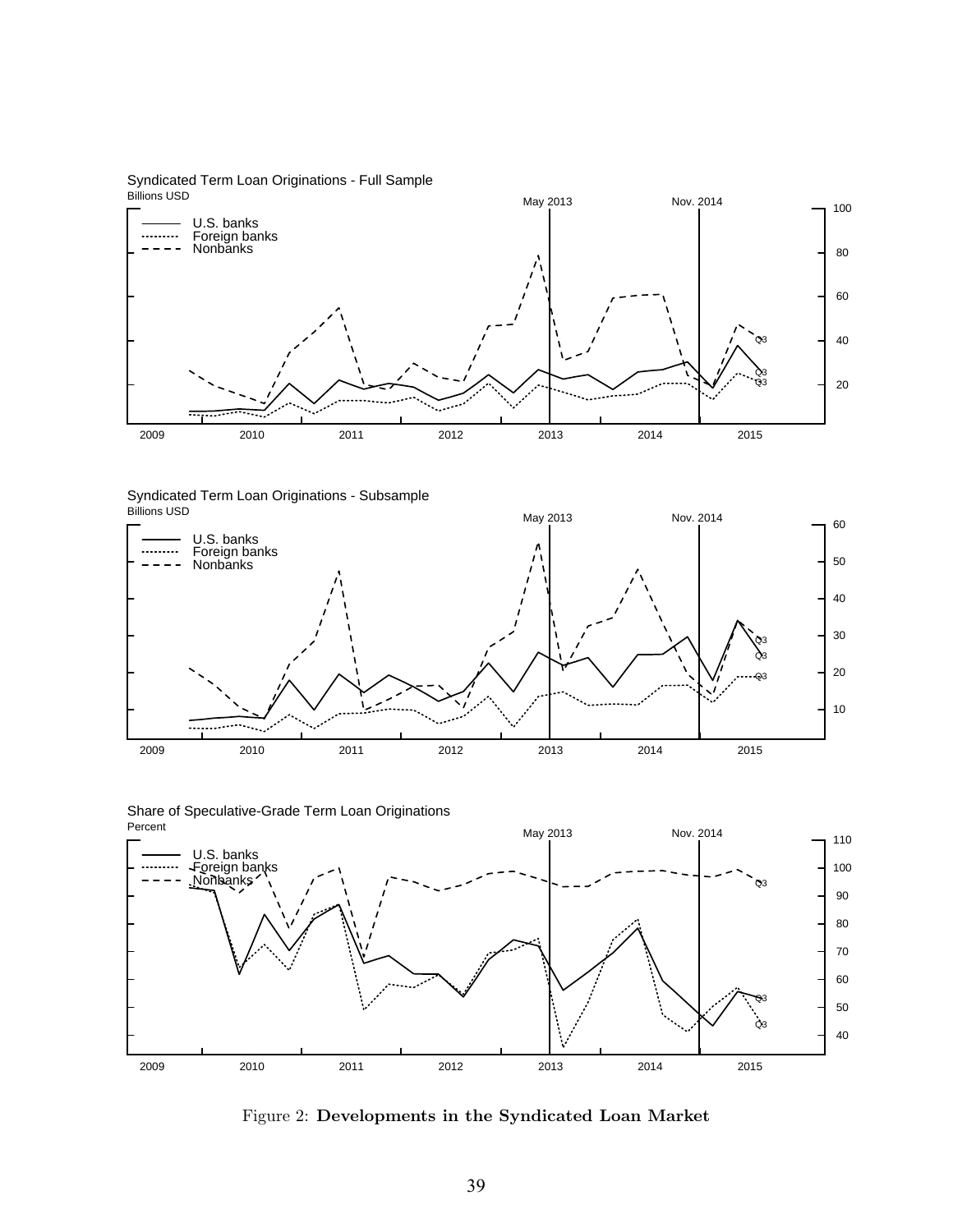

Figure 3: Tier 1 Common Capital Ratios at CCAR Banks in the Jumbo Mortgage Market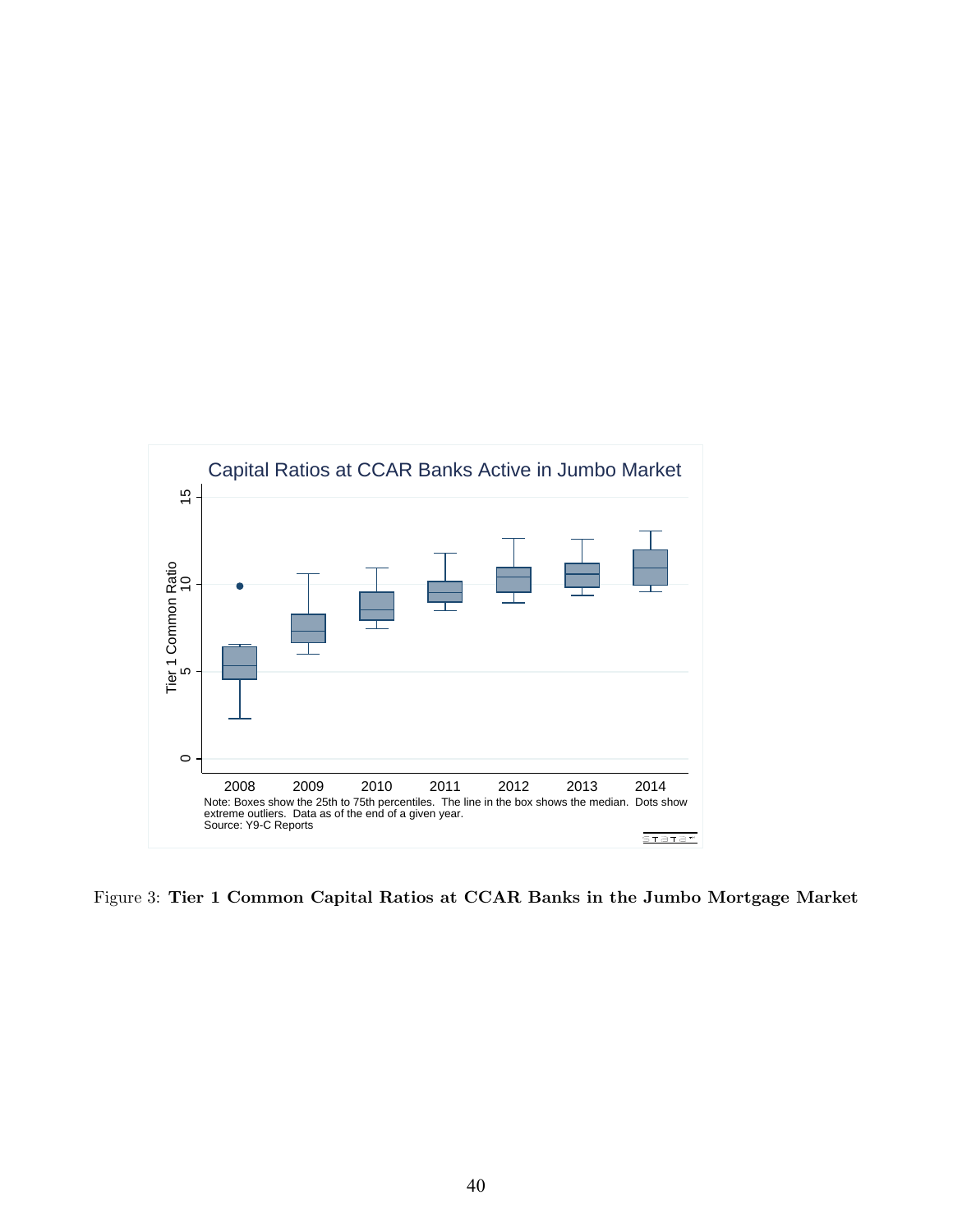| SCAP/CCAR | Adverse Scenario         | Severely Adverse Scenario |
|-----------|--------------------------|---------------------------|
| 2009 SCAP | $-28\%$ (within 2 years) |                           |
| 2011 CCAR | $-11\%$ (within 3 years) |                           |
| 2012 CCAR |                          | $-21\%$ (within 3 years)  |
| 2013 CCAR | $-10\%$ (within 3 years) | $-21\%$ (within 3 years)  |
| 2014 CCAR | $-14\%$ (within 3 years) | $-26\%$ (within 3 years)  |

Table 1: Adverse scenarios for house price growth in SCAP and CCAR

Note: 2009 SCAP scenario was for two years. CCAR scenarios were for three years.

Table 2: State-level summary statistics (in percent)

|                          | Mean | Median | Std.Dev. | Min     | Max  |  |
|--------------------------|------|--------|----------|---------|------|--|
| CCAR banks' share        | 35.1 | 35.3   | 15.8     | 0.0     | 92.8 |  |
| Growth in house prices   | 0.5  | 0.6    | 6.3      | $-29.7$ | 27.2 |  |
| Unemployment rate        | 7.7  | 7.6    | 1.9      | 3.3     | 14.4 |  |
| Growth in per capita GSP | 1.8  | 2.4    | 3.4      | $-21.2$ | 11 7 |  |

Note: Summary statistics are for 49 states (which excludes North Dakota) and District of Columbia from 2009:Q1 to 2014:Q4. CCAR Banks' share is the share of jumbo mortgage loan originations by CCAR banks in a given state. Jumbo loans are defined as mortgages with principals above \$417,000 loan limit. In Alaska and Hawaii, the limit is \$625,500. Growth in house prices is compared to previous year. Unemployment rate is 12 month moving average. Growth in per capita GSP is compared to the previous year. All data is from 2009:Q1 to 2014:Q4.

Table 3: CCAR-bank-state-level summary statistics (in percent)

|                                      | Mean | Median | Std.Dev. | Min   | Max  |
|--------------------------------------|------|--------|----------|-------|------|
| CCAR bank share in given state       | 8.1  | 6.1    | 6.7      | (1.0) | 57.3 |
| CCAR approval rate in given state    | 62.8 | 65.2   | 16.0     | 3.6   | 100  |
| $CCAR$ bank $TCE$ ratio <sup>*</sup> | 91   | 9.3    | 2.0      | 22    | 14.6 |

Note: Summary statistics are for 10 CCAR banks operating in 33 states. CCAR Bank share is the share of jumbo mortgage loan originations by each CCAR bank in a given state from 2009:Q1 to 2014:Q4. Jumbo loans are defined as mortgages with principals above the \$417,000 loan limit. In Alaska and Hawaii, the limit is \$625,500. CCAR bank TCE ratio\* is the summary statistics for tier 1 common ratios for 10 CCAR banks from 2008:Q4 to 2014:Q3 as we use lagged TCE ratios in our regressions.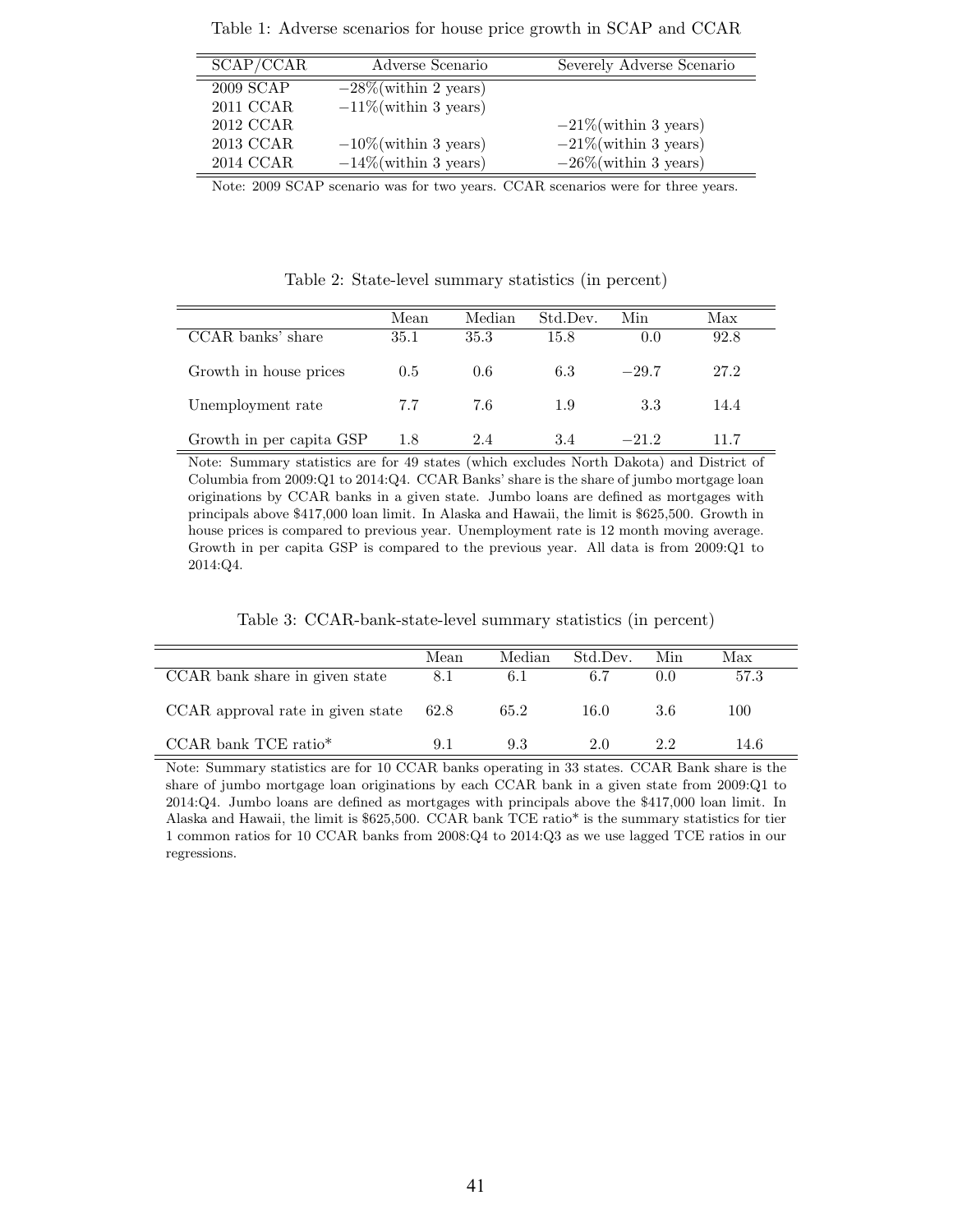|                          | (1)         | (2)         | $\overline{(3)}$ | (4)        |
|--------------------------|-------------|-------------|------------------|------------|
|                          | 1 quarter   | 2 quarters  | 3 quarters       | 4 quarters |
| <b>SCAP 2009</b>         | 0.905       | 2.908       | $4.816***$       | 2.020      |
|                          | (0.356)     | (1.208)     | (2.997)          | (0.705)    |
| <b>CCAR 2011</b>         | $-4.874***$ | $-4.163***$ | $-3.372**$       | $-4.392$   |
|                          | $(-4.029)$  | $(-2.809)$  | $(-2.111)$       | $(-1.556)$ |
| <b>CCAR 2012</b>         | $-0.880$    | $-0.609$    | $-0.192$         | $-3.319$   |
|                          | $(-0.741)$  | $(-0.439)$  | $(-0.145)$       | $(-1.217)$ |
| <b>CCAR 2013</b>         | $-1.230*$   | $-0.576$    | 1.115            | $-2.951$   |
|                          | $(-1.819)$  | $(-0.531)$  | (0.704)          | $(-0.713)$ |
| <b>CCAR 2014</b>         | $-0.095$    | 0.748       | 1.370            | $-3.940$   |
|                          | $(-0.094)$  | (0.509)     | (1.541)          | $(-0.753)$ |
| Growth in house prices   | $0.278*$    | 0.239       | 0.162            | 0.123      |
|                          | (1.692)     | (1.261)     | (1.300)          | (0.574)    |
| Unemployment rate        | $-1.186$    | $-1.221$    | $-1.530**$       | $-2.027**$ |
|                          | $(-1.316)$  | $(-1.369)$  | $(-2.449)$       | $(-2.506)$ |
| Growth in per capita GSP | $-0.093$    | 0.017       | 0.143            | $-0.050$   |
|                          | $(-0.367)$  | (0.065)     | (0.669)          | $(-0.190)$ |
| Num. of observations     | 1200        | 1200        | 1200             | 1200       |
| R-squared                | 0.78        | 0.79        | 0.79             | 0.78       |

Table 4: State-level regressions of CCAR banks' jumbo loan origination shares on stress test episodes

Note: The dependent variable is the CCAR banks' share of jumbo mortgage originations relative to all banks and nonbanks in a given state. Jumbo loans are defined as mortgages with principals above the \$417,000 loan limit. In Alaska and Hawaii, the limit is \$625,500. North Dakota is excluded. District of Columbia is included. Column (1) assumes various SCAP and CCAR Stress Tests have only an immediate 1 quarter effect, column (2) assumes the effects last for 2 quarters, and column (3) 3 quarters. The SCAR effect begins in 2009:Q2, while the CCAR effects begin in Q1 of each year (besides 2009). The sample period is from 2009:Q1 to 2014:Q4. Regressors not shown are state fixed effects and quadratic time trends. Robust standard errors are double clustered by state and time.  $t$  statistics in parentheses. \*  $p < .1$ , \*\*  $p < .05$ , \*\*\*  $p < .01$ .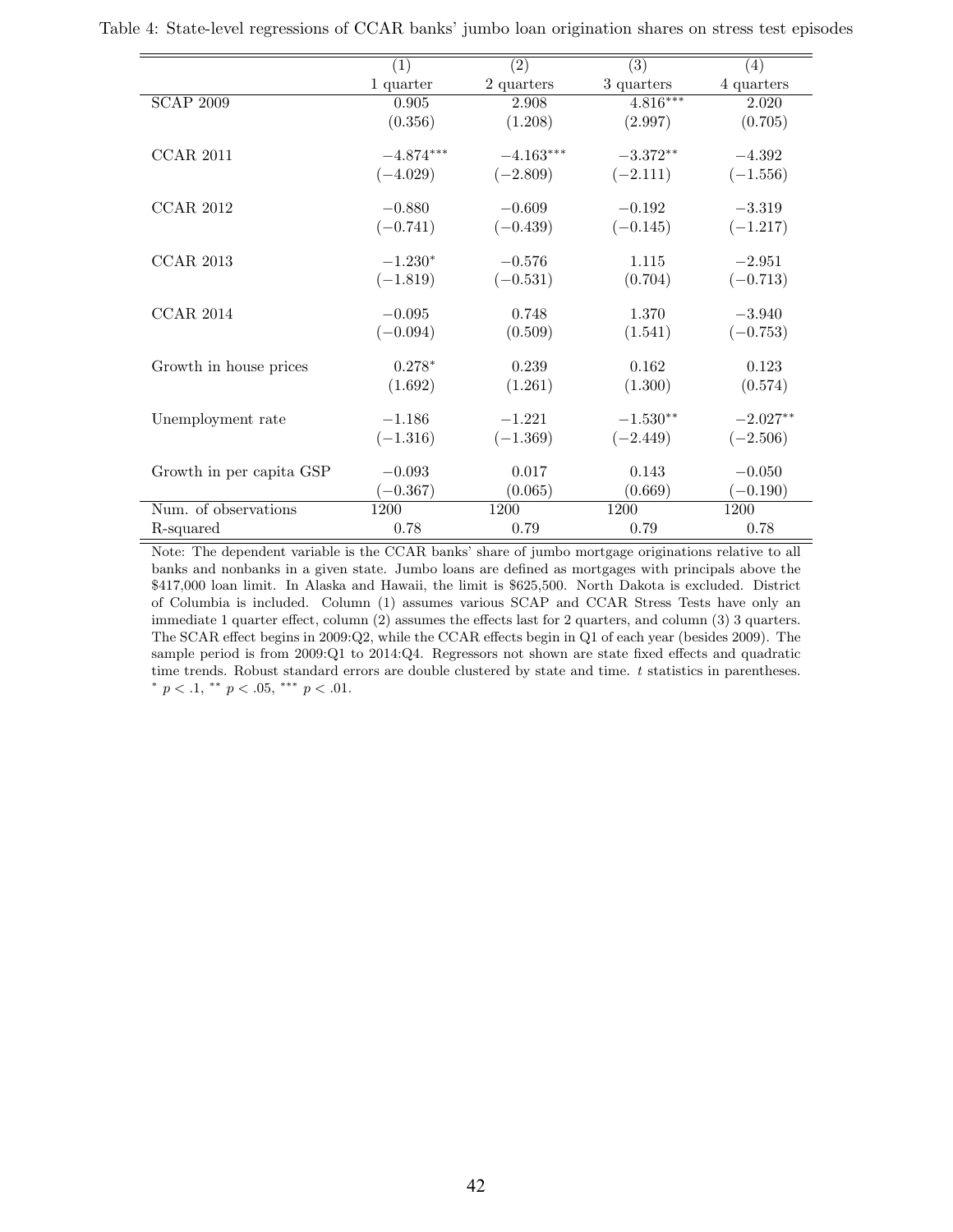|                                 | $\overline{(1)}$ | $\overline{(2)}$ | $\overline{(3)}$ | $\overline{(4)}$ |
|---------------------------------|------------------|------------------|------------------|------------------|
|                                 | 1 quarter        | 2 quarters       | 3 quarters       | 4 quarters       |
| Below median $\times$ SCAP 2009 | 0.937            | 0.753            | 0.651            | $-0.209$         |
|                                 | (0.974)          | (0.708)          | (0.623)          | $(-0.150)$       |
|                                 |                  |                  |                  |                  |
| Below median $\times$ CCAR 2011 | $-2.252***$      | $-1.811**$       | $-1.849***$      | $-1.783***$      |
|                                 | $(-4.137)$       | $(-2.194)$       | $(-2.999)$       | $(-2.629)$       |
|                                 |                  |                  |                  |                  |
| Below median $\times$ CCAR 2012 | $-0.285$         | $-0.082$         | $-0.295$         | $-0.584$         |
|                                 | $(-0.972)$       | $(-0.222)$       | $(-0.676)$       | $(-1.278)$       |
| Below median $\times$ CCAR 2013 | $-0.301$         | $-0.066$         | 0.196            | $-0.124$         |
|                                 | $(-1.385)$       | $(-0.122)$       | (0.327)          | $(-0.163)$       |
|                                 |                  |                  |                  |                  |
| Below median $\times$ CCAR 2014 | $-0.220$         | 0.082            | 0.126            | $-0.716$         |
|                                 | $(-0.632)$       | (0.147)          | (0.223)          | $(-0.757)$       |
|                                 |                  |                  |                  |                  |
| Lagged TCE ratio                | $-0.241$         | $-0.273$         | $-0.326*$        | $-0.322*$        |
|                                 | $(-1.399)$       | $(-1.593)$       | $(-1.790)$       | $(-1.851)$       |
|                                 |                  |                  |                  |                  |
| Lagged $log(total$ assets)      | $-4.982$         | $-5.457$         | $-5.307$         | $-3.759$         |
|                                 | $(-0.904)$       | $(-0.921)$       | $(-0.932)$       | $(-0.603)$       |
|                                 |                  |                  |                  |                  |
| Growth in house prices          | 0.068            | 0.056            | 0.035            | 0.023            |
|                                 | (0.937)          | (0.652)          | (0.678)          | (0.308)          |
| Unemployment rate               | $-0.381$         | $-0.387$         | $-0.390$         | $-0.318$         |
|                                 | $(-1.481)$       | $(-1.121)$       | $(-1.509)$       | $(-1.141)$       |
|                                 |                  |                  |                  |                  |
| Growth in per capita GSP        | $-0.028$         | $-0.011$         | $-0.013$         | $-0.059$         |
|                                 | $(-0.400)$       | $(-0.154)$       | $(-0.159)$       | $(-0.705)$       |
| Num. of observations            | 3120             | 3120             | 3120             | 3120             |
| R-sq. overall                   | 0.87             | 0.87             | 0.87             | 0.87             |

Table 5: CCAR-bank-state-level regressions of jumbo loan origination shares on stress test episodes

Note: The dependent variable is each CCAR bank's share of jumbo mortgage originations relative to all banks and nonbanks in a given state. CCAR banks are restricted to always having a non-zero share of originations in a given state. There are 10 CCAR banks operating in 33 states in this sample. Jumbo loans are defined as mortgages with principals above the \$417,000 loan limit. In Alaska and Hawaii, the limit is \$625,500. Below median indicates CCAR banks that had SCAP or CCAR results worse than the median. Column (1) assumes various SCAP and CCAR Stress Tests have only an immediate 1 quarter effect, column (2) assumes the effects last for 2 quarters, column (3) 3 quarters, and column (4) 4 quarters. The SCAR effect begins in 2009:Q2, while the CCAR effects begin in Q1 of each year (besides 2009). TCE ratio stands for the tangible common equity ratio. The sample period is from 2009:Q1 to 2014:Q4. Regressors not shown are CCAR-bank-state fixed effects and quadratic CCAR-bank-state specific time trends. Robust standard errors are double clustered by bankstate and time. t statistics in parentheses.  $\degree p < 0.1$ ,  $\degree^* p < 0.05$ ,  $\degree^{***} p < 0.01$ .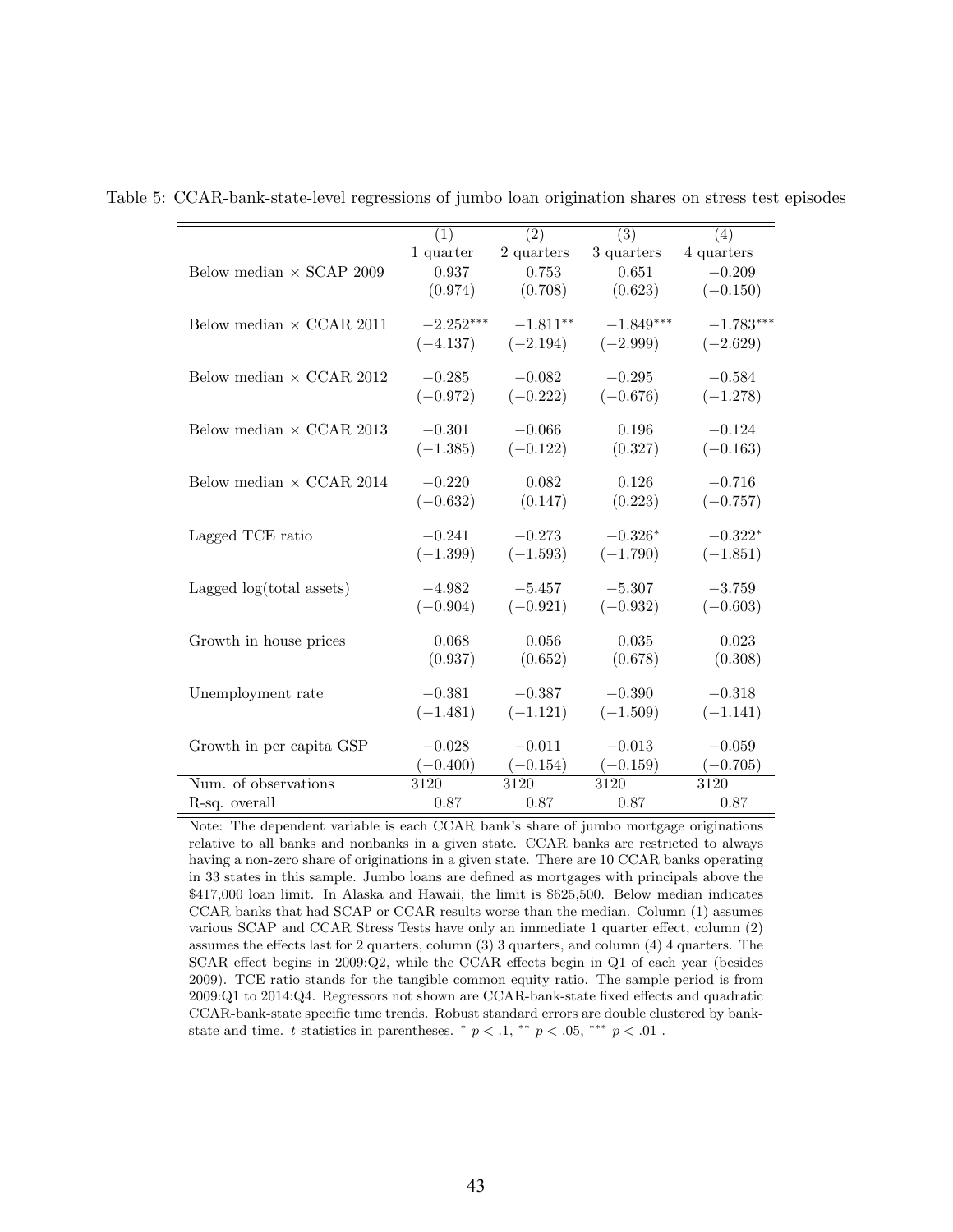|                                     | (1)         | $\overline{(2)}$ | $\overline{(3)}$ | $\overline{(4)}$ |
|-------------------------------------|-------------|------------------|------------------|------------------|
|                                     | 1 quarter   | 2 quarters       | 3 quarters       | 4 quarters       |
| $SCAP$ 2009                         | 1.261       | 0.235            | 0.284            | $-0.741$         |
|                                     | (0.533)     | (0.084)          | (0.102)          | $(-0.261)$       |
| Lagged TCE ratio $\times$ SCAP 2009 | $-0.202$    | 0.005            | 0.008            | 0.085            |
|                                     | $(-0.580)$  | (0.013)          | (0.022)          | (0.247)          |
|                                     |             |                  |                  |                  |
| <b>CCAR 2011</b>                    | $-7.199***$ | $-6.638***$      | $-6.752***$      | $-5.174*$        |
|                                     | $(-3.416)$  | $(-2.801)$       | $(-2.961)$       | $(-1.785)$       |
|                                     |             |                  |                  |                  |
| Lagged TCE ratio $\times$ CCAR 2011 | $0.683***$  | $0.632***$       | $0.638***$       | 0.481            |
|                                     | (3.143)     | (2.778)          | (2.683)          | (1.459)          |
|                                     |             |                  |                  |                  |
| <b>CCAR 2012</b>                    | $3.074*$    | $2.461*$         | 1.549            | 2.205            |
|                                     | (1.858)     | (1.918)          | (0.939)          | (0.747)          |
| Lagged TCE ratio $\times$ CCAR 2012 | $-0.300*$   | $-0.231*$        | $-0.126$         | $-0.202$         |
|                                     |             |                  | $(-0.766)$       |                  |
|                                     | $(-1.811)$  | $(-1.703)$       |                  | $(-0.666)$       |
| <b>CCAR 2013</b>                    | $-1.123$    | $-2.816$         | $-1.797$         | 1.124            |
|                                     | $(-0.658)$  | $(-1.143)$       | $(-0.636)$       | (0.230)          |
|                                     |             |                  |                  |                  |
| Lagged TCE ratio $\times$ CCAR 2013 | 0.077       | 0.264            | 0.192            | $-0.119$         |
|                                     | (0.474)     | (0.992)          | (0.777)          | $(-0.240)$       |
|                                     |             |                  |                  |                  |
| <b>CCAR 2014</b>                    | 0.676       | $-0.162$         | $-0.668$         | 2.185            |
|                                     | (0.664)     | $(-0.063)$       | $(-0.344)$       | (0.453)          |
|                                     |             |                  |                  |                  |
| Lagged TCE ratio $\times$ CCAR 2014 | $-0.087$    | 0.011            | 0.062            | $-0.267$         |
|                                     | $(-1.043)$  | (0.042)          | (0.292)          | $(-0.621)$       |
| Lagged TCE ratio                    | $-0.282*$   | $-0.262$         | $-0.289$         | $-0.287$         |
|                                     | $(-1.788)$  | $(-1.614)$       | $(-1.613)$       | $(-1.113)$       |
|                                     |             |                  |                  |                  |
| Lagged $log(total$ assets)          | $-4.855$    | $-5.355$         | $-5.487$         | $-5.000$         |
|                                     | $(-0.937)$  | $(-1.007)$       | $(-1.025)$       | $(-0.876)$       |
|                                     |             |                  |                  |                  |
| Growth in house prices              | 0.072       | 0.060            | 0.038            | 0.032            |
|                                     | (1.165)     | (0.728)          | (0.611)          | (0.428)          |
|                                     |             |                  |                  |                  |
| Unemployment rate                   | $-0.390$    | $-0.368$         | $-0.314$         | $-0.227$         |
|                                     | $(-1.446)$  | $(-0.944)$       | $(-0.865)$       | $(-0.791)$       |
| Growth in per capita GSP            | $-0.042$    | $-0.022$         | $-0.017$         | $-0.054$         |
|                                     | $-0.525)$   | $-0.222$         | $(-0.153)$       | $(-0.663)$       |
| Num. of observations                | 3120        | 3120             | 3120             | 3120             |
| R-squared                           | 0.87        | $0.87\,$         | 0.87             | 0.87             |
|                                     |             |                  |                  |                  |

Table 6: CCAR-bank-state-level regressions of jumbo loan origination shares on stress test episodes

Note: The dependent variable is each CCAR bank's share of jumbo mortgage originations relative to all banks and nonbanks in a given state. CCAR banks are restricted to always having a nonzero share of originations in a given state. There are 10 CCAR banks operating in 33 states in this sample. Jumbo loans are defined as mortgages with principals above the \$417,000 loan limit. In Alaska and Hawaii, the limit is \$625,500. Column (1) assumes various SCAP and CCAR Stress Tests have only an immediate 1 quarter effect, column (2) assumes the effects last for 2 quarters, column (3) 3 quarters, and column (4) 4 quarters. The SCAR effect begins in 2009:Q2, while the CCAR effects begin in Q1 of each year (besides 2009). TCE ratio stands for the tangible common equity ratio. The sample period is from 2009:Q1 to 2014:Q4. Regressors not shown are CCAR-bank-state fixed effects and quadratic CCAR-bank-state specific time trends. Robust standard errors are double clustered by bank-state and time. t statistics in parentheses.  $* p < 0.1$ ,  $^{\ast\ast}$   $p$   $<$  .05,  $^{\ast\ast\ast}$   $p$   $<$  .01 .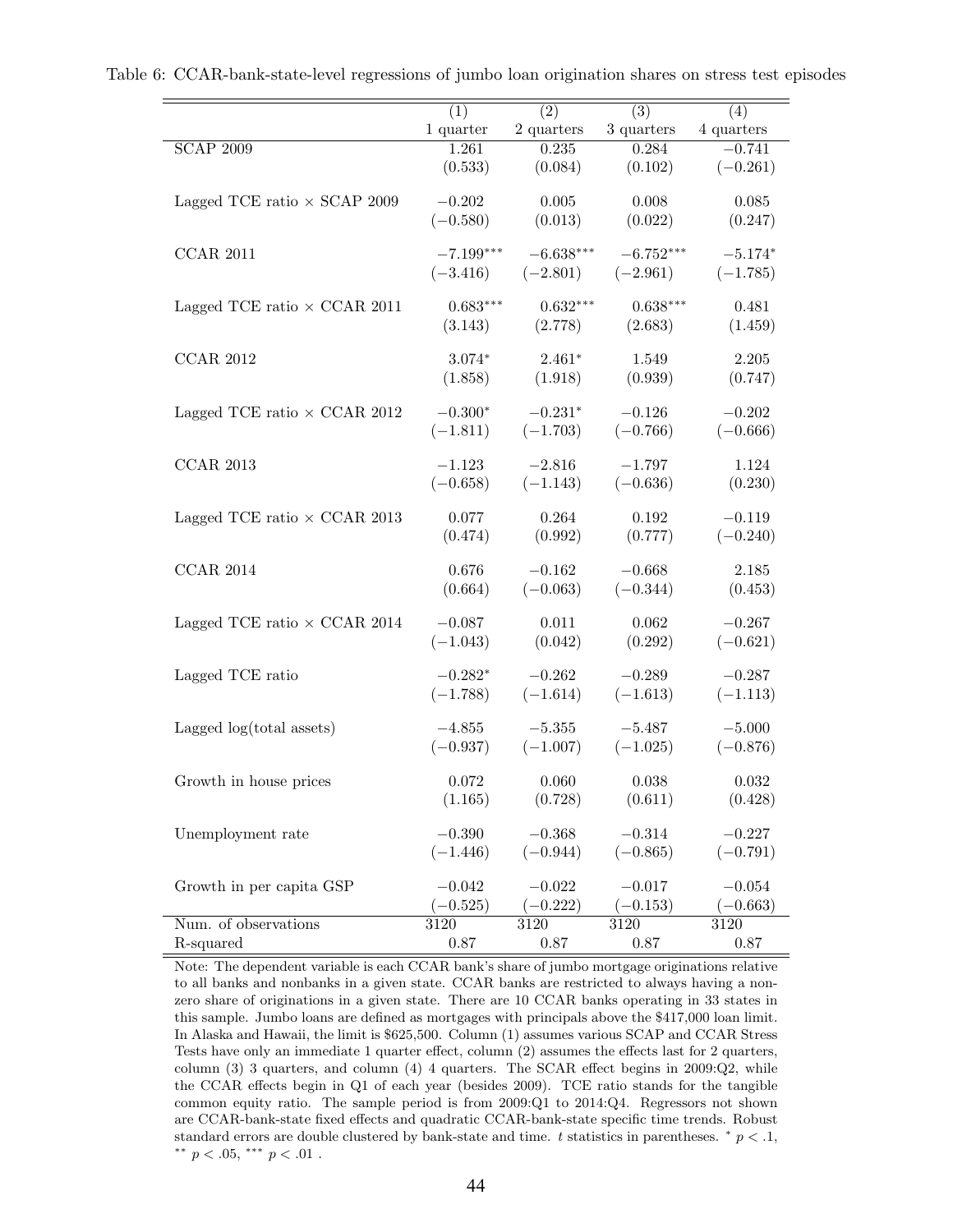|                                     | (1)          | $\overline{(2)}$ | $\overline{(3)}$ | (4)          |
|-------------------------------------|--------------|------------------|------------------|--------------|
|                                     | 1 quarter    | 2 quarters       | 3 quarters       | 4 quarters   |
| <b>SCAP 2009</b>                    | $-1.393$     | $-3.905$         | $-3.453$         | $-5.995$     |
|                                     | $(-0.235)$   | $(-0.664)$       | $(-0.604)$       | $(-1.039)$   |
| Lagged TCE ratio $\times$ SCAP 2009 | 0.364        | 0.989            | $\,0.654\,$      | 0.797        |
|                                     | (0.380)      | (1.100)          | (0.755)          | (0.914)      |
|                                     |              |                  |                  |              |
| <b>CCAR 2011</b>                    | $-25.035*$   | $-23.737**$      | $-33.005***$     | $-35.311***$ |
|                                     | $(-1.829)$   | $(-2.165)$       | $(-2.941)$       | $(-3.112)$   |
|                                     |              |                  |                  |              |
| Lagged TCE ratio $\times$ CCAR 2011 | $2.777*$     | $2.323*$         | $3.280***$       | $3.872***$   |
|                                     | (1.872)      | (1.832)          | (2.649)          | (2.888)      |
| <b>CCAR 2012</b>                    | 12.808       | 0.230            | $-6.365$         | $-6.027$     |
|                                     | (1.367)      | (0.022)          | $(-0.715)$       | $(-0.482)$   |
|                                     |              |                  |                  |              |
| Lagged TCE ratio $\times$ CCAR 2012 | $-1.204$     | $-0.033$         | 0.553            | 0.963        |
|                                     | $(-1.266)$   | $(-0.029)$       | (0.614)          | (0.744)      |
|                                     |              |                  |                  |              |
| <b>CCAR 2013</b>                    | 17.787**     | 7.297            | 4.877            | 15.122       |
|                                     | (1.980)      | (0.568)          | (0.450)          | (0.685)      |
| Lagged TCE ratio $\times$ CCAR 2013 | $-1.755***$  | $-0.788$         | $-0.479$         | $-0.997$     |
|                                     | $(-2.002)$   | $(-0.604)$       | $(-0.477)$       | $(-0.553)$   |
|                                     |              |                  |                  |              |
| <b>CCAR 2014</b>                    | 5.872        | 6.086            | 0.235            | 15.444       |
|                                     | (0.975)      | (0.998)          | (0.028)          | (0.580)      |
|                                     |              |                  |                  |              |
| Lagged TCE ratio $\times$ CCAR 2014 | $-0.550$     | $-0.714$         | $-0.130$         | $-1.042$     |
|                                     | $(-1.035)$   | $(-1.293)$       | $(-0.179)$       | $(-0.553)$   |
|                                     | $-0.305$     | $-0.159$         | $-0.564$         | $-0.583$     |
| Lagged TCE ratio                    | $(-0.309)$   | $(-0.149)$       | $(-0.591)$       | $(-0.552)$   |
|                                     |              |                  |                  |              |
| Lagged $log(total$ assets)          | $-42.188***$ | $-43.036***$     | $-40.316***$     | $-35.507**$  |
|                                     | $(-2.773)$   | $(-2.812)$       | $(-2.900)$       | $(-2.228)$   |
|                                     |              |                  |                  |              |
| Growth in house prices              | 0.057        | $-0.007$         | $-0.104$         | $-0.072$     |
|                                     | (0.381)      | $(-0.046)$       | $(-0.761)$       | $(-0.447)$   |
|                                     |              |                  |                  |              |
| Unemployment rate                   | 0.714        | 0.911            | 0.945            | 1.573        |
|                                     | (1.003)      | (1.232)          | (1.291)          | (1.428)      |
| Growth in per capita GSP            | $-0.384$     | $-0.271$         | $-0.327$         | $-0.339$     |
|                                     | $(-1.464)$   | $(-1.116)$       | $(-1.195)$       | $(-1.130)$   |
| Num. of observations                | $3120\,$     | 3120             | $3120\,$         | $3120\,$     |
| R-squared                           | $0.58\,$     | 0.58             | 0.58             | 0.58         |

Table 7: CCAR-bank-state-level regressions of approval rates of jumbo loan applications on stress test episodes

Note: The dependent variable is each CCAR bank's approval rates of jumbo mortgage applications in a given state. CCAR banks are restricted to always having a non-zero share of originations in a given state. There are 10 CCAR banks operating in 33 states in this sample. Jumbo loans are defined as mortgages with principals above the\$417,000 loan limit. In Alaska and Hawaii, the limit is \$625,500. Column (1) assumes various SCAP and CCAR Stress Tests have only an immediate 1 quarter effect, column (2) assumes the effects last for 2 quarters, column (3) 3 quarters, and column (4) 4 quarters. The SCAR effect begins in 2009:Q2, while the CCAR effects begin in Q1 of each year (besides 2009). TCE ratio stands for the tangible common equity ratio. The sample period is from 2009:Q1 to 2014:Q4. Regressors not shown are CCAR-bank-state fixed effects, quadratic CCAR-bank-state specific time trends, and state-specific quarterly dummies. Robust standard errors are clustered by time. t statistics in parentheses. \*  $p < .1$ , \*\*  $p < .05$ , ∗∗∗ p < .01.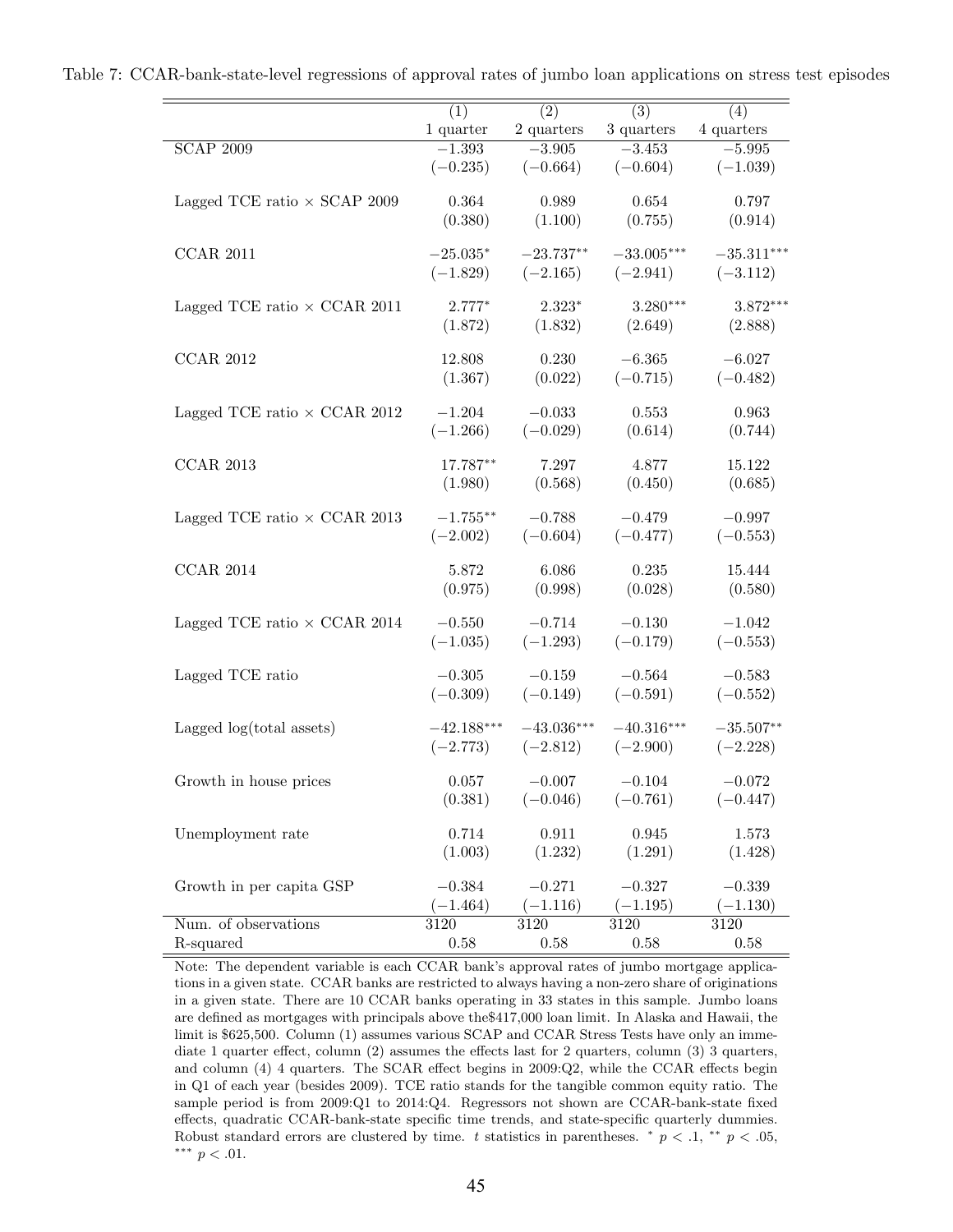Table 8: Summary statistics for speculative-grade syndicated term-loan origination shares (in percent)

|                | Observations | Mean | Median | Std.Dev. | Min              | Max |
|----------------|--------------|------|--------|----------|------------------|-----|
| Banks          | 3920         | 71.2 | 95.5   | 36.7     | $\theta$         | 100 |
| U.S. Banks     | 2140         | 76.1 | 100.0  | 33.7     | $\left( \right)$ | 100 |
| Non-U.S. Banks | 1780         | 65.3 | 82.9   | 39.2     | $\theta$         | 100 |
| Nonbanks       | 52792        | 97.1 | 100.0  | 13.6     | $\theta$         | 100 |

Note: Summary statistics are for all lender-quarter observations from 2009:Q4 to 2015:Q3 in the Shared National Credit Program.

Table 9: Speculative-grade syndicated term-loan origination shares (in percent)–most active lenders

|                | Observations | Mean | Median | Std.Dev. | Min      | Max |
|----------------|--------------|------|--------|----------|----------|-----|
| Banks          | 960          | 65.5 | 66.3   | 24.4     | $\theta$ | 100 |
| U.S. Banks     | 543          | 67.3 | 67.2   | 22.5     | $\theta$ | 100 |
| Non-U.S. Banks | 417          | 63.1 | 62.8   | 26.6     | $\theta$ | 100 |
| Nonbanks       | 2040         | 96.0 | 100.0  | 11.6     | $\Omega$ | 100 |

Note: Summary statistics are for lender-quarter observations restricted to having at least one syndicated loan origiantion in every period from 2009:Q4 to 2015:Q3 in the Shared National Credit Program.

|                            | Mean  | Median | Std.Dev. | Min   | Max   |
|----------------------------|-------|--------|----------|-------|-------|
| 10 year U.S. Treasury Rate | 2.53  | 2.46   | 0.61     | 1.64  | 3.72  |
| CDX Index                  | 4.67  | 4.44   | 1.21     | 3.22  | 7.26  |
| High yield bond spread     | 7.14  | 6.88   | 0.98     | 6.05  | 9.46  |
| Sovereign spread           | 4.06  | 4.18   | 1.32     | 1.52  | 6.42  |
| <b>S&amp;P 500 VIX</b>     | 18.30 | 16.66  | 5.15     | 12.74 | 30.58 |
| Junk bond appetite         | 38.71 | 40.03  | 6.91     | 23.43 | 50.87 |
| Inflation expectations     | 3.10  | 3.12   | 0.37     | 2.54  | 4.17  |

Table 10: Summary statistics for macro and financial variables from 2009:Q4 to 2015:Q3 (in percent)

Note: Summary statistics are for macro and financial variables from 2009:Q4 to 2015:Q3. Sovereign spread is Italian bond spread over German 10-year bonds. Junk bond appetite is the share of noninvestment-grade bond issuance as a share of total bond issuance in the U.S.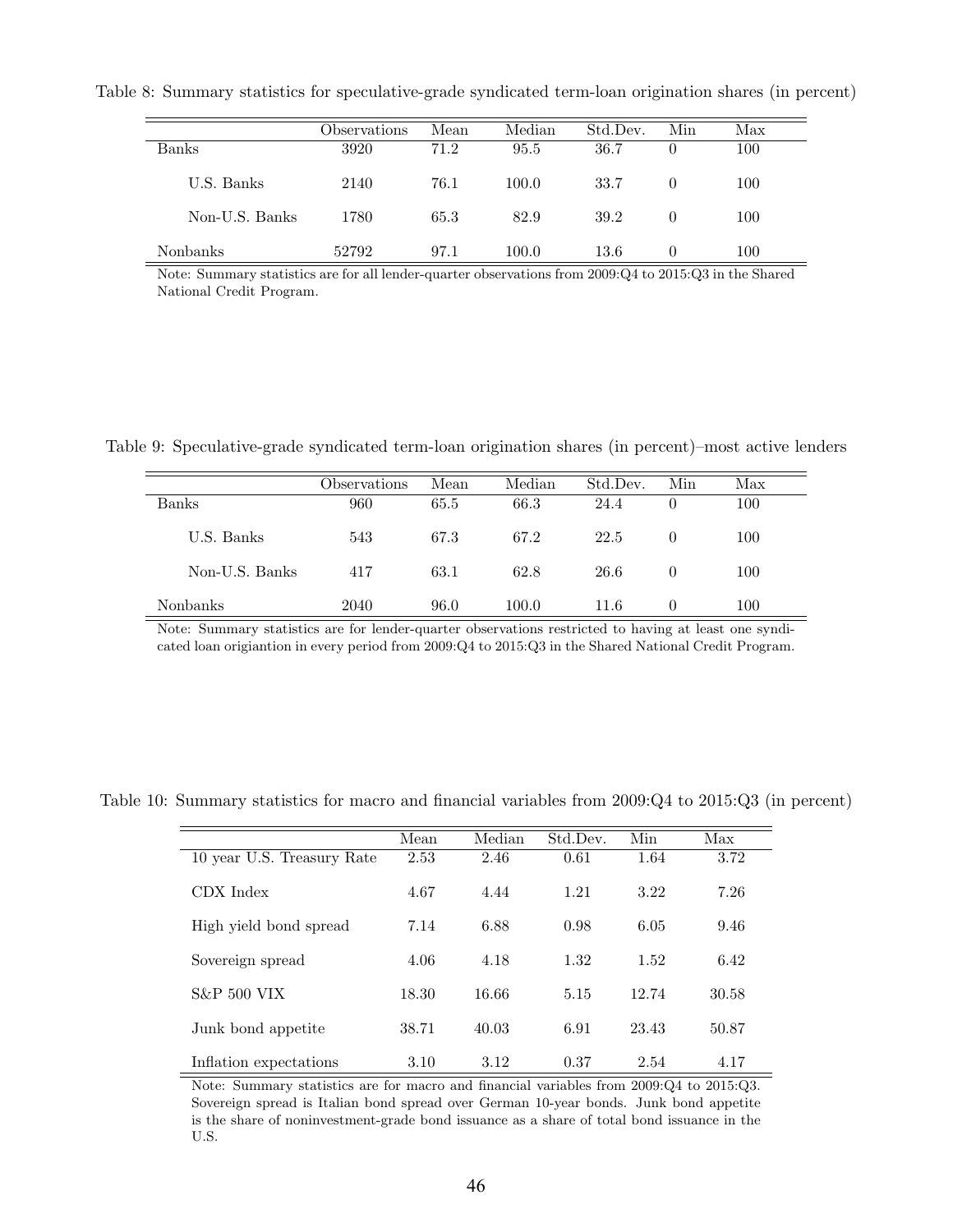|                                             | $\overline{(1)}$ | $\overline{(2)}$ | $\overline{(3)}$ | $\overline{(4)}$ |
|---------------------------------------------|------------------|------------------|------------------|------------------|
|                                             | 1 quarter        | 2 quarters       | 3 quarters       | 4 quarters       |
| Bank $\times$ IGLL                          | $16.853***$      | 2.438            | $-4.277$         | $-4.509$         |
|                                             | (4.544)          | (0.473)          | $(-1.182)$       | $(-0.792)$       |
|                                             |                  |                  |                  |                  |
| Nonbank $\times$ IGLL                       | 1.893            | 2.169            | 3.936            | $9.725*$         |
|                                             | (0.666)          | (0.707)          | (0.779)          | (1.831)          |
|                                             |                  |                  |                  |                  |
| Bank $\times$ FAQ                           | $-17.345***$     | $-16.974***$     | $-15.596***$     | $-25.613***$     |
|                                             | $(-4.860)$       | $(-3.983)$       | $(-3.340)$       | $(-3.364)$       |
| Nonbank $\times$ FAQ                        | 0.907            | 1.642            | 1.524            | 0.118            |
|                                             | (0.309)          | (0.488)          | (0.827)          | (0.025)          |
|                                             |                  |                  |                  |                  |
| Bank $\times$ 10-year U.S. Treasury rate    | 24.214***        | 5.225            | $-1.335$         | $-10.668$        |
|                                             | (4.556)          | (0.684)          | $(-0.164)$       | $(-0.764)$       |
|                                             |                  |                  |                  |                  |
| Nonbank $\times$ 10-year U.S. Treasury rate | 2.179            | $3.459\,$        | 5.867            | 10.196           |
|                                             | (0.366)          | (0.572)          | (0.741)          | (0.942)          |
|                                             |                  |                  |                  |                  |
| Bank $\times$ High yield bond spread        | $-14.725**$      | $-1.437$         | 6.518            | 18.720           |
|                                             | $(-2.342)$       | $(-0.182)$       | (0.702)          | (1.198)          |
|                                             |                  |                  |                  |                  |
| Nonbank $\times$ High yield bond spread     | $-5.690**$       | $-5.879**$       | $-3.134$         | $-5.725$         |
|                                             | $(-2.691)$       | $(-2.476)$       | $(-1.064)$       | $(-1.453)$       |
|                                             | $-5.690**$       | $-5.879**$       | $-3.134$         | $-5.725$         |
| Bank $\times$ Sovereign bond spread         |                  |                  |                  |                  |
|                                             | $(-2.691)$       | $(-2.476)$       | $(-1.064)$       | $(-1.453)$       |
| Nonbank $\times$ Sovereign spread           | $-2.409*$        | $-2.455$         | $-3.711$         | $-8.231**$       |
|                                             | $(-1.783)$       | $(-1.304)$       | $(-1.381)$       | $(-2.386)$       |
|                                             |                  |                  |                  |                  |
| Bank $\times$ VIX                           | $-0.896*$        | $-0.056$         | $-0.057$         | $-0.424$         |
|                                             | $(-1.901)$       | $(-0.119)$       | $(-0.110)$       | $(-0.981)$       |
|                                             |                  |                  |                  |                  |
| Nonbank $\times$ VIX                        | $-1.351*$        | $-1.397*$        | $-1.414*$        | $-1.703**$       |
|                                             | $(-1.941)$       | $(-1.914)$       | $(-2.014)$       | $(-2.447)$       |
|                                             |                  |                  |                  |                  |
| Bank $\times$ Junk bond appetite            | $-0.727**$       | $-0.335$         | $-0.530$         | $-1.253**$       |
|                                             | $(-2.256)$       | $(-1.020)$       | $(-1.439)$       | $(-2.766)$       |
|                                             | $-0.227$         | $-0.249$         | $-0.201$         | $-0.090$         |
| Nonbank $\times$ Junk bond appetite         |                  |                  |                  |                  |
|                                             | $(-0.691)$       | $(-0.748)$       | $(-0.698)$       | $(-0.243)$       |
| Num. of observations                        | 56712            | 56712            | 56712            | 56712            |
| R-squared                                   | 0.43             | 0.43             | 0.43             | 0.44             |

Table 11: Regressions of speculative-grade syndicated loan originations on IGLL and FAQ periods

Note: The dependent variable is each financial institution's dollar share of speculative-grade syndicated loan originations. Sample is restricted to institutions having to have at least one loan origination in a given quarter. IGLL is the Interagency Guidance on Leveraged Lending and FAQ is the Frequently Asked Questions documentation. Column (1) assumes IGLL and FAQ have only an immediate 1 quarter effect, column (2) assumes the effects last for 2 quarters, column (3) 3 quarters, and column (4) 4 quarters. The IGLL effect begins in 2013:Q2, while the FAQ effects begin in 2014:Q4. Sovereign spread is Italian bond spread over German 10-year bonds. Junk bond appetite is the share of noninvestment-grade bond issuance as a share of total bond issuance in the U.S. The sample period is from 2009:Q4 to 2015:Q3. Regressors not shown are lender fixed effects, lender-type quarterly dummies, lender-type  $\times$  CDX Index, and lendertype  $\times$  inflation expectations. Robust standard errors are double clustered by financial firm and time.  $t$ statistics in parentheses.  $* p < .1, ** p < .05, ** p < .01$ .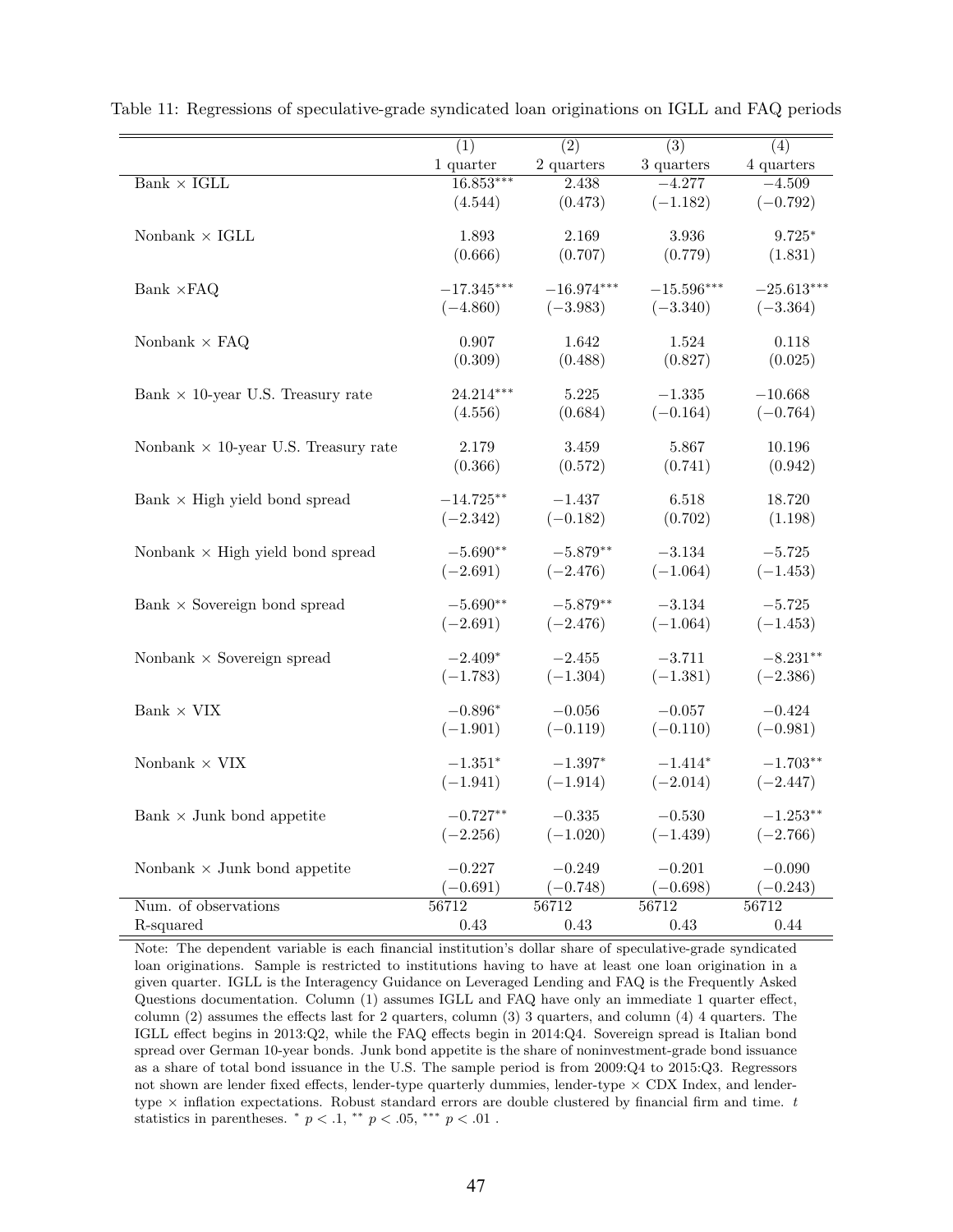|                                               | $\overline{(1)}$ | $\overline{(2)}$ | $\overline{(3)}$ | $\overline{(4)}$ |
|-----------------------------------------------|------------------|------------------|------------------|------------------|
|                                               | 1 quarter        | 2 quarters       | 3 quarters       | 4 quarters       |
| Bank $\times$ IGLL                            | $22.981***$      | 3.015            | $-9.116$         | $-6.921$         |
|                                               | (3.566)          | (0.364)          | $(-1.516)$       | $(-1.162)$       |
|                                               |                  |                  |                  |                  |
| Nonbank $\times$ IGLL                         | 2.971            | $3.587\,$        | 7.392            | $13.557*$        |
|                                               | (0.759)          | (0.910)          | (1.052)          | (2.052)          |
|                                               | $-15.476***$     |                  | $-19.528***$     |                  |
| Bank $\times$ FAQ                             |                  | $-21.049***$     |                  | $-36.543***$     |
|                                               | $(-3.305)$       | $(-3.668)$       | $(-2.869)$       | $(-4.335)$       |
| Nonbank $\times$ FAQ                          | 3.236            | 3.427            | 2.968            | $-0.500$         |
|                                               | (0.813)          | (0.686)          | (0.926)          | $(-0.085)$       |
|                                               |                  |                  |                  |                  |
| Bank $\times$ 10-year U.S. Treasury rate      | $30.671**$       | 4.642            | $-7.085$         | $-21.662$        |
|                                               | (2.581)          | (0.428)          | $(-0.700)$       | $(-1.467)$       |
|                                               |                  |                  |                  |                  |
| Nonbank $\times$ 10-year U.S. Treasury T rate | 2.693            | 5.701            | 9.984            | 12.938           |
|                                               | (0.399)          | (0.846)          | (1.063)          | (1.296)          |
| Bank $\times$ High yield bond spread          | $-15.548$        | $4.362\,$        | 18.681*          | 35.898**         |
|                                               | $(-1.160)$       | (0.386)          | (1.738)          | (2.211)          |
|                                               |                  |                  |                  |                  |
| Nonbank $\times$ High yield bond spread       | $-0.976$         | $-3.638$         | $-9.327$         | $-14.883$        |
|                                               | $(-0.119)$       | $(-0.469)$       | $(-0.913)$       | $(-1.308)$       |
|                                               |                  |                  |                  |                  |
| Bank $\times$ Sovereign spread                | $-3.897$         | $-4.452$         | 0.638            | $-4.804$         |
|                                               | $(-1.103)$       | $(-1.294)$       | (0.155)          | $(-0.916)$       |
|                                               |                  |                  | $-5.264$         |                  |
| Nonbank $\times$ Sovereign spread             | $-2.578$         | $-2.700$         |                  | $-10.735**$      |
|                                               | $(-1.397)$       | $(-0.999)$       | $(-1.445)$       | $(-2.469)$       |
| Bank $\times$ VIX                             | $-1.362*$        | $-0.358\,$       | $-0.272$         | $-0.662$         |
|                                               | $(-1.946)$       | $(-0.535)$       | $(-0.372)$       | $(-1.093)$       |
|                                               |                  |                  |                  |                  |
| Nonbank $\times$ VIX                          | $-1.160*$        | $-1.244*$        | $-1.309**$       | $-1.567**$       |
|                                               | $(-1.993)$       | $(-1.953)$       | $(-2.123)$       | $(-2.697)$       |
|                                               |                  |                  |                  |                  |
| Bank $\times$ Junk bond appetite              | $-0.505$         | $-0.135$         | $-0.405$         | $-1.392**$       |
|                                               | $(-1.097)$       | $(-0.278)$       | $(-0.735)$       | $(-2.488)$       |
| Nonbank $\times$ Junk bond appetite           | $-0.231$         | $-0.268$         | $-0.168$         | $-0.046$         |
|                                               | $(-0.497)$       | $(-0.559)$       | $(-0.421)$       | $(-0.100)$       |
|                                               |                  |                  |                  |                  |
| Num. of observations                          | 3000             | 3000             | 3000             | 3000             |
| R-squared                                     | 0.60             | 0.60             | 0.60             | 0.61             |

Table 12: Regressions of speculative-grade syndicated loan originations for most active lenders

Note: The dependent variable is each financial institution's dollar share of speculative-grade syndicated loan originations. Sample is restricted to institutions having to have at least one loan origination in every quarter. IGLL is the Interagency Guidance on Leveraged Lending and FAQ is the Frequently Asked Questions documentation. Column (1) assumes IGLL and FAQ have only an immediate 1 quarter effect, column (2) assumes the effects last for 2 quarters, column (3) 3 quarters, and column (4) 4 quarters. The IGLL effect begins in 2013:Q2, while the FAQ effects begin in 2014:Q4. Sovereign spread is Italian bond spread over German 10-year bonds. Junk bond appetite is the share of noninvestment-grade bond issuance as a share of total bond issuance in the U.S. The sample period is from 2009:Q4 to 2015:Q3. Regressors not shown are lender fixed effects, lender-type quarterly dummies, lender-type  $\times$  CDX Index, and lender-type  $\times$  inflation expectations. Robust standard errors are double clustered by financial firm and time. t statistics in parentheses.  $\frac{*}{p} < 0.1$ ,  $\frac{**}{p} < 0.05$ ,  $\frac{***}{p} < 0.01$ .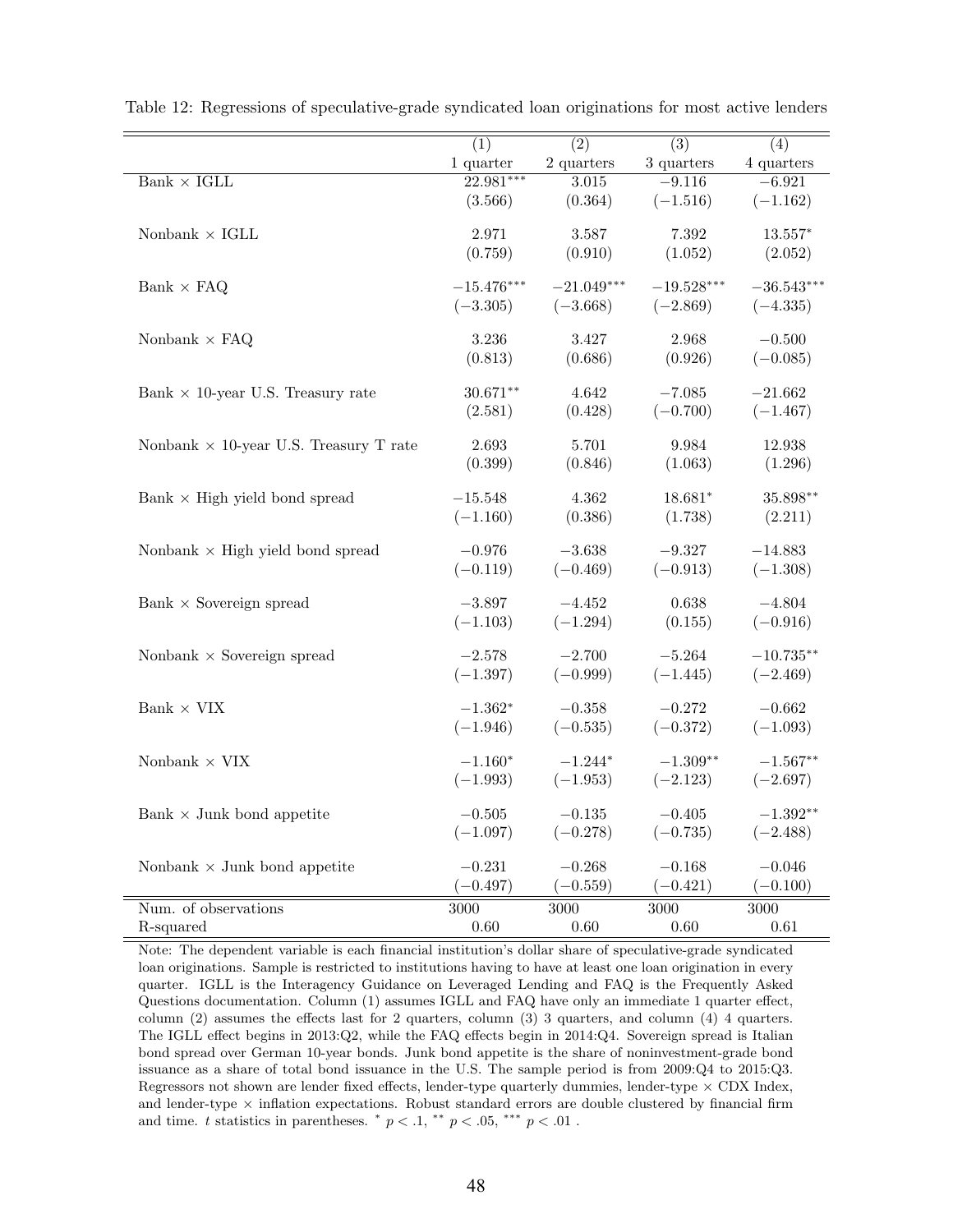|                                                  | $\overline{(1)}$ | $\overline{(2)}$ | $\overline{(3)}$ | (4)          |
|--------------------------------------------------|------------------|------------------|------------------|--------------|
|                                                  | 1 quarter        | 2 quarters       | 3 quarters       | 4 quarters   |
| US bank $\times$ IGLL                            | $12.591***$      | 4.365            | $-0.819$         | $-0.495$     |
|                                                  | (3.487)          | (0.990)          | $(-0.231)$       | $(-0.112)$   |
| Foreign bank $\times$ IGLL                       | $23.408***$      | 1.419            | $-7.995$         | $-9.782$     |
|                                                  | (4.058)          | (0.189)          | $(-1.431)$       | $(-1.179)$   |
| Nonbank $\times$ IGLL                            | 1.894            | 2.171            | $3.939\,$        | $9.729*$     |
|                                                  | (0.666)          | (0.707)          | (0.780)          | (1.830)      |
| US bank $\times$ FAQ                             | $-4.791$         | $-7.403*$        | $-5.818$         | $-15.067**$  |
|                                                  | $(-1.457)$       | $(-1.840)$       | $(-1.605)$       | $(-2.483)$   |
| Foreign bank $\times$ FAQ                        | $-30.680***$     | $-28.221***$     | $-27.192***$     | $-39.486***$ |
|                                                  | $(-5.730)$       | $(-3.675)$       | $(-4.022)$       | $(-3.393)$   |
| Nonbank $\times$ FAQ                             | 0.906            | 1.644            | 1.527            | $0.135\,$    |
|                                                  | (0.308)          | (0.488)          | (0.827)          | (0.029)      |
| US bank $\times$ 10-year U.S. Treasury rate      | 26.397***        | $15.403**$       | 12.043           | 3.343        |
|                                                  | (4.646)          | (2.121)          | (1.460)          | (0.278)      |
| Foreign bank $\times$ 10-year U.S. Treasury rate | 23.482***        | $-5.892$         | $-17.111$        | $-28.234$    |
|                                                  |                  | $(-0.608)$       | $(-1.696)$       | $(-1.600)$   |
|                                                  | (3.202)<br>2.196 |                  |                  |              |
| Nonbank $\times$ 10-year U.S. Treasury rate      |                  | 3.480            | 5.899            | 10.248       |
|                                                  | (0.369)          | (0.576)          | (0.746)          | (0.946)      |
| US bank $\times$ High yield bond spread          | $-14.123**$      | $-6.151$         | $-2.276$         | 7.323        |
|                                                  | $(-2.205)$       | $(-0.791)$       | $(-0.246)$       | (0.546)      |
| Foreign bank $\times$ High yield bond spread     | $-16.934*$       | $3.454\,$        | 17.049           | 33.509*      |
|                                                  | $(-2.033)$       | (0.363)          | (1.523)          | (1.730)      |
| Nonbank $\times$ High yield bond spread          | 0.076            | $-1.047$         | $-4.208$         | $-10.512$    |
|                                                  | (0.012)          | $(-0.161)$       | $(-0.492)$       | $(-0.877)$   |
| US bank $\times$ Sovereign spread                | $-1.054$         | $-1.510$         | $0.292\,$        | $-2.462$     |
|                                                  | $(-0.555)$       | $(-0.610)$       | (0.112)          | $(-0.702)$   |
| Foreign bank $\times$ Sovereign spread           | $-10.612***$     | $-10.729**$      | $-6.516$         | $-8.995*$    |
|                                                  | $(-3.280)$       | $(-2.636)$       | $(-1.450)$       | $(-1.739)$   |
| Nonbank $\times$ Sovereign spread                | $-2.409*$        | $-2.455$         | $-3.713$         | $-8.230**$   |
|                                                  | $(-1.768)$       | $(-1.303)$       | $(-1.379)$       | $(-2.377)$   |
| US bank $\times$ VIX                             | $-0.696$         | $-0.222$         | $-0.200$         | $-0.370$     |
|                                                  | $(-1.380)$       | $(-0.489)$       | $(-0.420)$       | $(-0.879)$   |
| Foreign bank $\times$ VIX                        | $-1.075*$        | $0.191\,$        | 0.189            | $-0.408$     |
|                                                  | $(-1.843)$       | (0.286)          | (0.276)          | $(-0.703)$   |
| Nonbank $\times$ VIX                             | $-1.351*$        | $-1.397*$        | $-1.414*$        | $-1.703**$   |
|                                                  | $(-1.914)$       | $(-1.901)$       | $(-1.972)$       | $(-2.369)$   |
| US bank $\times$ Junk bond appetite              | $-0.964**$       | $-0.788**$       | $-0.831**$       | $-1.261***$  |
|                                                  | $(-2.755)$       | $(-2.160)$       | $(-2.242)$       | $(-2.863)$   |
| Foreign bank $\times$ Junk bond appetite         | $-0.497$         | 0.150            | $-0.227$         | $-1.326**$   |
|                                                  | $(-1.228)$       | (0.337)          | $(-0.495)$       | $(-2.180)$   |
| Nonbank $\times$ Junk bond appetite              | $-0.227$         | $-0.249$         | $-0.200$         | $-0.089$     |
|                                                  | $(-0.683)$       | $(-0.744)$       | $(-0.694)$       | $(-0.239)$   |
| Num. of observations                             | 56712            | 56712            | 56712            | 56712        |
| R-squared                                        | 0.43             | 0.43             | 0.43             | 0.44         |
|                                                  |                  |                  |                  |              |

Table 13: Regressions of speculative-grade syndicated loan originations on IGLL and FAQ periods

Note: The dependent variable is each financial institution's dollar share of speculative-grade syndicated loan originations. Sample is restricted to institutions having to have at least one loan origination in a given quarter. IGLL is the Interagency Guidance on Leveraged Lending and FAQ is the Frequently Asked Questions documentation. Column (1) assumes IGLL and FAQ have only an immediate 1 quarter effect, column (2) assumes the effects last for 2 quarters, column (3) 3 quarters, and column (4) 4 quarters. The IGLL effect begins in 2013:Q2, while the FAQ effects begin in 2014:Q4. Sovereign spread is Italian bond spread over German 10-year bonds. Junk bond appetite is the share of noninvestment-grade bond issuance as a share of total bond issuance in the U.S. The sample period is from 2009:Q4 to 2015:Q3. Regressors not shown are lender fixed effects, lender-type quarterly dummies, lender-type  $\times$  CDX Index, and lender-type  $\times$  inflation expectations. Robust standard errors are double clustered by financial firm and time. t statistics in parentheses.  $\frac{*}{p} < .1, \frac{*}{p} < .05$ , ∗∗∗ p < .01 .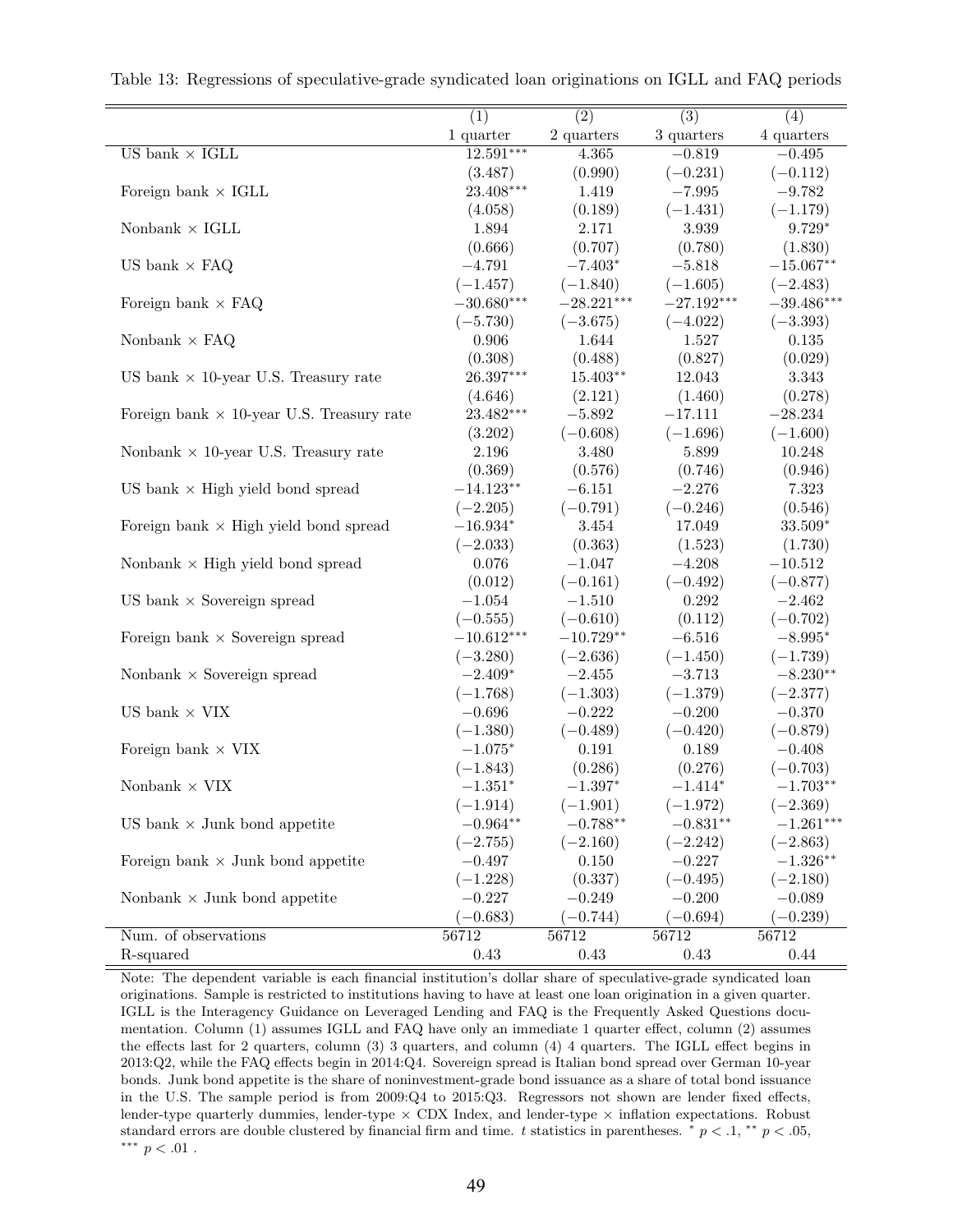|                                                  | $\overline{(1)}$ | $\overline{(2)}$         | $\overline{(3)}$ | (4)              |
|--------------------------------------------------|------------------|--------------------------|------------------|------------------|
|                                                  | $1$ quarter      | 2 quarters               | 3 quarters       | 4 quarters       |
| US bank $\times$ IGLL                            | $22.141***$      | 5.601                    | $-5.035$         | $-3.220$         |
|                                                  | (3.488)          | (0.723)                  | $(-0.808)$       | $(-0.564)$       |
| Foreign bank $\times$ IGLL                       | 24.379***        | $-0.409$                 | $-14.470*$       | $-11.877$        |
|                                                  | (2.996)          | $(-0.042)$               | $(-2.055)$       | $(-1.637)$       |
| Nonbank $\times$ IGLL                            | 2.971            | $3.587\,$                | $7.392\,$        | $13.557*$        |
|                                                  | (0.755)          | (0.897)                  | (1.049)          | (2.036)          |
| US bank $\times$ FAQ                             | $-14.216***$     | $-19.336^{\ast\ast\ast}$ | $-18.773**$      | $-36.598***$     |
|                                                  | $(-2.905)$       | $(-3.199)$               | $(-2.606)$       | $(-4.601)$       |
| Foreign bank $\times$ FAQ                        | $-17.490***$     | $-23.541^{\ast\ast\ast}$ | $-20.830***$     | $-36.430***$     |
|                                                  | $(-2.982)$       | $(-3.333)$               | $(-2.836)$       | $(-3.412)$       |
| Nonbank $\times$ FAQ                             | $3.236\,$        | 3.427                    | $2.968\,$        | $-0.500$         |
|                                                  | (0.811)          | (0.683)                  | (0.882)          | $(-0.083)$       |
| US bank $\times$ 10-year U.S. Treasury rate      | $32.899***$      | $9.537\,$                | $-0.955$         | $-15.569$        |
|                                                  | (2.849)          | (0.934)                  | $(-0.098)$       | $(-1.137)$       |
| Foreign bank $\times$ 10-year U.S. Treasury rate | 28.666**         | $-1.342$                 | $-14.731$        | $-29.033^{\ast}$ |
|                                                  | (2.179)          | $(-0.113)$               | $(-1.305)$       | $(-1.769)$       |
| Nonbank $\times$ 10-year U.S. Treasury rate      | 2.693            | 5.701                    | 9.984            | 12.938           |
|                                                  | (0.398)          | (0.842)                  | (1.061)          | (1.289)          |
| US bank $\times$ High yield bond spread          | $-17.007$        | 0.768                    | 13.018           | $29.755^{\ast}$  |
|                                                  | $(-1.342)$       | (0.069)                  | (1.194)          | (1.950)          |
| Foreign bank $\times$ High yield bond spread     | $-14.418$        | 8.687                    | $25.715***$      | $43.505***$      |
|                                                  | $(-0.978)$       | (0.750)                  | (2.356)          | (2.444)          |
| Nonbank $\times$ High yield spread               | $-0.976$         | $-3.638$                 | $-9.327$         | $-14.883$        |
|                                                  | $(-0.119)$       | $(-0.468)$               | $(-0.910)$       | $(-1.302)$       |
| US bank $\times$ Sovereign spread                | $-4.067$         | $-5.183$                 | $-1.460$         | $-7.450$         |
|                                                  | $(-1.396)$       | $(-1.632)$               | $(-0.336)$       | $(-1.517)$       |
| Foreign bank $\times$ Sovereign spread           | $-3.919$         | $-3.702$                 | 3.105            | $-1.413$         |
|                                                  | $(-0.799)$       | $(-0.797)$               | (0.700)          | $(-0.226)$       |
| Nonbank $\times$ Sovereign spread                | $-2.578$         | $-2.700$                 | $-5.264$         | $-10.735**$      |
|                                                  | $(-1.387)$       | $(-0.997)$               | $(-1.438)$       | $(-2.430)$       |
| US bank $\times$ VIX                             | $-1.256*$        | $-0.365$                 | $-0.293$         | $-0.710$         |
|                                                  | $(-1.789)$       | $(-0.562)$               | $(-0.392)$       | $(-1.127)$       |
| Foreign bank $\times$ VIX                        | $-1.566*$        | $-0.392$                 | $-0.293$         | $-0.644$         |
|                                                  | $(-2.043)$       | $(-0.480)$               | $(-0.354)$       | $(-0.871)$       |
| Nonbank $\times$ VIX                             | $-1.160*$        | $-1.244*$                | $-1.309*$        | $-1.567**$       |
|                                                  | $(-1.907)$       | $(-1.922)$               | $(-2.003)$       | $(-2.649)$       |
| US bank $\times$ Junk bond appetite              | $-0.539$         | $-0.221$                 | $-0.443$         | $-1.387**$       |
|                                                  | $(-1.126)$       | $(-0.461)$               | $(-0.779)$       | $(-2.394)$       |
| Foreign bank $\times$ Junk bond appetite         | $-0.463$         | $-0.017$                 | $-0.350$         | $-1.399*$        |
|                                                  | $(-0.834)$       | $(-0.028)$               | $(-0.536)$       | $(-1.997)$       |
| Nonbank $\times$ Junk bond appetite              | $-0.231$         | $-0.268$                 | $-0.168$         | $-0.046$         |
|                                                  | $(-0.494)$       | $(-0.553)$               | $(-0.408)$       | $(-0.098)$       |
| Num. of observations                             | 3000             | 3000                     | 3000             | 3000             |
| R-squared                                        | 0.61             | 0.61                     | 0.61             | 0.62             |

Table 14: Regressions of speculative-grade syndicated loan originations for most active lenders

Note: The dependent variable is each financial institution's dollar share of speculative-grade syndicated loan originations. Sample is restricted to institutions having to have at least one loan origination in every quarter. IGLL is the Interagency Guidance on Leveraged Lending and FAQ is the Frequently Asked Questions documentation. Column (1) assumes IGLL and FAQ have only an immediate 1 quarter effect, column (2) assumes the effects last for 2 quarters, column (3) 3 quarters, and column (4) 4 quarters. The IGLL effect begins in 2013:Q2, while the FAQ effects begin in 2014:Q4. Sovereign spread is Italian bond spread over German 10-year bonds. Junk bond appetite is the share of noninvestment-grade bond issuance as a share of total bond issuance in the U.S. The sample period is from 2009:Q4 to 2015:Q3. Regressors not shown are lender fixed effects, lender-type quarterly dummies, lender-type  $\times$  CDX Index, and lender-type  $\times$ inflation expectations. Robust standard errors are double clustered by fiinancial firm and time. t statistics in parentheses.  $*$   $p < .1,$   $**$   $p < .05,$   $**$   $p < .01$ .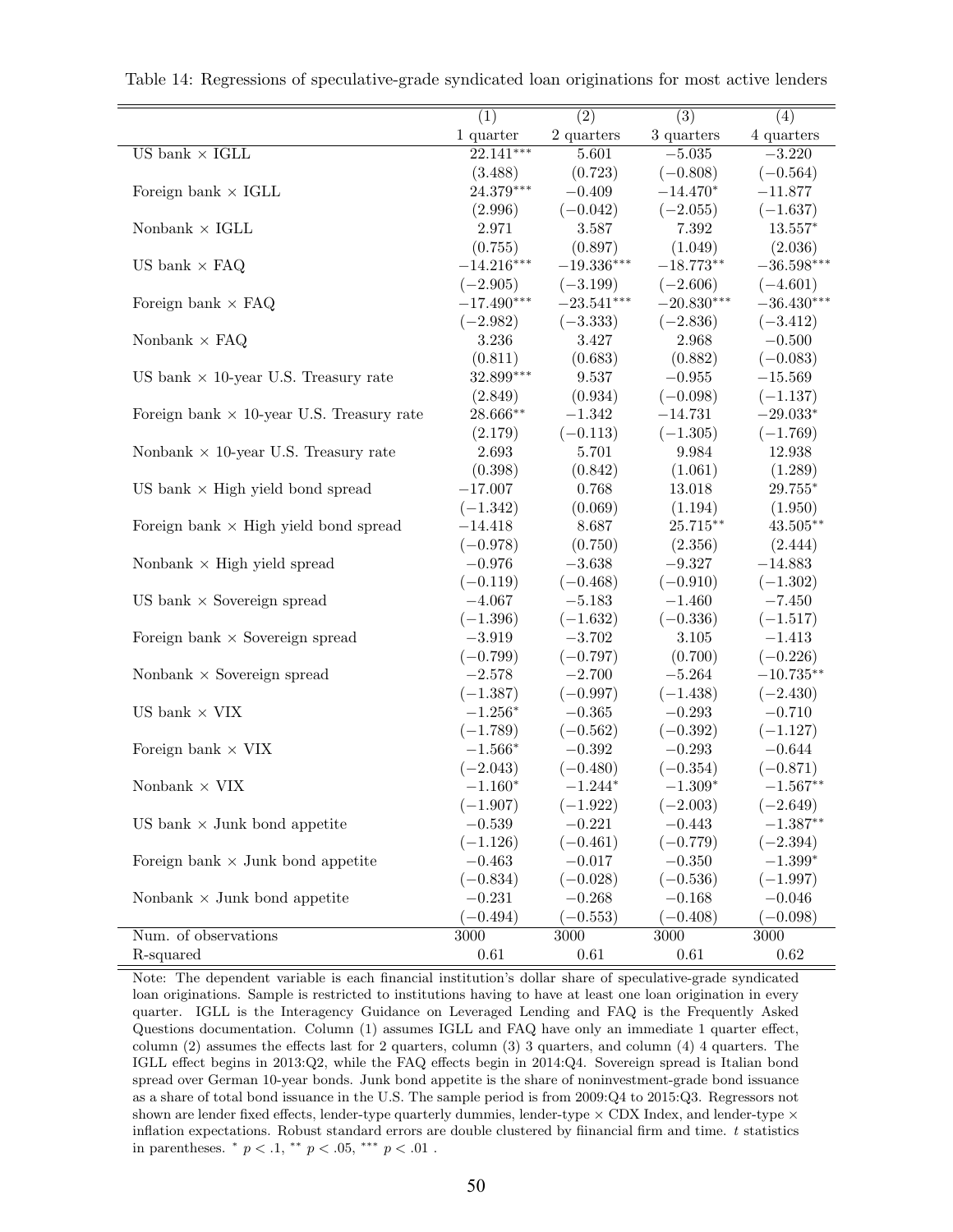|                                                   | $\overline{(1)}$ | $\overline{(2)}$  | $\overline{(3)}$ | (4)          |
|---------------------------------------------------|------------------|-------------------|------------------|--------------|
|                                                   | 1 quarter        | $2$ quarters $\,$ | 3 quarters       | 4 quarters   |
| CCAR bank $\times$ IGLL                           | $18.130***$      | 0.261             | $-7.824$         | $-9.146$     |
|                                                   | (2.905)          | (0.034)           | $(-1.447)$       | $(-1.474)$   |
| Non CCAR bank $\times$ IGLL                       | $16.022***$      | 2.736             | $-3.443$         | $-3.232$     |
|                                                   | (4.629)          | (0.587)           | $(-0.986)$       | $(-0.531)$   |
| Nonbank $\times$ IGLL                             | 1.898            | 2.174             | $3.948\,$        | $9.741*$     |
|                                                   | (0.663)          | (0.706)           | (0.780)          | (1.825)      |
| CCAR bank $\times$ FAQ                            | $-12.198**$      | $-15.553***$      | $-13.309*$       | $-32.232***$ |
|                                                   | $(-2.718)$       | $(-2.971)$        | $(-1.857)$       | $(-4.046)$   |
| Non CCAR bank $\times$ FAQ                        | $-18.335***$     | $-17.155***$      | $-16.031***$     | $-24.318***$ |
|                                                   | $(-5.160)$       | $(-3.904)$        | $(-3.640)$       | $(-3.060)$   |
| Nonbank $\times$ FAQ                              | $\,0.905\,$      | 1.652             | 1.532            | 0.180        |
|                                                   | (0.306)          | (0.490)           | (0.814)          | (0.038)      |
| CCAR bank $\times$ 10-year U.S. Treasury rate     | 28.076**         | 6.592             | $-0.977$         | $-20.058$    |
|                                                   | (2.465)          | (0.606)           | $(-0.090)$       | $(-1.283)$   |
| Non CCAR bank $\times$ 10-year U.S. Treasury rate | $21.807***$      | $3.559\,$         | $-2.658$         | $-10.160$    |
|                                                   | (4.144)          | (0.471)           | $(-0.330)$       | $(-0.706)$   |
| Nonbank $\times$ 10-year U.S. Treasury rate       | 2.241            | $3.548\,$         | 5.972            | 10.383       |
|                                                   | (0.374)          | (0.584)           | (0.751)          | (0.955)      |
| $CCAR$ bank $\times$ High yield bond spread       | $-12.554$        | 4.331             | 14.174           | 35.726**     |
|                                                   | $(-0.999)$       | (0.388)           | (1.261)          | (2.117)      |
| Non CCAR bank $\times$ High yield bond spread     | $-14.246**$      | $-1.804$          | 5.596            | 15.994       |
|                                                   | $(-2.447)$       | $(-0.237)$        | (0.612)          | (0.990)      |
| Nonbank $\times$ High yield bond spread           | $\,0.024\,$      | $-1.123$          | $-4.291$         | $-10.663$    |
|                                                   | (0.004)          | $(-0.172)$        | $(-0.500)$       | $(-0.887)$   |
| CCAR bank $\times$ Sovereign spread               | $-3.967$         | $-3.638$          | 0.347            | $-3.351$     |
|                                                   | $(-1.310)$       | $(-1.226)$        | (0.086)          | $(-0.648)$   |
| Non CCAR bank $\times$ Sovereign spread           | $-5.815***$      | $-6.146**$        | $-3.774$         | $-6.300$     |
|                                                   | $(-2.811)$       | $(-2.463)$        | $(-1.345)$       | $(-1.541)$   |
| Nonbank $\times$ Sovereign spread                 | $-2.410*$        | $-2.454$          | $-3.716\,$       | $-8.226**$   |
|                                                   | $(-1.769)$       | $(-1.292)$        | $(-1.375)$       | $(-2.362)$   |
| CCAR bank $\times$ VIX                            | $-1.003$         | $-0.204$          | $-0.177$         | $-0.311$     |
|                                                   | $(-1.160)$       | $(-0.246)$        | $(-0.208)$       | $(-0.443)$   |
| Non CCAR bank $\times$ VIX                        | $-0.815*$        | $0.016\,$         | 0.006            | $-0.420$     |
|                                                   | $(-1.721)$       | (0.032)           | (0.010)          | $(-0.846)$   |
| Nonbank $\times$ VIX                              | $-1.350*$        | $-1.397*$         | $-1.414*$        | $-1.703**$   |
|                                                   | $(-1.908)$       | $(-1.906)$        | $(-1.985)$       | $(-2.426)$   |
| CCAR bank $\times$ Junk bond appetite             | $-0.487$         | $-0.189$          | $-0.397$         | $-1.334**$   |
|                                                   | $(-0.858)$       | $(-0.347)$        | $(-0.677)$       | $(-2.146)$   |
|                                                   | $-0.790**$       | $-0.387$          | $-0.581\,$       |              |
| Non CCAR bank $\times$ Junk bond appetite         |                  |                   |                  | $-1.258**$   |
|                                                   | $(-2.535)$       | $(-1.225)$        | $(-1.634)$       | $(-2.785)$   |
| Nonbank $\times$ Junk bond appetite               | $-0.227$         | $-0.248$          | $-0.200$         | $-0.087$     |
|                                                   | $(-0.684)$       | $(-0.729)$        | $(-0.675)$       | $(-0.233)$   |
| Num. of observations                              | 56712            | 56712             | 56712            | 56712        |
| R-squared                                         | 0.43             | 0.43              | 0.43             | 0.44         |

Table 15: Regressions of speculative-grade syndicated loan originations on IGLL and FAQ periods

Note: The dependent variable is each financial institution's dollar share of speculative-grade syndicated loan originations. Sample is restricted to institutions having to have at least one loan origination in a given quarter. IGLL is the Interagency Guidance on Leveraged Lending and FAQ is the Frequently Asked Questions documentation. Column (1) assumes IGLL and FAQ have only an immediate 1 quarter effect, column (2) assumes the effects last for 2 quarters, column (3) 3 quarters, and column (4) 4 quarters. The IGLL effect begins in 2013:Q2, while the FAQ effects begin in 2014:Q4. Sovereign spread is Italian bond spread over German 10-year bonds. Junk bond appetite is the share of noninvestment-grade bond issuance as a share of total bond issuance in the U.S. The sample period is from 2009:Q4 to 2015:Q3. Regressors not shown are lender fixed effects, lender-type quarterly dummies, lender-type  $\times$  CDX Index, and lender-type  $\times$  inflation expectations. Robust standard errors are double clustered by financial firm and time. t statistics in parentheses.  $\binom{*}{p} < 0.1$ ,  $\binom{**}{p} < 0.05$ ,  $\binom{***}{p} < 0.01$ .